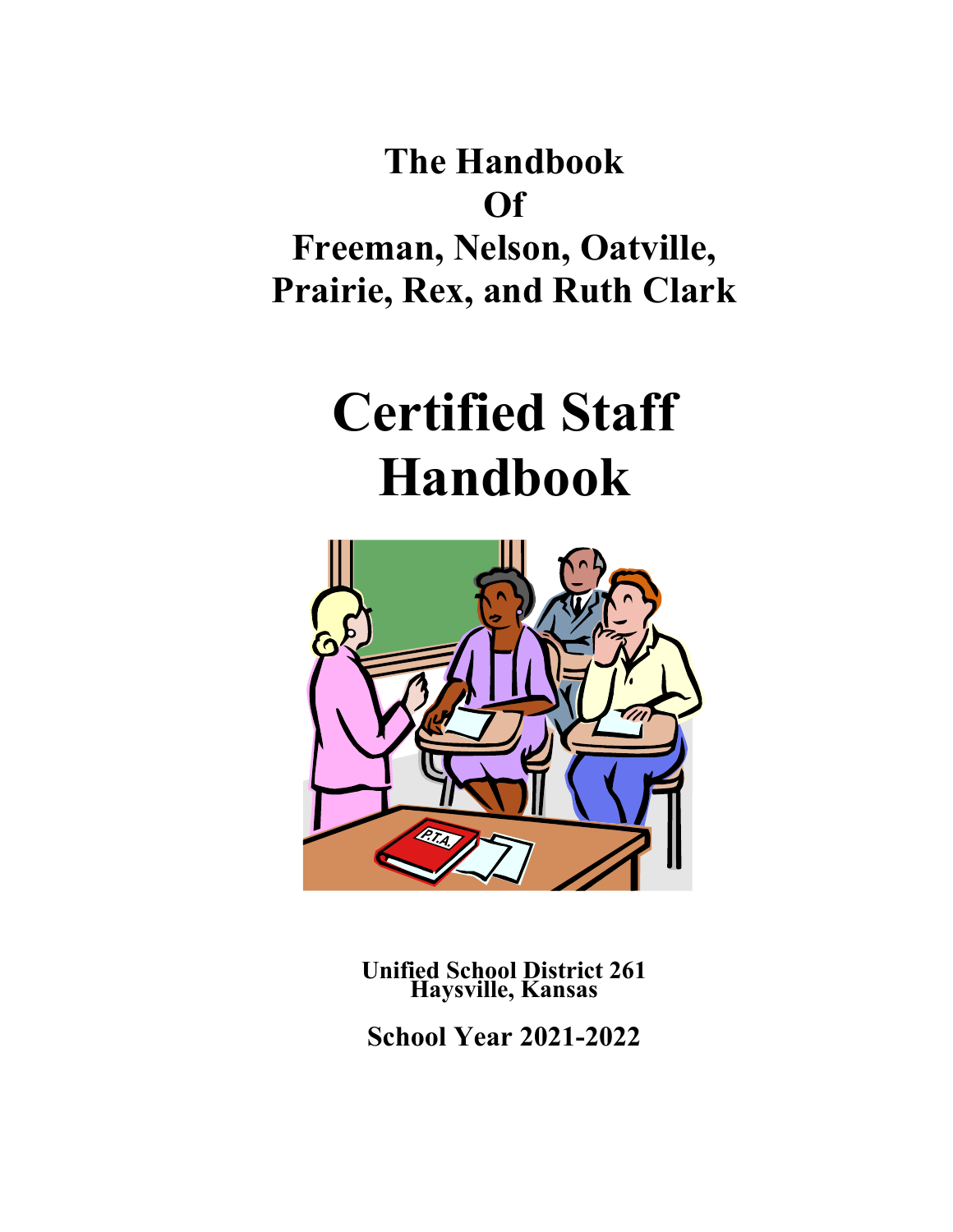## **TABLE OF CONTENTS**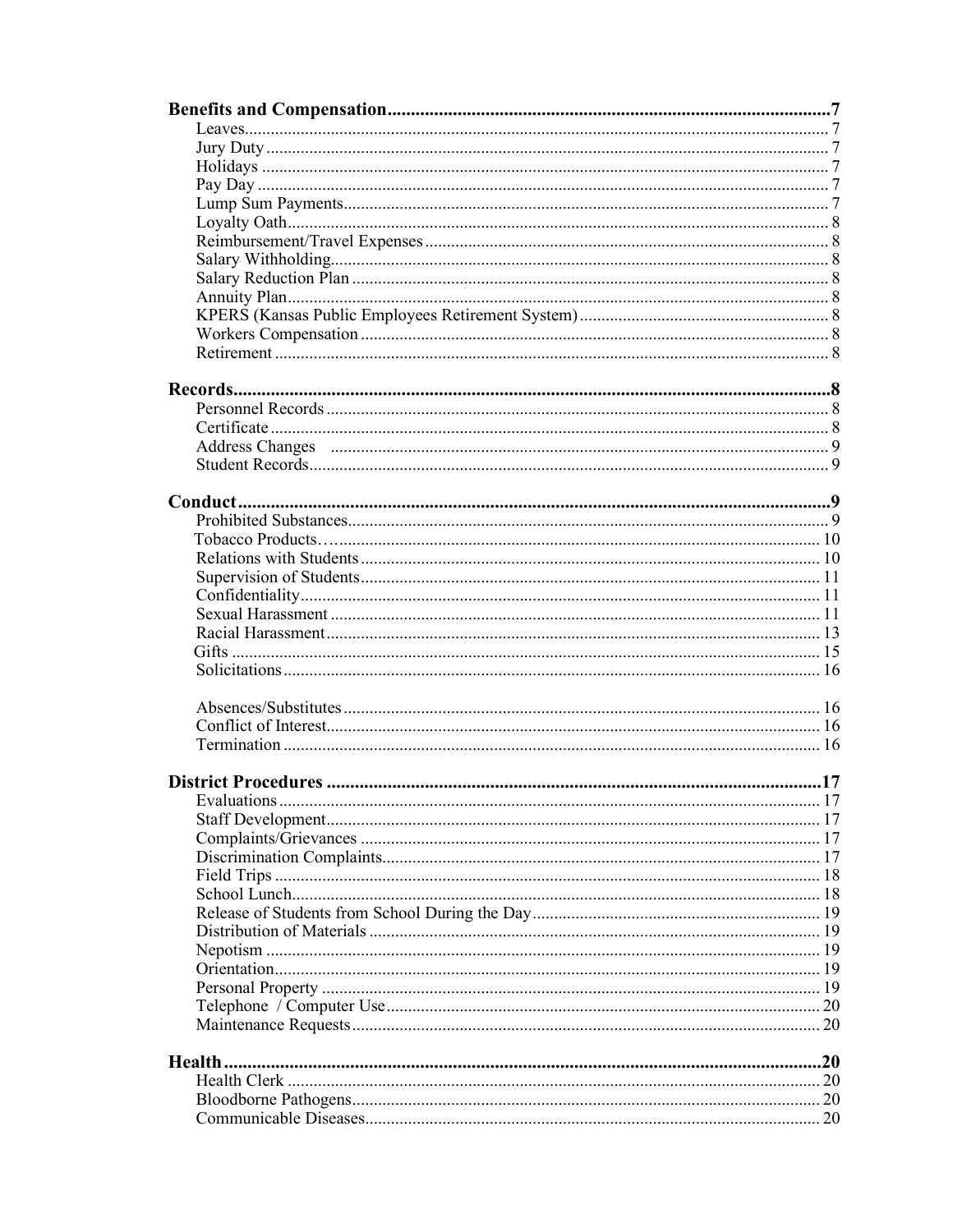| Sample Consent to Participate in Field Trip or Other Activity and Consent for Treatment  E |  |
|--------------------------------------------------------------------------------------------|--|
|                                                                                            |  |
|                                                                                            |  |
|                                                                                            |  |
|                                                                                            |  |
|                                                                                            |  |
|                                                                                            |  |
|                                                                                            |  |
|                                                                                            |  |
|                                                                                            |  |
|                                                                                            |  |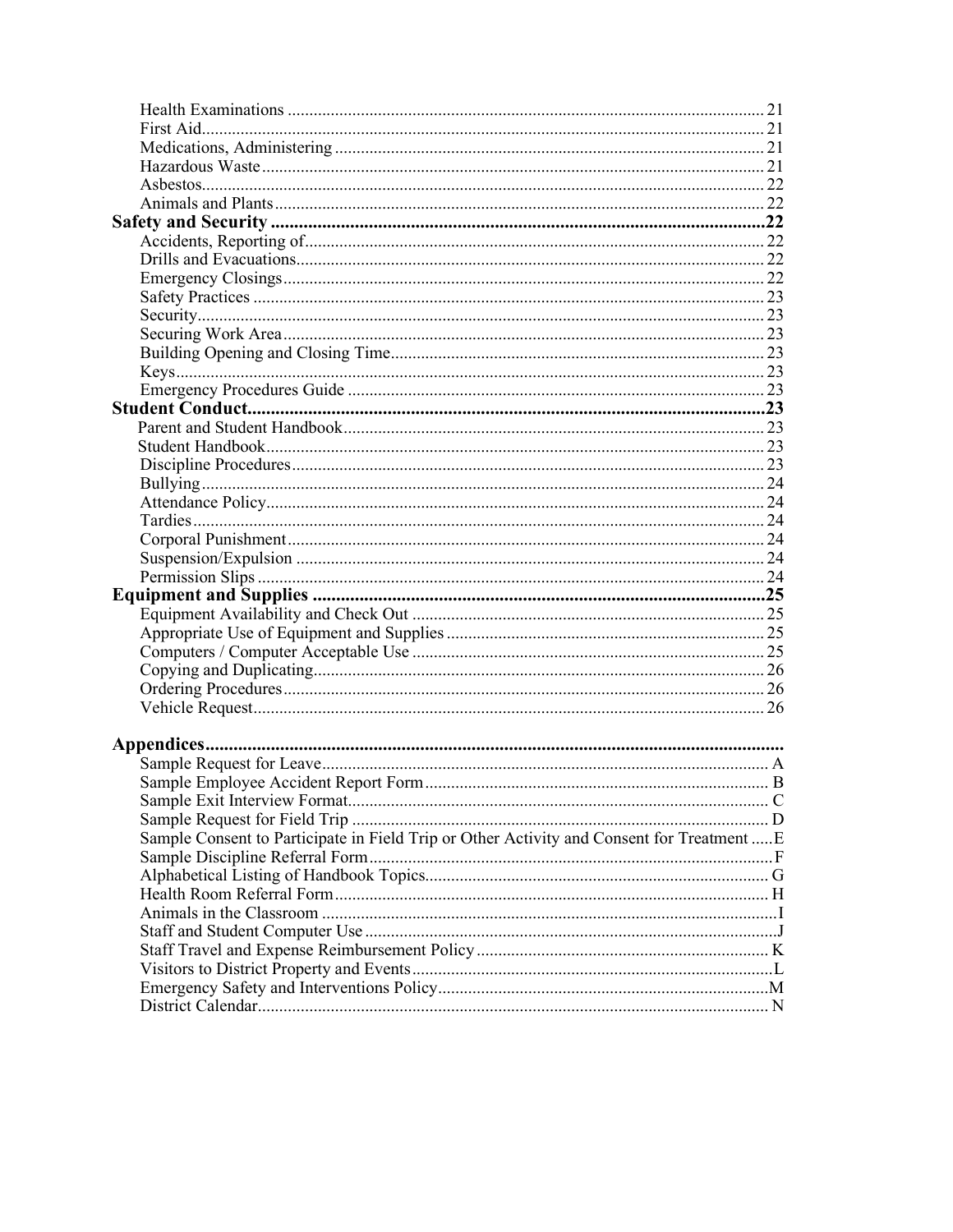## *Introduction*

This handbook is designed to provide information which will aid all elementary teachers in meeting their responsibilities and informing them of procedures and processes necessary to help coordinate the management of the elementary schools. The items herein discussed were suggested by elementary teachers and the administration. These items must be evaluated in terms of their contribution to the betterment of the educational process for boys and girls. In order to accomplish this, it is expected that this handbook will be reviewed yearly by teachers and administrators with a view toward revisions to keep it current in conjunction with our major code of ethics---Our primary purpose is to serve the needs of all children in our care.

#### *Equal Opportunity Employer*

The district is an equal opportunity employer and shall not discriminate in its employment practices and policies with respect to hiring, compensation, terms, conditions, or privileges of employment because of an individual's race, color, religion, sex, age, disability or national origin. See "Discrimination Complaints," page 17. The board shall hire employees on the basis of ability and the district's needs.

#### District Motto:

Caring, effective learning for all.

#### District Mission Statement:

The mission of the Haysville Public Schools is the relentless pursuit of excellence.

#### Vision Statement:

To equip learners with 21<sup>st</sup> Century Skills to achieve excellence in a continually-changing world

### DISTRICT BELIEF STATEMENTS OF U.S.D. 261

**We believe to accomplish the mission and vision:**

- our primary responsibility is teaching and learning
- students come first
- all members of our learning community add value
- $\bullet$  relevance + relationships + rigor = engaged learning
- school, community and business partnerships enrich student learning
- learning is enhanced in a safe and caring environment
- in quality staff committed to excellence
- in exploration, innovation, collaboration and growth
- in integrity of word and deed
- students need a rigorous, relevant world class curriculum
- in data-driven, continuous improvement for all
- diversity is an asset
- modern technology is an essential tool for teaching and learning
- in fiscal responsibility

*Staff Names –* Refer to District Website

*Committee Assignments* - Contact School Office

*Site Council Members –* Contact School Office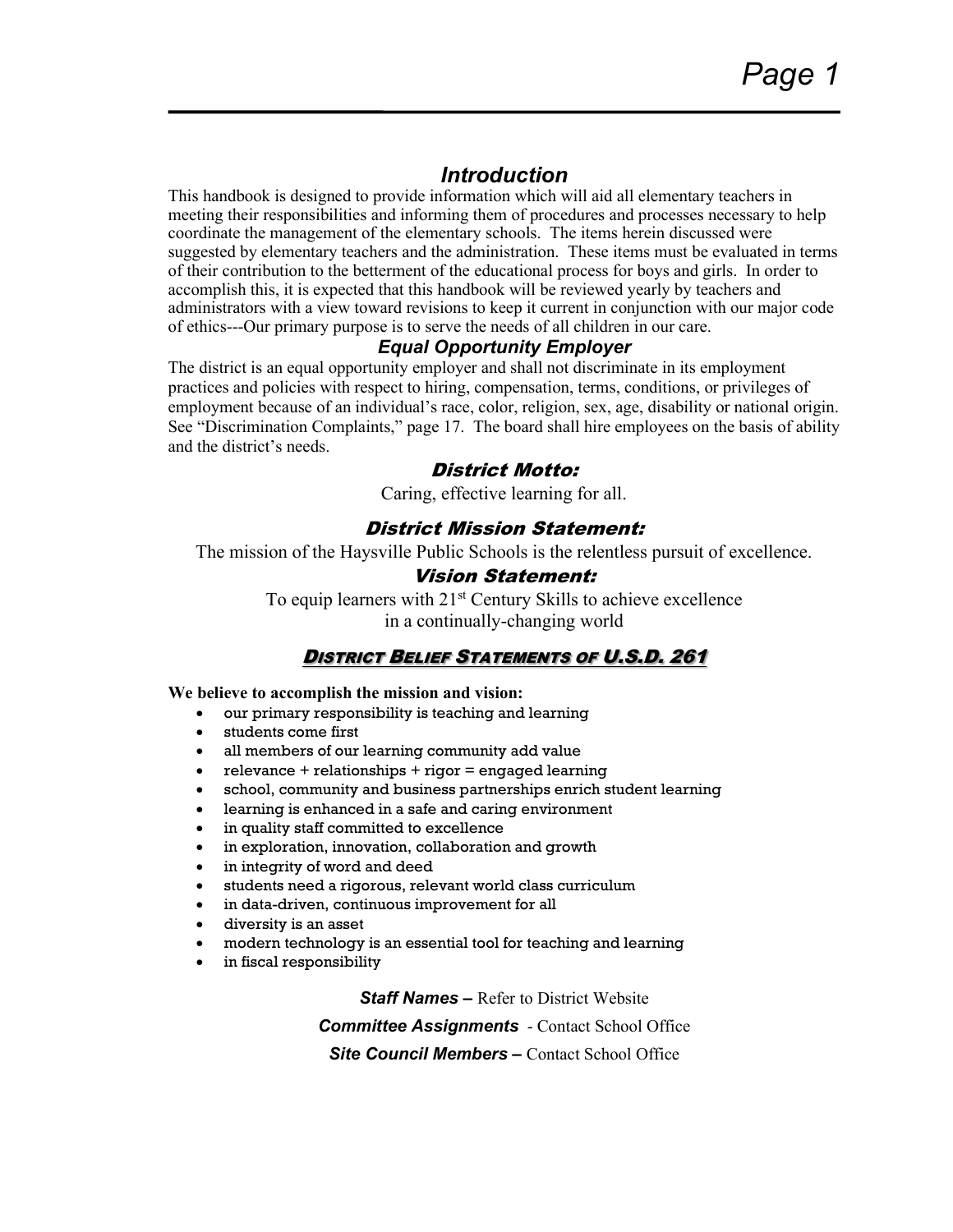# *Teaching and Learning*

| <b>Exit Outcomes</b>                           | To achieve the district's purpose the following expectations have<br>been established across the entire curriculum. The student will:<br>1. demonstrate mastery of essential skills in the academic areas<br>of language arts, science, mathematics, social science,<br>physical education, general technology and the fine and<br>applied arts based on grade level, course and unit outcomes.<br>demonstrate ability to apply technological concepts,<br>2.<br>principles, and systems in an ever-changing world.<br>3. demonstrate ability to use critical thinking, problem solving<br>and decision making skills to analyze various forms of<br>information.<br>4. demonstrate willingness and ability to work with others.<br>5. demonstrate that responsible citizens achieve change<br>through the democratic process.<br>demonstrate behaviors that exhibit a positive self-concept<br>6.<br>demonstrate pride in individual excellence.<br>7.<br>demonstrate respect for ethnic diversity and multi-cultural<br>8.<br>heritage.<br>9. demonstrate practices of a physically and mentally healthy<br>life-style. |
|------------------------------------------------|---------------------------------------------------------------------------------------------------------------------------------------------------------------------------------------------------------------------------------------------------------------------------------------------------------------------------------------------------------------------------------------------------------------------------------------------------------------------------------------------------------------------------------------------------------------------------------------------------------------------------------------------------------------------------------------------------------------------------------------------------------------------------------------------------------------------------------------------------------------------------------------------------------------------------------------------------------------------------------------------------------------------------------------------------------------------------------------------------------------------------|
|                                                | 10. demonstrate ability to communicate effectively.                                                                                                                                                                                                                                                                                                                                                                                                                                                                                                                                                                                                                                                                                                                                                                                                                                                                                                                                                                                                                                                                       |
| School Improvement Plan                        | See School Improvement Plans. Contact School Office                                                                                                                                                                                                                                                                                                                                                                                                                                                                                                                                                                                                                                                                                                                                                                                                                                                                                                                                                                                                                                                                       |
| Curriculum<br>IC                               | Board-approved district goals and learning objectives shall be<br>used by the staff as the basis for developing and implementing<br>instructional programs. Curriculum Maps will be maintained and<br>updated by all teachers                                                                                                                                                                                                                                                                                                                                                                                                                                                                                                                                                                                                                                                                                                                                                                                                                                                                                             |
| <b>Instructional Materials</b><br>IF<br>$IF-R$ | All textbooks, videos, software, and other instructional materials<br>used in the district must:                                                                                                                                                                                                                                                                                                                                                                                                                                                                                                                                                                                                                                                                                                                                                                                                                                                                                                                                                                                                                          |
|                                                | support the district's instructional goals and learning<br>objectives; and<br>meet all copyright and fair use guidelines.                                                                                                                                                                                                                                                                                                                                                                                                                                                                                                                                                                                                                                                                                                                                                                                                                                                                                                                                                                                                 |
|                                                | Videos and other instructional materials may not be used in the<br>classroom solely for recreational purposes.                                                                                                                                                                                                                                                                                                                                                                                                                                                                                                                                                                                                                                                                                                                                                                                                                                                                                                                                                                                                            |
|                                                | <b>Additional Criteria:</b><br>Video materials must be reviewed by the classroom teacher for a fair<br>and objective presentation of sensitive subjects as the maturity level of<br>its viewers. In this connection, the ratings adopted by the Motion<br>Picture Association of America will be applied.                                                                                                                                                                                                                                                                                                                                                                                                                                                                                                                                                                                                                                                                                                                                                                                                                 |

G Family audience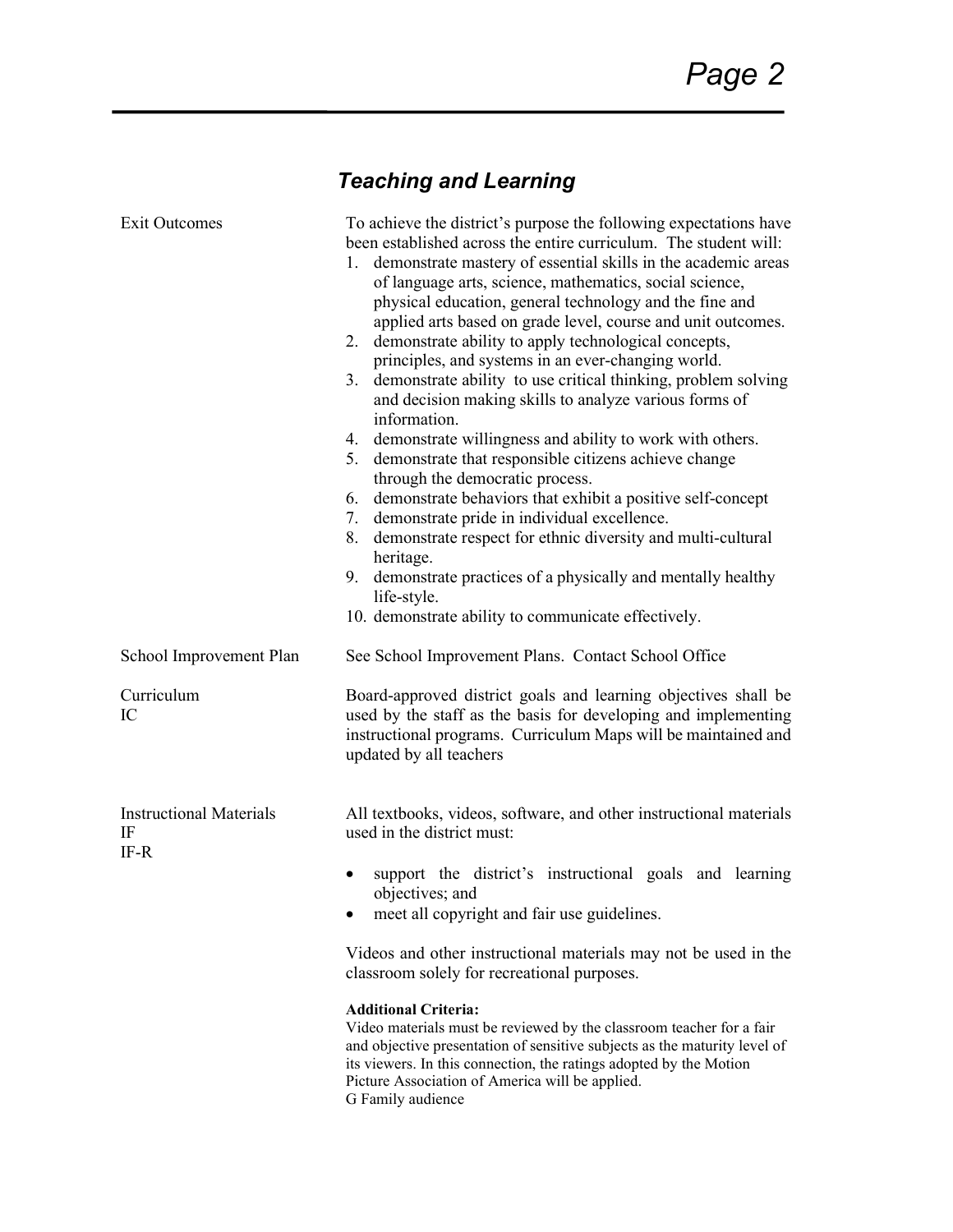|                                   | PG Parental guidance<br>PG-13 Special parental guidance for children 13 and under<br>R Children under 17 and under admitted only with parents<br>1. In grades Pre-School through grade 5, no videos other than G or PG<br>may be shown. PG videos require administrative approval and<br>custodial notification prior to a viewing by students. Students not in<br>possession or presenting a lawful custodial permission form shall be<br>afforded the opportunity to complete an alternative assignment that is<br>fair and equitable to the assignment opted. |
|-----------------------------------|------------------------------------------------------------------------------------------------------------------------------------------------------------------------------------------------------------------------------------------------------------------------------------------------------------------------------------------------------------------------------------------------------------------------------------------------------------------------------------------------------------------------------------------------------------------|
|                                   | See "Copying and Duplicating," page 26.                                                                                                                                                                                                                                                                                                                                                                                                                                                                                                                          |
| <b>Lesson Plans</b><br><b>IKI</b> | Each teacher shall develop, maintain and follow lesson plans<br>which conform to the board-approved curriculum, the district's<br>educational goals and the expected student learning outcomes. A<br>copy of lesson plans shall be available to the principal and to<br>substitute teachers.                                                                                                                                                                                                                                                                     |
| Homework<br><b>IHB</b>            | Homework shall not be used as a means to discipline students.<br>Homework shall be assigned as needed to reinforce lessons<br>introduced in the classroom.                                                                                                                                                                                                                                                                                                                                                                                                       |
| Grading<br>IHA, JF                | All teachers will be expected to maintain and frequently update<br>student grades and records on Power School and Power Teacher.<br>See "Progress Reports," page 4, and "Report Cards," page 4.<br>Each parent(s) will receive a report of his/her child's/children's<br>progress at the end of each 9 week grading period.                                                                                                                                                                                                                                      |
| Make-Up Work<br>IHEA, JBD         | Teachers shall promptly provide make-up assignments and shall<br>require them to be turned in within a reasonable number of days<br>after the student returns to school unless special arrangements are<br>made.                                                                                                                                                                                                                                                                                                                                                 |
| Promotion/Retention<br><b>JFB</b> | Teachers may recommend students for promotion when they have<br>demonstrated mastery of the board-approved learning objectives.                                                                                                                                                                                                                                                                                                                                                                                                                                  |
|                                   | The final decision to promote or retain a student shall rest with<br>the principal after receiving information from parents/guardians,<br>teachers and other appropriate school personnel.                                                                                                                                                                                                                                                                                                                                                                       |
| <b>Special Education</b>          | A school psychologist will work with students and staff providing<br>psychological services including testing and evaluation; serve as<br>chairperson of the evaluation team consisting of the classroom<br>teacher, principal, pupil service teacher, and others as appropriate;<br>and act a consultant with students and staff.                                                                                                                                                                                                                               |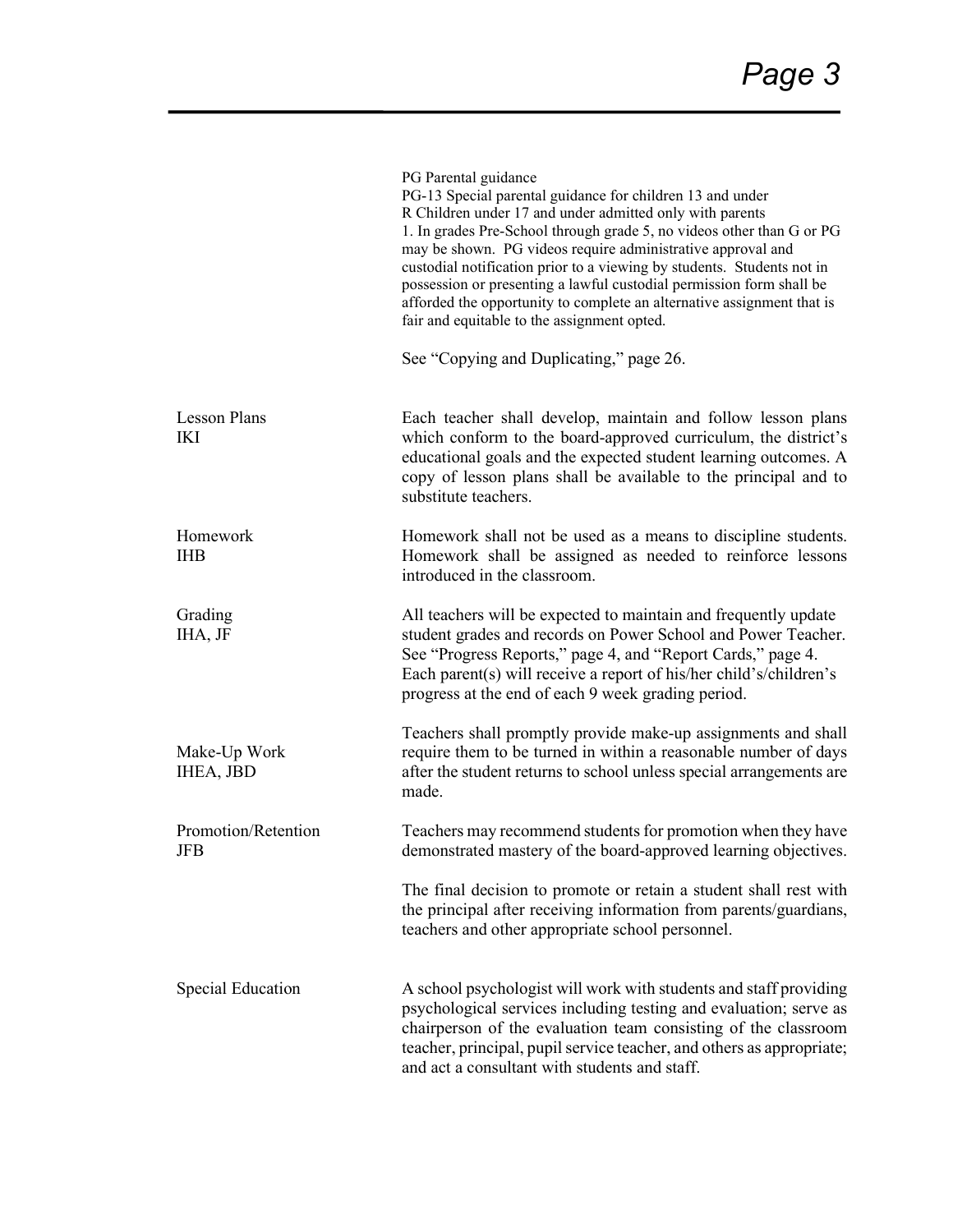|                                        | Speech Clinicians provide services to students who have<br>communicative disorders. A communicative disorder may range<br>in severity from mild to profound and may be developmental or<br>A speech disorder is an impairment of voice,<br>acquired.<br>articulation of speech sounds, and/or fluency. The clinicians<br>work with students individually and in small groups and provide<br>consulting services to parents and teachers regarding speech<br>language disorders.                                                                                                                                                                                                                                                                                  |
|----------------------------------------|------------------------------------------------------------------------------------------------------------------------------------------------------------------------------------------------------------------------------------------------------------------------------------------------------------------------------------------------------------------------------------------------------------------------------------------------------------------------------------------------------------------------------------------------------------------------------------------------------------------------------------------------------------------------------------------------------------------------------------------------------------------|
| Library-Media Services                 | The library-media center is serviced by a librarian and a library<br>clerk, as deemed necessary. All students, Pre-Kindergarten<br>through 5 <sup>th</sup> grade attend weekly scheduled library classes. The<br>library session is devoted to literature appreciation library skills,<br>and the selection of books to check out. Open times are<br>available for check-in and check-out of books and other special<br>projects. The media center contains a wide range of materials<br>for use by students and teachers. Materials are continually being<br>updated according to curriculum needs. The following types of<br>materials are included in the media-center collection: books,<br>videos, cassette tapes, transparencies, flat pictures, and kits. |
| <b>Counseling Services</b>             | The guidance and counseling program attempts to meet the<br>social, emotional and personal needs of the elementary school<br>population. The counselors provide both immediate and long<br>term counseling to those students in need of such assistance and<br>work closely with both parents and teachers in attempting to<br>create an appropriate environment in which each child can learn.                                                                                                                                                                                                                                                                                                                                                                  |
| <b>Testing Program</b><br>$\mathbf{I}$ | The district educational testing program shall consist of multiple<br>assessments. These assessments shall include, as a minimum,<br>individual teacher subject matter tests, AimsWeb, Literacy First<br>data, Common Assessments, district group achievement tests, and<br>state required tests (Kansas State Assessments).                                                                                                                                                                                                                                                                                                                                                                                                                                     |

## *Reports*

Progress Reports JF

Student progress shall be periodically reported to the student and his/her parents/guardians. Whenever a student is falling behind or is failing to meet the grade level/course objectives, the teacher shall inform the student's parents/guardians. Grades will be maintained and updated weekly in PowerTeacher for parent access.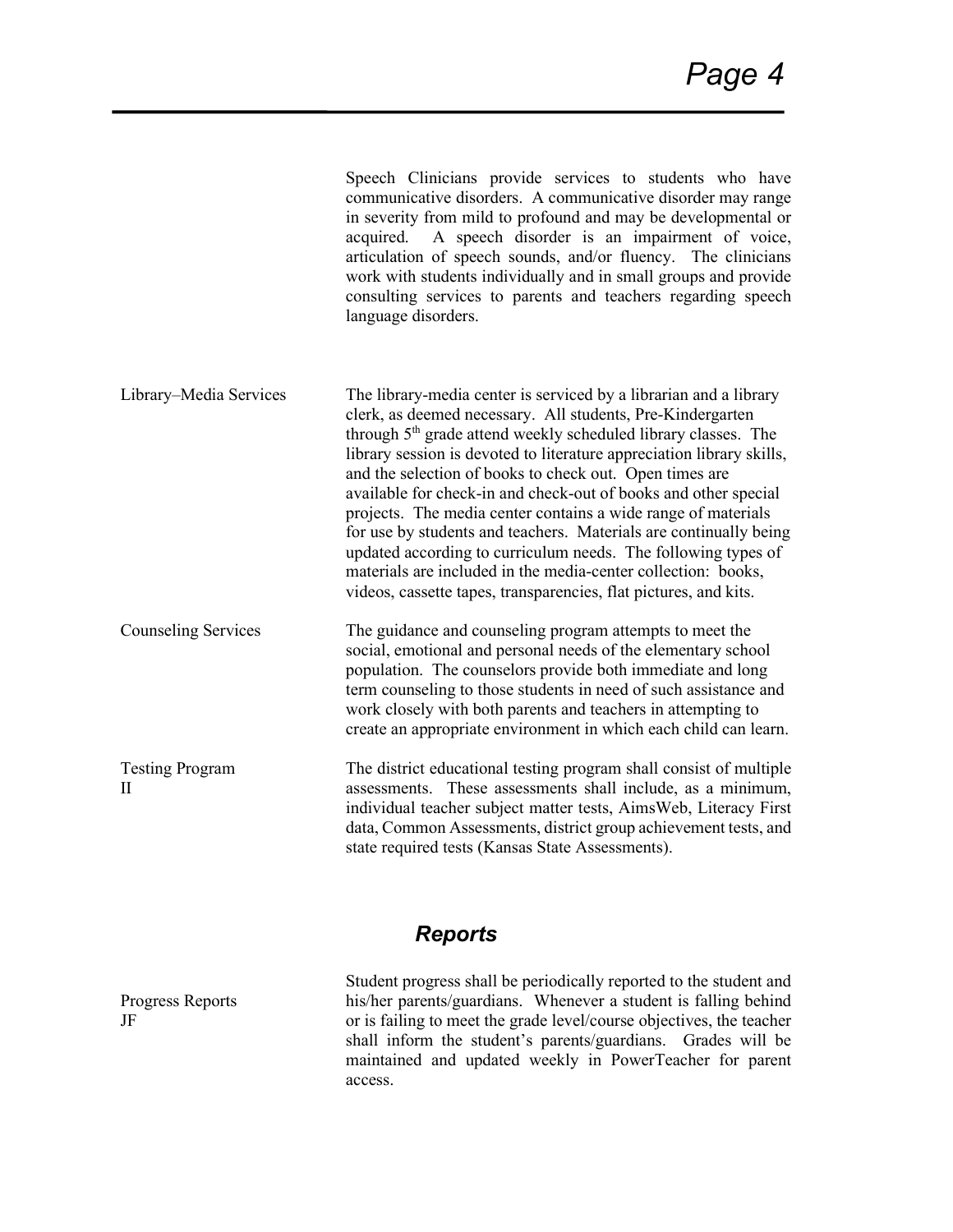| <b>Report Cards</b><br>JF  | All teachers will be expected to maintain student grades and<br>records on Power School and Power Teacher. Report cards shall<br>be issued to each student at the end of each 9 week grading period.<br>Reasons for deficiencies and/or failures shall be given.                                                                                                                                                     |
|----------------------------|----------------------------------------------------------------------------------------------------------------------------------------------------------------------------------------------------------------------------------------------------------------------------------------------------------------------------------------------------------------------------------------------------------------------|
| Attendance (Student)<br>JB | Daily attendance records shall be maintained on Power School for<br>each student in the schools.<br>The primary responsibility for<br>recording attendance shall be assigned to the teacher using Power<br>School which is prescribed by the district superintendent.<br>See<br>"Attendance Policy," p. 24.                                                                                                          |
|                            | Student absentees should be reported on Power School or sent to<br>the office by 9:00 a.m. each morning. If using a paper absentee<br>form, please list the names of absent students in alphabetical<br>order, last name first. Contact the principal if a student has<br>accumulated either three consecutive days or five days in a<br>semester or seven days throughout the school year of unexcused<br>absences. |
|                            | Contact the principal when a student is absent from school for a<br>significant part of three consecutive school days, five school days<br>in a semester, or seven (7) days in a given school year without a<br>valid excuse.<br>K.S.A. 72-3121 (Compulsory School Attendance Law.)                                                                                                                                  |
| Accidents<br><b>JGFG</b>   | Any school employee who discovers an accident on school<br>property shall report the accident to the building principal or<br>designated representative.                                                                                                                                                                                                                                                             |
|                            | If the person requires medical treatment, the employee shall:<br>send for medical help;<br>make the individual as comfortable as possible while waiting<br>for competent medical assistance to arrive; and<br>notify the principal or designated representative.                                                                                                                                                     |
|                            | If an employee present is qualified to administer first aid, that aid<br>may be given. Qualified employees are those employees who<br>have successfully completed an approved Red Cross first aid<br>program, the health aide or the district nurse. See "First Aid,"<br>page 21.                                                                                                                                    |
|                            | If an employee is injured on the job, the supervisor should be<br>contacted immediately and a report shall be made within ten days.<br>The supervisor will then be responsible for contacting the district                                                                                                                                                                                                           |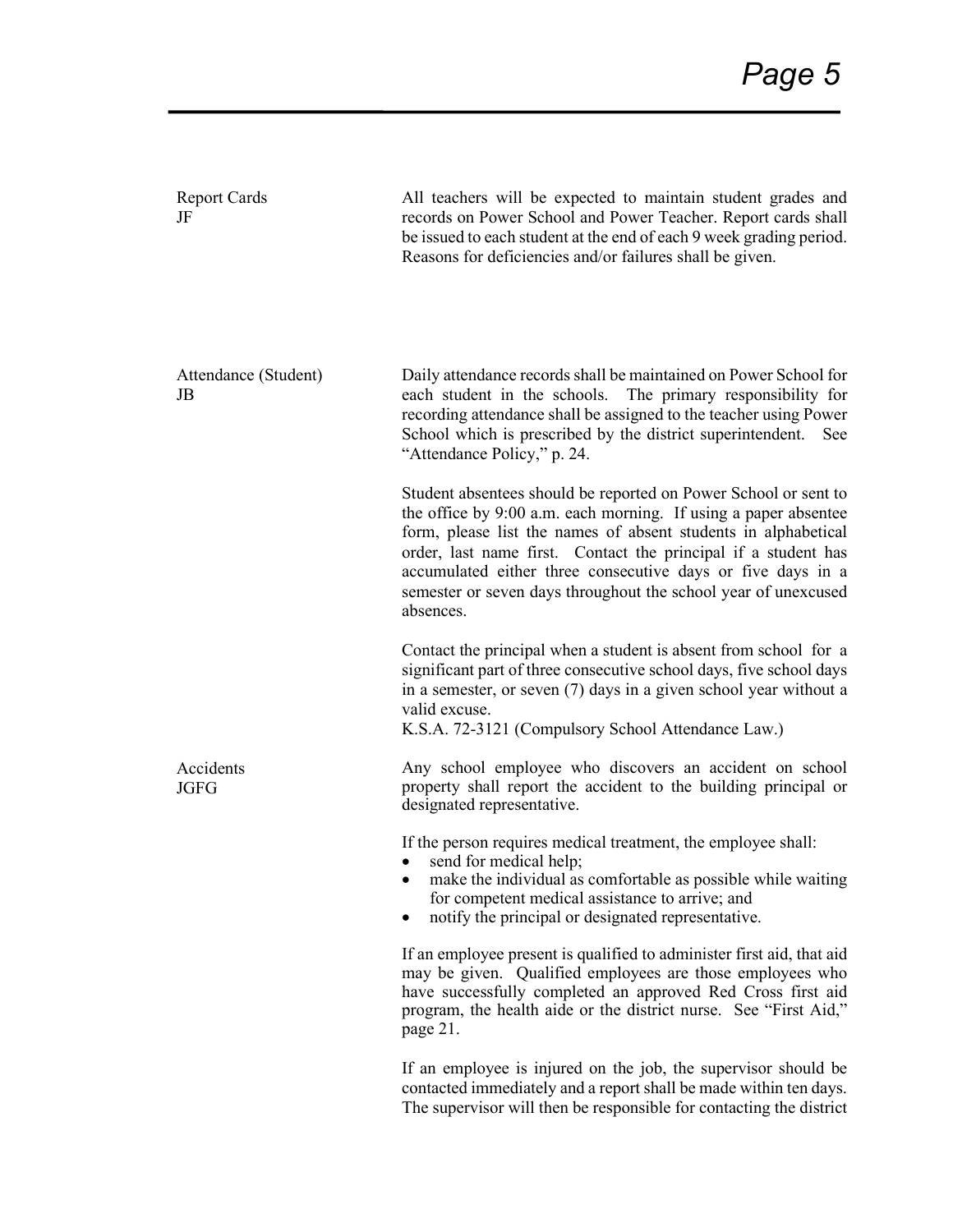|                                  | central office, who will in turn supply the injured employee with<br>the appropriate forms to complete.                                                                                                                                                                                                                                                                                                   |
|----------------------------------|-----------------------------------------------------------------------------------------------------------------------------------------------------------------------------------------------------------------------------------------------------------------------------------------------------------------------------------------------------------------------------------------------------------|
|                                  | The employee must keep copies of all doctor's orders and provide<br>a file copy to the district central office. The employee must inform<br>the doctor or hospital that he/she is covered by the district<br>worker's compensation plan. See "Worker's Compensation,"<br>page 8. Refer to the District's Emergency Procedure's Guide or<br>Crisis Plan. Refer to Appendix B for the Accident Report Form. |
| Child Abuse<br><b>GAAD</b>       | Any district employee who has reason to know or suspect that a<br>child has been injured as a result of physical, mental or emotional<br>abuse or neglect or sexual abuse, shall promptly report the matter<br>to the local Department of Children and Families (DCF) office or<br>to the local law enforcement agency if the DCF office is not open.                                                     |
|                                  | It is recommended the building administrator also be notified after<br>the report is made.                                                                                                                                                                                                                                                                                                                |
|                                  | District employees shall not contact the child's family or any<br>other persons to determine the cause of the suspected abuse or<br>neglect. It is not the responsibility of school employees to prove<br>the child has been abused or neglected.                                                                                                                                                         |
| Vandalism<br><b>EBCA</b>         | Employees shall report any vandalism to their immediate<br>supervisor.                                                                                                                                                                                                                                                                                                                                    |
|                                  | <b>Schedules</b>                                                                                                                                                                                                                                                                                                                                                                                          |
| Class Schedule                   | Contact school office                                                                                                                                                                                                                                                                                                                                                                                     |
|                                  |                                                                                                                                                                                                                                                                                                                                                                                                           |
| <b>Facility Scheduling</b>       | Obtain a facilities usage form from the office.                                                                                                                                                                                                                                                                                                                                                           |
| <b>Special Events Scheduling</b> | Special events should be scheduled with the building principal.<br>Assemblies;<br>Plays;<br>Activities;<br>Sports; (Field days)<br>Parties and Other Social Events; and<br>Field Trips - Refer to Appendix D<br>Also see "Field Trips," page 18                                                                                                                                                           |

Supervision Schedules Contact school office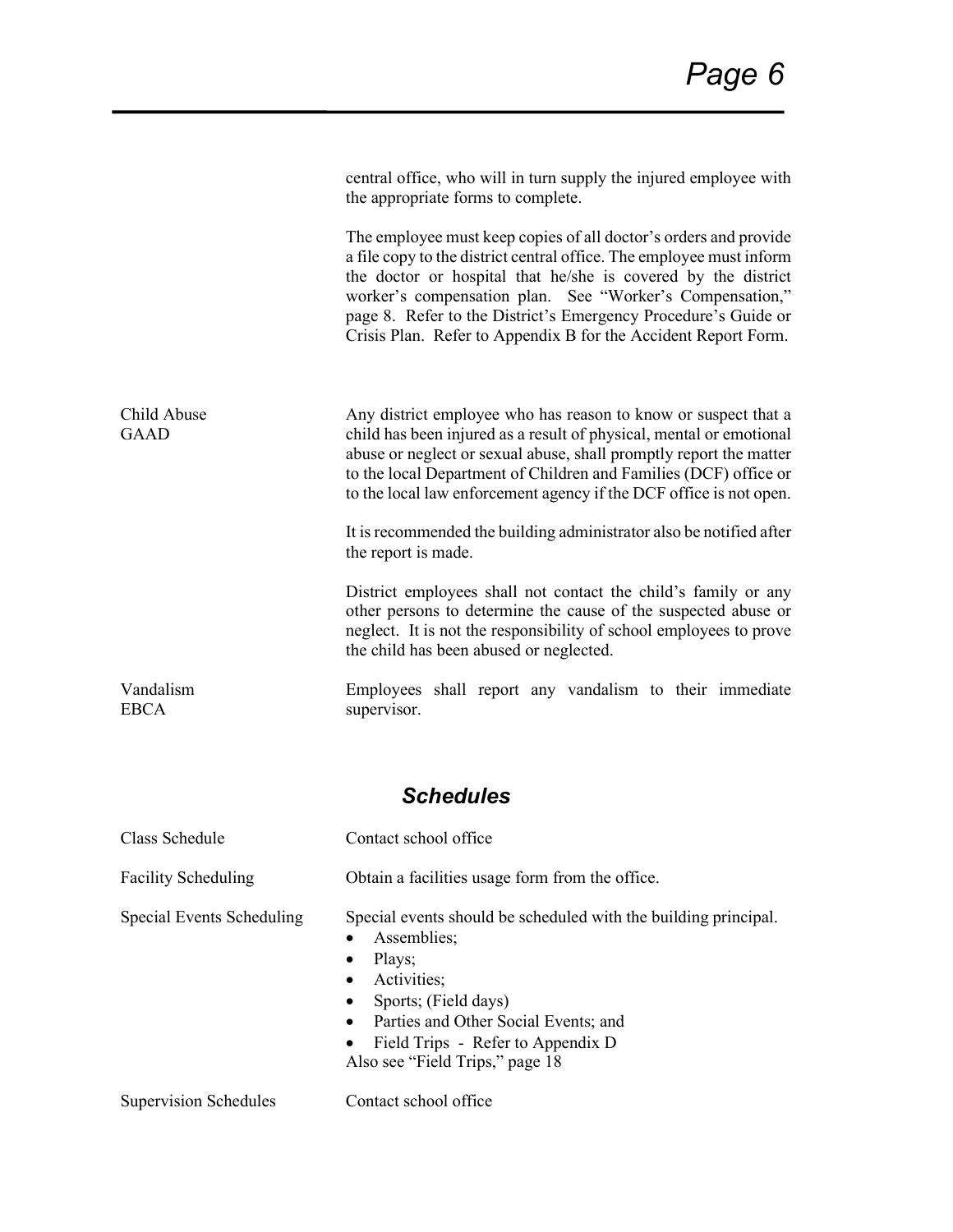| Calendar                         | Refer to Appendix N                                                                                                                                                                                                                                                               |
|----------------------------------|-----------------------------------------------------------------------------------------------------------------------------------------------------------------------------------------------------------------------------------------------------------------------------------|
| Parent-Teacher<br>Conferences    | <b>Contact Parents and Make Up Schedule</b><br>Teachers will make themselves available for parent conferences<br>at mutually convenient times. Teachers will need to contact the<br>parents or guardians and set up the schedule according to the<br>principal's recommendations. |
|                                  | Teachers should make telephone contacts if possible, to<br>accelerate your conference scheduling. A conference schedule<br>shall be filed with the building principal.                                                                                                            |
|                                  | Allow no more than twenty $(20)$ minutes actual conference and<br>ten $(10)$ minutes to summarize and get ready for the next<br>conference, because someone will probably be scheduled<br>immediately after.                                                                      |
| <b>Teacher Work Days</b>         | Refer to the negotiated agreement and current school calendar.                                                                                                                                                                                                                    |
| <b>Inservice Days</b>            | Refer to the negotiated agreement and current school calendar.                                                                                                                                                                                                                    |
| Sign In/Sign Out                 | Refer to negotiated agreement.                                                                                                                                                                                                                                                    |
| Duty Free Lunch                  | Refer to the negotiated agreement.                                                                                                                                                                                                                                                |
| <b>Planning Periods</b>          | Refer to the negotiated agreement.                                                                                                                                                                                                                                                |
| <b>Faculty Meetings</b>          | Refer to the negotiated agreement. Faculty meetings will be<br>scheduled as needed by the building principal.                                                                                                                                                                     |
| <b>Grading Periods</b>           | See "Report Cards" page 5.                                                                                                                                                                                                                                                        |
| <b>Benefits and Compensation</b> |                                                                                                                                                                                                                                                                                   |
| Leaves                           | Refer to the negotiated agreement<br>See "Request for Leave" Appendix A                                                                                                                                                                                                           |
| <b>Jury Duty</b>                 | Refer to the negotiated agreement                                                                                                                                                                                                                                                 |
| Holidays                         | Refer to the negotiated agreement.<br>See "District Calendar" Appendix N                                                                                                                                                                                                          |
| Pay Day                          | Refer to the negotiated agreement.                                                                                                                                                                                                                                                |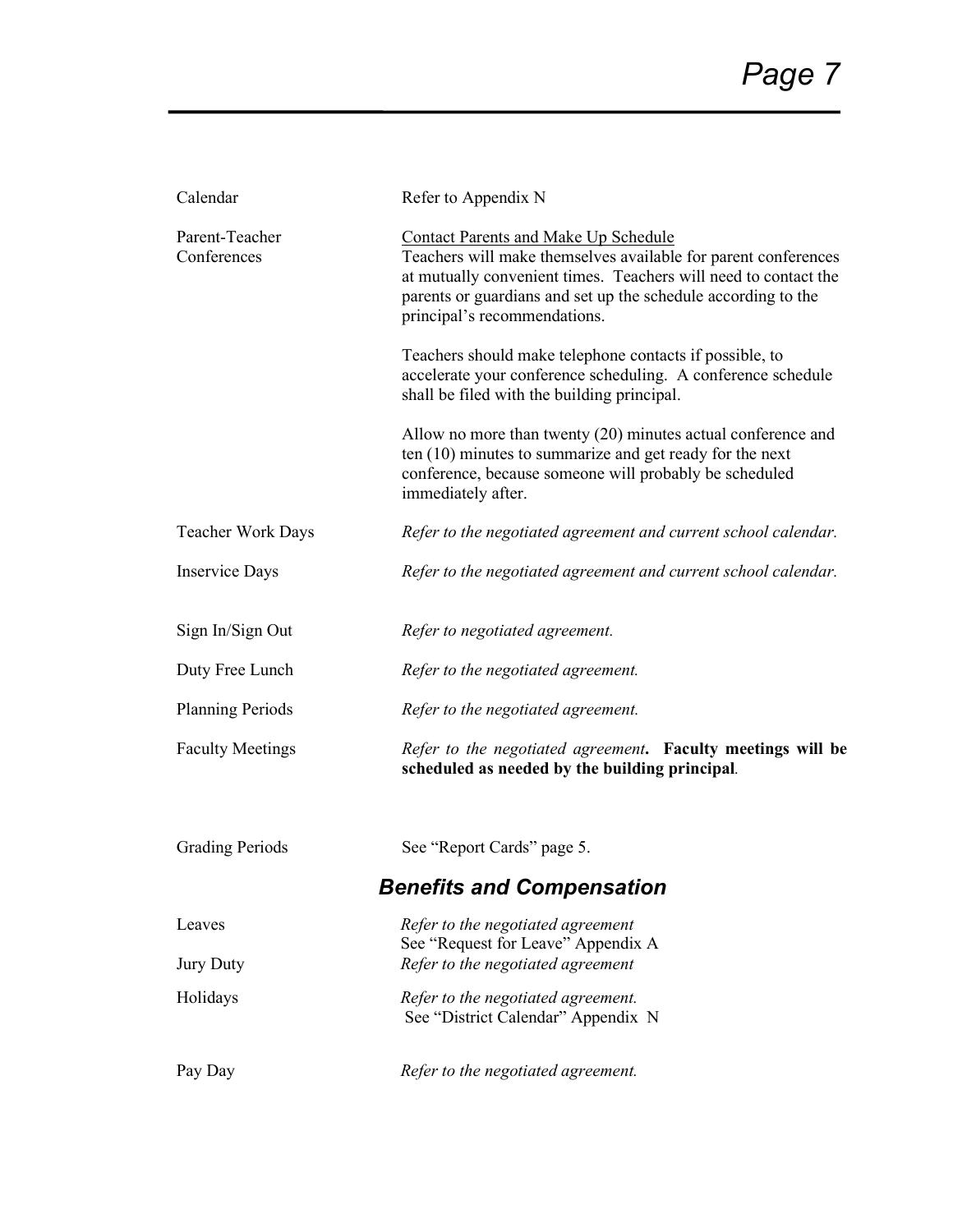| Lump Sum Payments                                                            | Includes Longevity Pay, Early Retirement, and Termination Pay<br>Refer to the negotiated agreement.                                                                                                                                                                                                                                                                                                                                                                        |
|------------------------------------------------------------------------------|----------------------------------------------------------------------------------------------------------------------------------------------------------------------------------------------------------------------------------------------------------------------------------------------------------------------------------------------------------------------------------------------------------------------------------------------------------------------------|
| Loyalty Oath                                                                 | Copy available in the District Personnel Office. Authorized by<br>K.S.A. 75-4308 through 75-4314. See also K.S.A. 54-101 through<br>54-103 for conscientious objections against taking an oath.                                                                                                                                                                                                                                                                            |
| Reimbursement for Out-of-<br><b>District Travel Expenses</b><br>GAN and GANR | Claims for Out-of-district travel must have prior approval from the<br>superintendent or designee. Reimbursement may be made up to, but<br>not to exceed the following amounts: daily in-state allowance of up<br>to \$30 and out-of-state allowance of up to \$40. Receipts for<br>reimbursements must be filed on the district approved form.<br>See "Claim for Reimbursement" Appendix K                                                                                |
| Salary Reduction Plan                                                        | The BOE established a fringe benefit program to comply with<br>Section 125 of the Internal Revenue Code. Contact the Payroll<br>office for more information. Refer to the negotiated agreement                                                                                                                                                                                                                                                                             |
| <b>Annuity Plan</b><br>IM                                                    | Refer to the negotiated agreement                                                                                                                                                                                                                                                                                                                                                                                                                                          |
| <b>KPERS</b>                                                                 | The district participates in the Kansas Public Employees Retirement<br>System which exists to deliver retirement, disability, and survivor<br>benefits to members. For more information go to the website at<br>www.kpers.org                                                                                                                                                                                                                                              |
| <b>Workers Compensation</b><br><b>EBAA</b>                                   | Notice of Accidents - Employees must notify their employer<br>immediately and a report made within 10 days of an accident or the<br>claim may be barred. Additional information about your rights and<br>responsibilities under workers compensation may be obtained from<br>your supervisor or the district office. See "Accidents," page 5. Also,<br>refer to Appendix B for the Accident Report Form or contact the<br>building secretary for a district accident form. |
| Retirement                                                                   | Refer to the negotiated agreement or board policy.                                                                                                                                                                                                                                                                                                                                                                                                                         |
| <b>Records</b>                                                               |                                                                                                                                                                                                                                                                                                                                                                                                                                                                            |
| <b>Personnel Records</b><br>CN, GAK                                          | Refer to the negotiated agreement and board policy.<br>See "Confidentiality," page 11                                                                                                                                                                                                                                                                                                                                                                                      |
| Certificate                                                                  | Certified staff must have a current certificate on file. A paycheck<br>will not be issued to any certified staff member whose certification<br>is not current.                                                                                                                                                                                                                                                                                                             |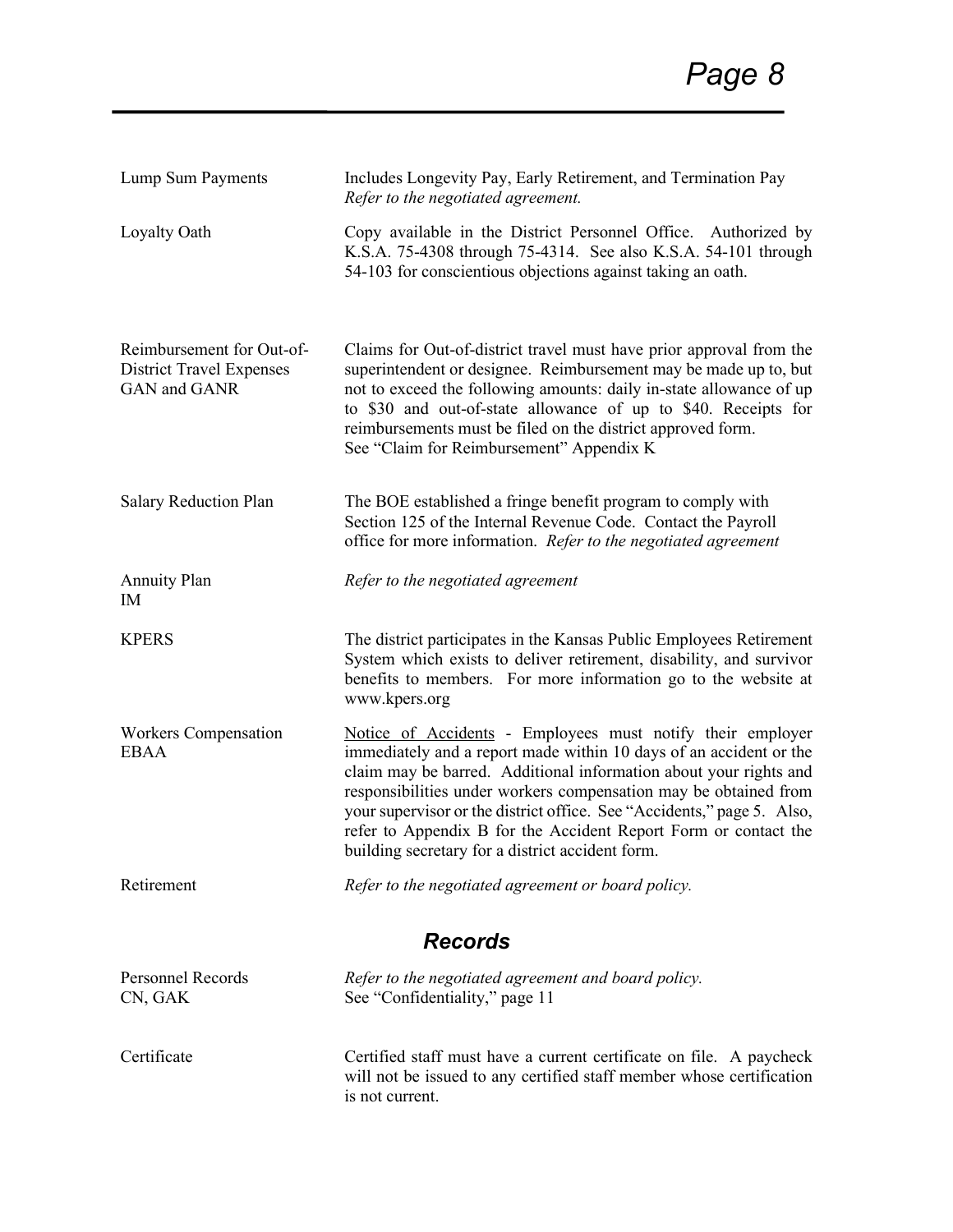|                                             | Application for certificate renewal is the responsibility of the<br>certified employee.                                                                                                                                                                                                                                                                                                                                                                                       |  |
|---------------------------------------------|-------------------------------------------------------------------------------------------------------------------------------------------------------------------------------------------------------------------------------------------------------------------------------------------------------------------------------------------------------------------------------------------------------------------------------------------------------------------------------|--|
| <b>Address Changes</b>                      | All address changes should be made with the payroll office and the<br>personnel office before the end of the pay period in which the<br>changes took place.                                                                                                                                                                                                                                                                                                                   |  |
| <b>Student Records</b><br>JR, JRA, JRB, JRC | All student records are to be treated as confidential and primarily<br>for local school use unless otherwise stipulated. The general public<br>shall not be allowed to inspect a student's personal record files.<br>The custodian of student records (principal) shall disclose the<br>student's educational records only as provided for by law and in<br>policy.                                                                                                           |  |
|                                             | Only school officials with a legitimate educational interest may<br>inspect student records without permission from the parent/guardian<br>or eligible student.                                                                                                                                                                                                                                                                                                               |  |
|                                             | For the purposes of this policy, school official means teacher,<br>administrator, other certified employee or the board of education.<br>Legitimate educational interest means the school official must<br>participate in discussions involving an identifiable student<br>involving the student's educational interests, progress, grades,<br>disciplinary action, discussions of eligibility for athletics or other<br>activities, or honors or awards involving a student. |  |
|                                             | "See Confidentiality," page 11                                                                                                                                                                                                                                                                                                                                                                                                                                                |  |
| <b>Conduct</b>                              |                                                                                                                                                                                                                                                                                                                                                                                                                                                                               |  |
| <b>Prohibited Substances</b><br>GAOA, GAOB  | <b>Drug Free Schools and Communities Act/</b><br><b>Drug Free Workplace</b>                                                                                                                                                                                                                                                                                                                                                                                                   |  |
|                                             | The unlawful possession, use, or distribution of illicit drugs and<br>alcohol by school employees on school premises or as a part of any<br>school activity is prohibited.                                                                                                                                                                                                                                                                                                    |  |
|                                             | As a condition of employment in the district, employees shall abide<br>by the terms of the board policy on drug free schools/workplace.                                                                                                                                                                                                                                                                                                                                       |  |
|                                             | Employees shall not unlawfully manufacture, distribute, dispense,<br>research control controlled pulater and in the recorded are                                                                                                                                                                                                                                                                                                                                              |  |

sell, possess or use controlled substances in the workplace. Any employee who is convicted under a criminal drug statute for a violation occurring at the workplace must notify the superintendent of the conviction within five days after the conviction.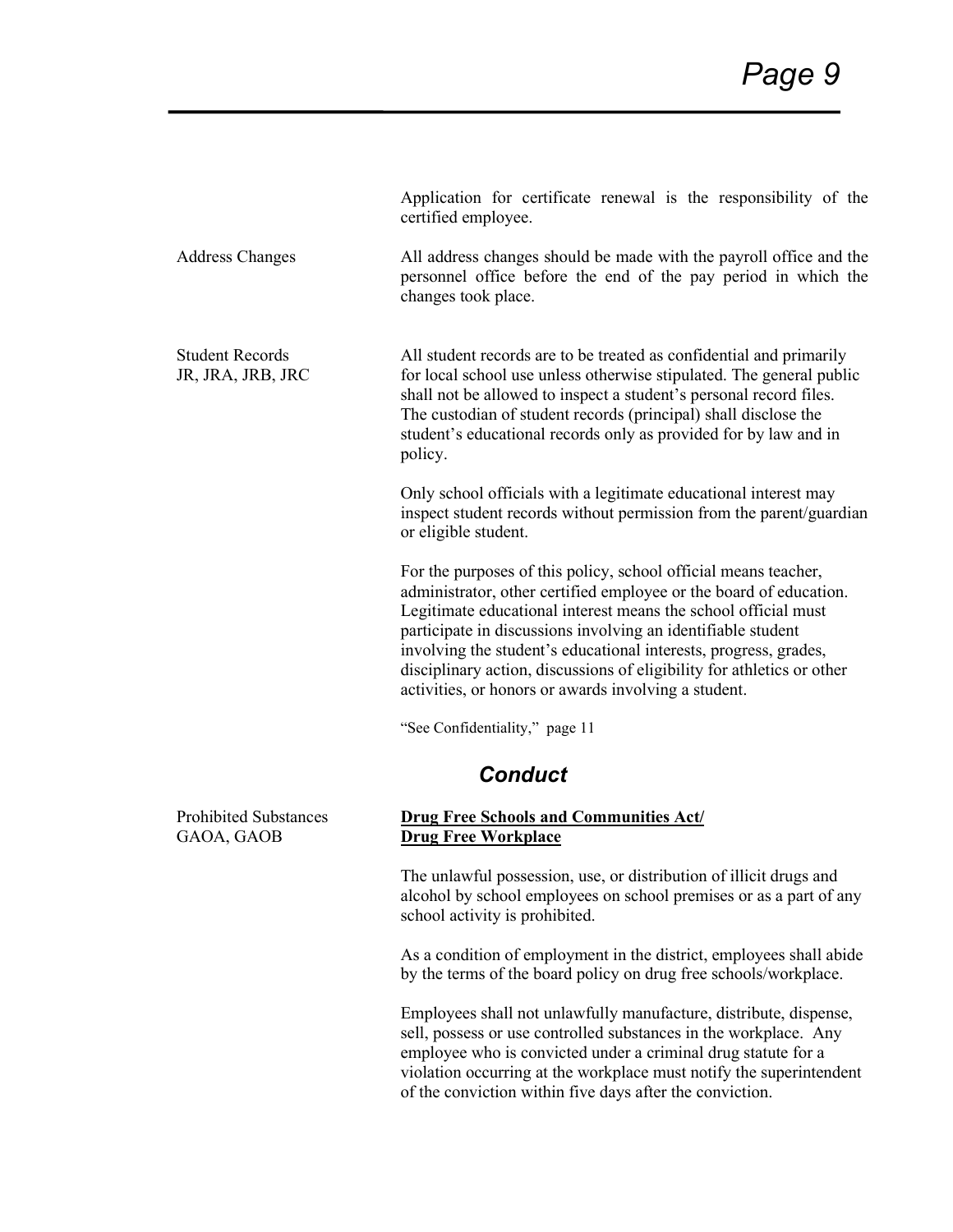|                                              | Within 30 days after the notice of conviction is received, the school<br>district will take appropriate action with the employee. Such action<br>may include the initiation of termination proceedings.<br>Alternatively, or in addition to any action short of termination, the<br>employee may be required to participate satisfactorily in an<br>approved drug abuse assistance or rehabilitation program as a<br>condition of continued employment.<br>The employee shall bear the cost of participation in such program.<br>This is intended to implement the requirements of the federal<br>regulations promulgated under the Drug Free Workplace Act of<br>1988, 34 CFR Part 85, and Subpart F. It is not intended to supplant<br>or otherwise diminish personnel disciplinary actions which may be<br>taken under existing board policies or the negotiated agreement.                                                                                                                                                                              |
|----------------------------------------------|-------------------------------------------------------------------------------------------------------------------------------------------------------------------------------------------------------------------------------------------------------------------------------------------------------------------------------------------------------------------------------------------------------------------------------------------------------------------------------------------------------------------------------------------------------------------------------------------------------------------------------------------------------------------------------------------------------------------------------------------------------------------------------------------------------------------------------------------------------------------------------------------------------------------------------------------------------------------------------------------------------------------------------------------------------------|
| Use of Tobacco products<br><b>GAOC</b>       | The use of tobacco products (this includes e-cigarettes) is prohibited<br>at all times in or on all district owned or leased personal or real<br>property.                                                                                                                                                                                                                                                                                                                                                                                                                                                                                                                                                                                                                                                                                                                                                                                                                                                                                                  |
| <b>Relations with Students</b><br>GAF / GAEA | <b>Complaints of Discrimination</b><br>Discrimination against any individual on the basis of race, color,<br>national origin, sex, disability, or religion in the admission or access<br>to, or treatment or employment in the district's program and<br>activities is prohibited. The Superintendent of Schools at 1745 W.<br>Grand, Haysville, Kansas 67060, Telephone (316) 554-2200 has<br>been designated to coordinate compliance with nondiscrimination<br>requirements contained in Title VI of the Civil Rights Act of 1964,<br>Title IX of the Education amendments of 1972, Section 504 of the<br>Rehabilitation Act of 1973, and The Americans with Disabilities act<br>of 1990.<br>Complaints of discrimination should be addressed to an employee's<br>supervisor or to the compliance coordinator. Complaints against<br>the Superintendent should be addressed to the board of education.<br>Complains of discrimination will be resolved using the district's<br>discrimination complaints procedure.<br>Revised and approved: June 5,1995 |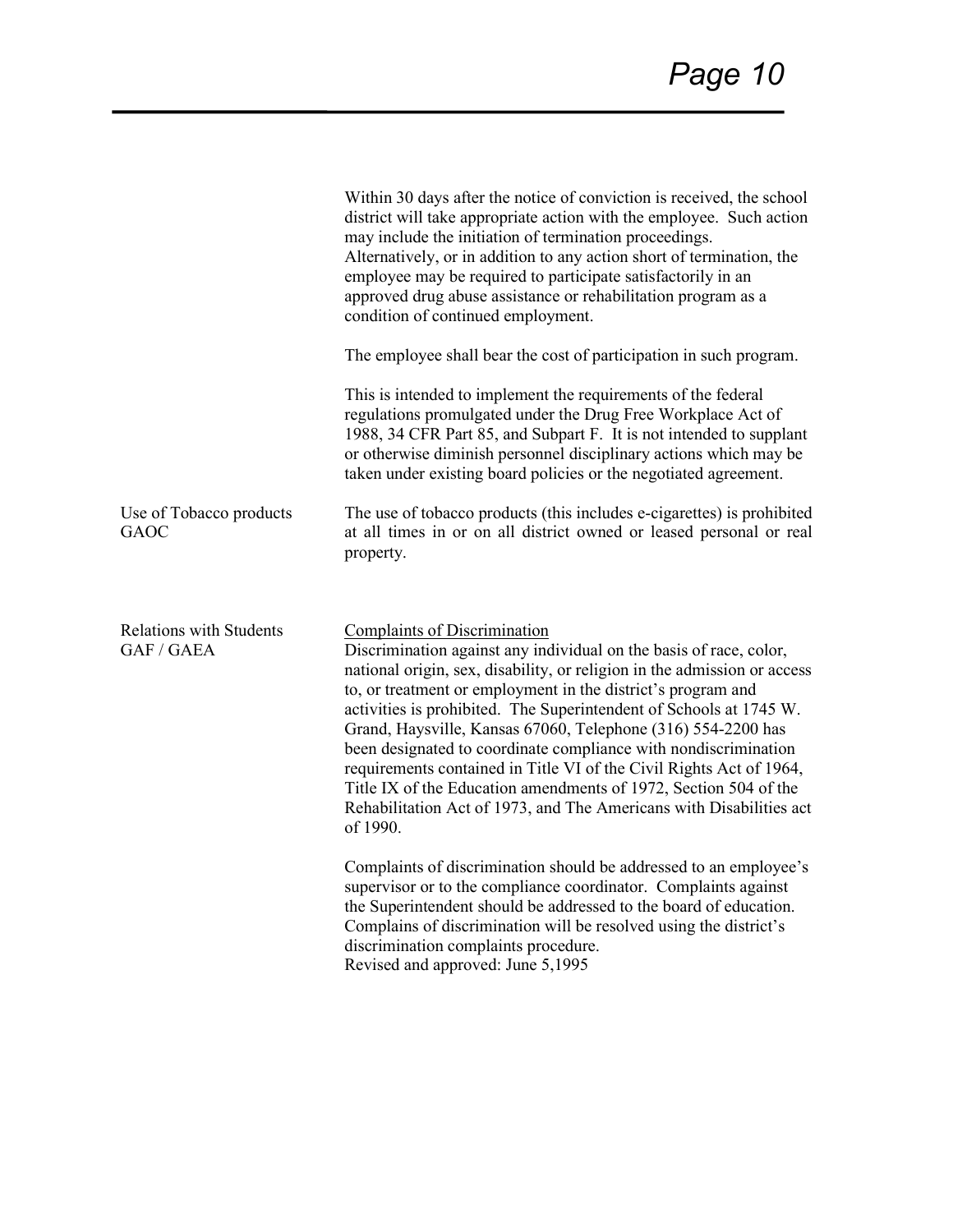| Supervision of Students<br><b>JGFB</b>                          | Teachers are responsible for supervising students during school and at<br>school-sponsored activities.                                                                                                                                                                                                                                                                                                                                                        |
|-----------------------------------------------------------------|---------------------------------------------------------------------------------------------------------------------------------------------------------------------------------------------------------------------------------------------------------------------------------------------------------------------------------------------------------------------------------------------------------------------------------------------------------------|
|                                                                 | Students will be under the supervision of appropriate school<br>personnel at all times when they are under the jurisdiction of the<br>school. Activities sponsored by the school shall include appropriate<br>supervision.                                                                                                                                                                                                                                    |
| Confidentiality                                                 | Student Information<br>Confidential student information, whether written or oral, shall be<br>handled in a confidential manner and be discussed only with the<br>parents/guardians of the particular student and the appropriate school<br>personnel. Violations of this rule which violate the privacy rights of<br>students could result in disciplinary actions being taken against the<br>employee, including termination. See "Student Records," page 9. |
|                                                                 | <b>Personnel Information</b><br>Confidential personnel information, whether written or oral, shall be<br>handled in a confidential manner and be discussed only with the<br>appropriate school personnel. Violations of this rule which violate the<br>privacy rights of personnel could result in disciplinary actions being<br>taken against the employee, including termination. See "Personnel<br>Records," page 8.                                       |
| <b>Sexual Harassment</b><br><b>GAAC-GAAC-R</b><br>JGEC - JGEC-R | No district employee shall be sexually harassed by an employee or<br>non-employee or permit sexual harassment of an employee or a<br>student by an employee or non-employee. Violation of this policy<br>shall result in disciplinary action, including termination, against any<br>employee. Violation of this policy also includes any supervisor's<br>failure to follow the policy or to investigate complaints.                                           |
|                                                                 | If an employee's immediate supervisor is the object of the harassment<br>complaint, the employee may bypass the supervisor and report<br>directly to the superintendent. Complaints against the superintendent<br>shall be heard by the board.                                                                                                                                                                                                                |
|                                                                 | Definition<br>It shall be a violation of district policy to harass another employee<br>sexually, or to permit the sexual harassment of an employee by an<br>employee or non - employee. Sexual harassment may include, but not<br>limited to:                                                                                                                                                                                                                 |
|                                                                 |                                                                                                                                                                                                                                                                                                                                                                                                                                                               |

 Sexually oriented communication, including sexually oriented verbal "kidding" or harassment or abuse;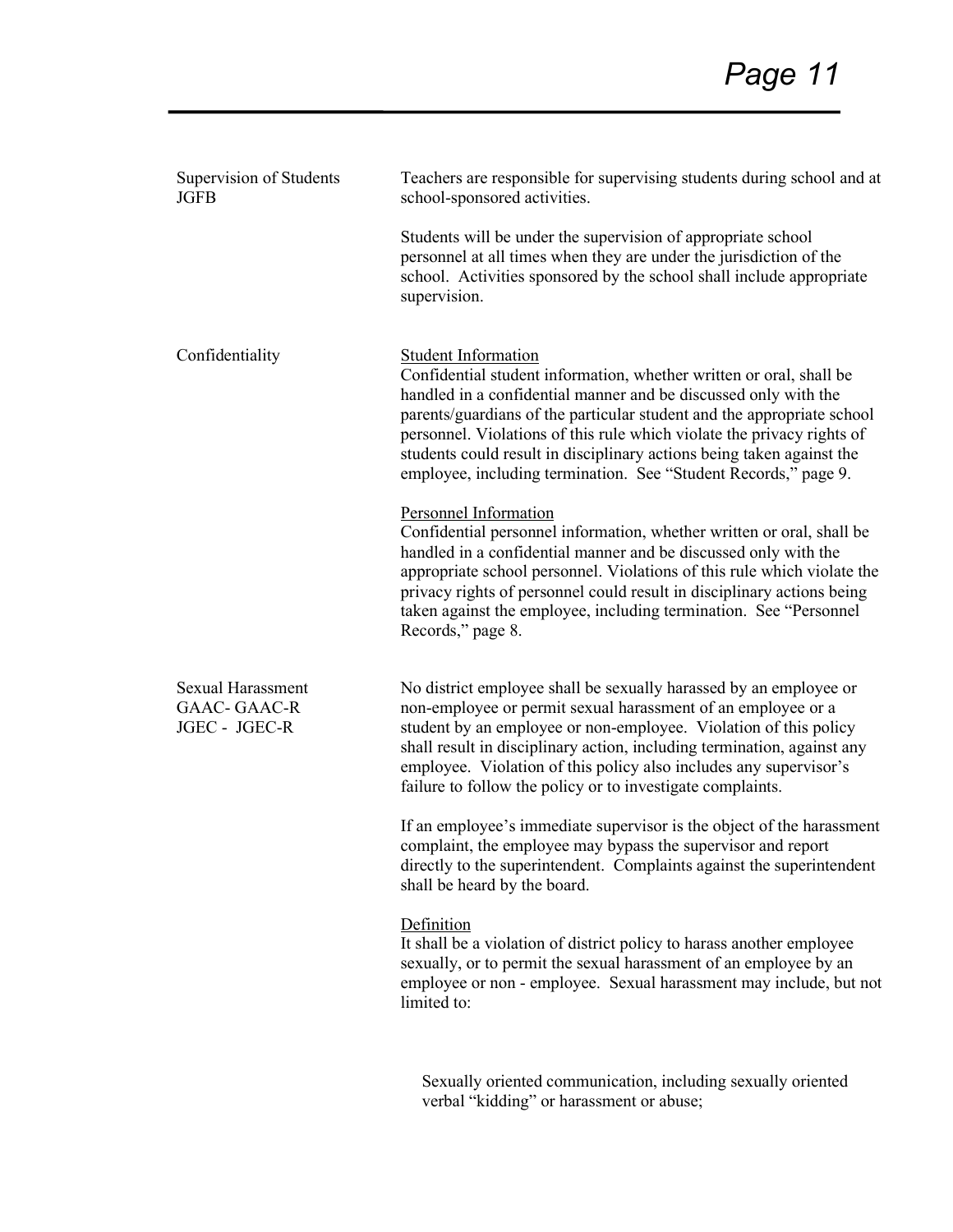Subtle pressure or requests for sexual activity;

 Persistent unwelcome attempts to change a professional relationship into a personal, social-sexual relationship;

 Creating a hostile work environment, including the use of innuendoes or overt or implied threats;

 Unnecessary touching of an individual, e.g. , patting, pinching hugging, repeated brushing against another person's body;

 Requesting or demanding sexual favors accompanied by implied or overt threats concerning an individual's employment;

 Requesting or demanding sexual favors accompanied by an implied or overt promise of preferential treatment with regard to an individual's employment; or sexual assault or battery as defined by current law.

#### *USD #261 POLICY GAAC-R*

Any person who believes he or she has been subjected to sexual harassment should discuss the problem with his/her immediate supervisor. Regardless of the means selected for resolving the problem, the initiation of a complaint of sexual harassment will not cause any reflection on the complainant nor will it affect his or her employment, compensation or work assignment. The initiation of a complaint shall not adversely affect the job security or status of an employee. If a finding of fact determines that the employee acted improperly, appropriate action shall be taken. Strict confidentiality shall be maintained throughout the complaint procedure.

#### *USD #261 POLICY JGEC*

Sexual harassment will not be tolerated in the school district. Sexual harassment of employees or students of the district by board members, administrators, certificated and support personnel, students, vendors, and any others having business or other contact with the school district is strictly prohibited.

It shall be a violation of this policy for any employee to sexually harass a student, for a student to sexually harass another student, for a student to sexually harass an employee, or for any employee to discourage anyone from filing a complaint or to fail to investigate or refer for investigation, any complaint lodged under the provisions of this policy.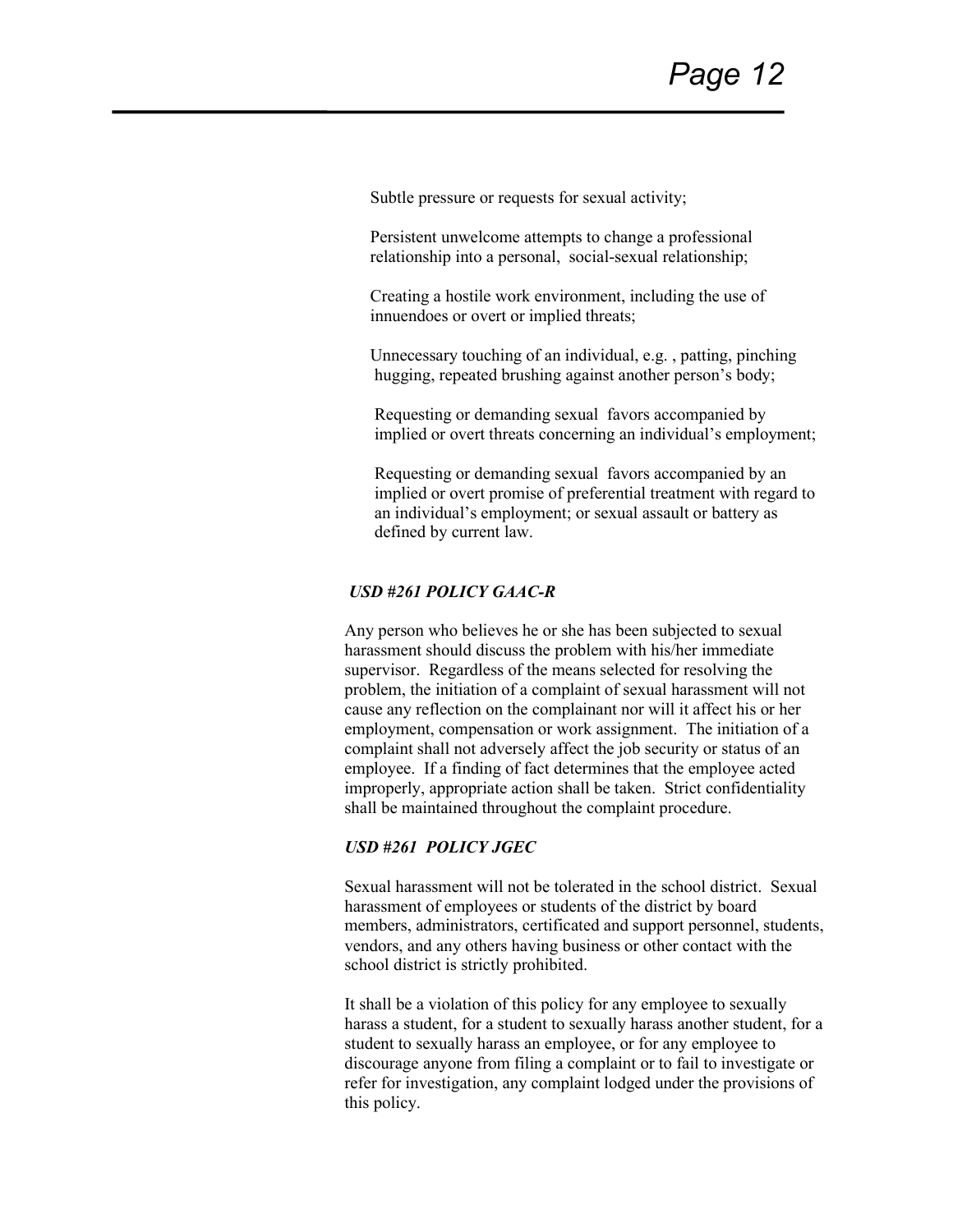Sexual harassment is unwelcome sexual advances, requests for sexual favors and other inappropriate oral, written or physical conduct of a sexual nature when made by a member of the school staff to a student, to an employee when: (1) submission to such conduct is made explicitly or implicitly, a term or condition of the individual's education; (2) submission to or rejection of such conduct by an individual is used as basis for academic decisions affecting that individual; or (3) such conduct has the purpose or effect of interfering with an individual's, academic or professional performance or creating an intimidating, hostile or offensive academic environment. Sexual harassment may include, but is not limited to verbal harassment or abuse; pressure for sexual activity; repeated remarks to a person, with sexual or demeaning implications; unwelcome touching; or suggesting or demanding sexual involvement accompanied by implied or explicit threats.

When acts of sexual harassment or other violations of this policy are substantiated, appropriate action will be taken against the individual.

#### *USD #261 POLICY JGEC-R*

Any student or employee who believes that he or she has been subjected to sexual harassment should discuss the alleged harassment with the principal, guidance counselor, or another certified staff member or supervisor. If the matter is not resolved to the satisfaction of the complainant in this meeting, he or she may initiate a complaint under the district's discrimination complaint procedure.

The filing of a complaint or otherwise reporting sexual harassment will not reflect upon the individual's status nor will it affect grades, future employment or assignments. Confidentiality will be maintained throughout the complaint procedure.

Racial Harassment GAAD - GAAD-R District employees shall not racially harass, or permit racial harassment of a student by another employee, student, non-employee, or non-student. Neither shall a student racially harass another student or students. Violations of this policy shall result in disciplinary action against the student(s) involved. Supervisors who fail to follow this policy or who fail to investigate complaints shall be in violation of this policy. If the principal is the object of a harassment complaint, the student may bypass the principal and report directly to the superintendent. Complaints against the superintendent shall be heard by the board.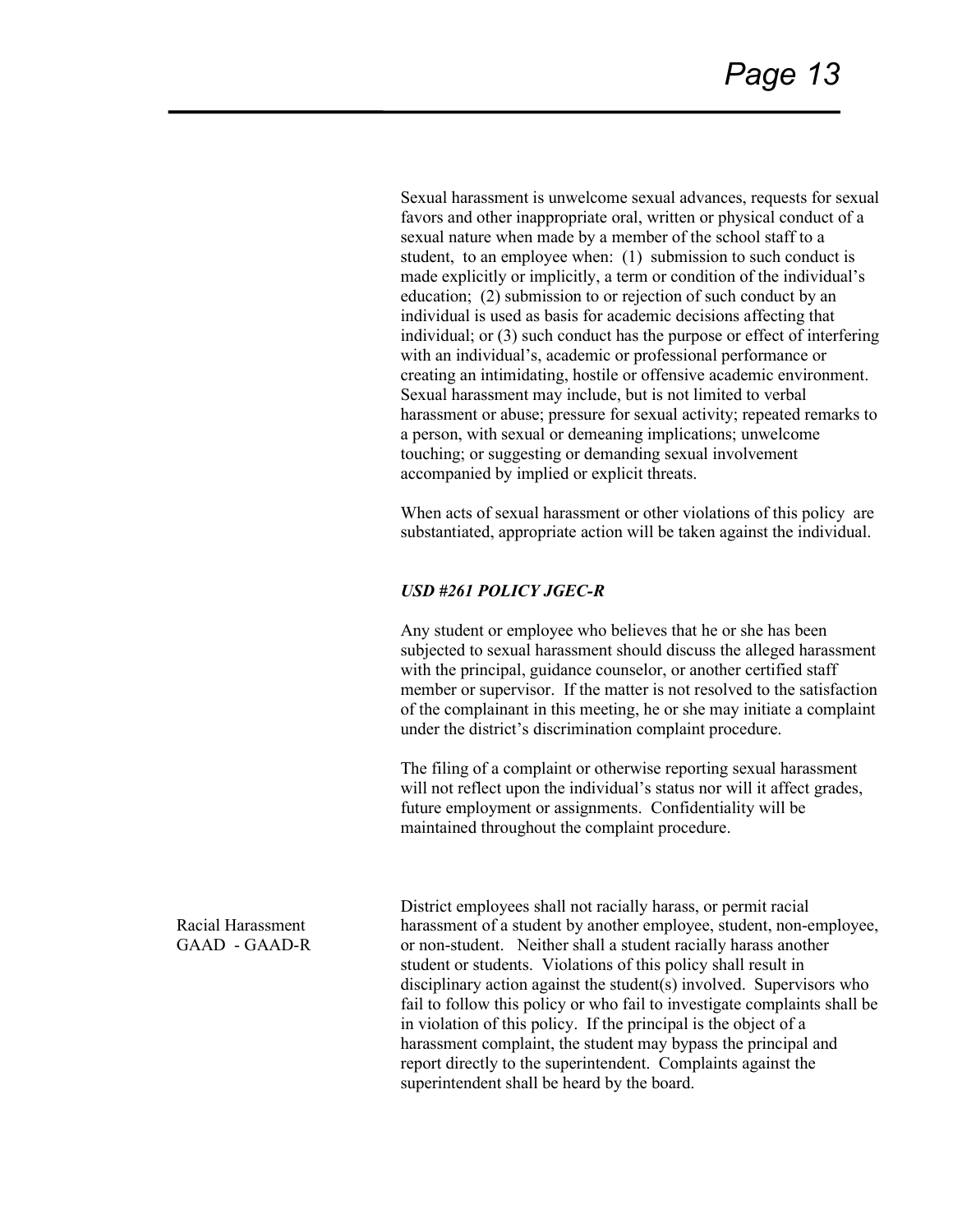#### **Racial Harassment shall include, but not be limited to:**

- 1. Treatment of a student differently on the basis of race, color, or national origin in the context of an educational program activity without a legitimate, nondiscriminatory reason so as to interfere with or limit the ability of the student to participate in or benefit from the services, activities or privileges provided by the recipient.
- 2. Harassing conduct (e.g. physical, verbal, graphic or written) that is sufficiently severe , pervasive or persistent so as to interfere with or limit the ability of an individual to participate in or benefit from the services, activities, or privileges provided by the recipient.
- 3. Treatment which effectively causes, encourages, accepts, tolerates or fails to correct a racially hostile environment.

Any student who believes he or she has been subjected to racial harassment should discuss the problem with his/her principal, building Title VI coordinator, counselor, or another certified staff member. Initiation of a racial harassment complaint will not cause any adverse reflection of the student. The initiation of a student's complaint shall not adversely affect the job security or status of any employee or student until a fact-finding determines that improper conduct occurred. Strict confidentiality shall be maintained throughout the complaint procedure.

#### **Procedures for dealing with racial harassment:**

#### **FIRST OFFENSE:**

Step One: Student-to-student interaction to resolve the incident to the offended student's satisfaction. This also serves as the offending student's first warning that there is no tolerance for such behavior.

Step Two: Parents of all students involved will be contacted regarding the incident and resolutions.

Step Three: All information of the incident and those involved will be given to the building's Title VI coordinator and duly logged.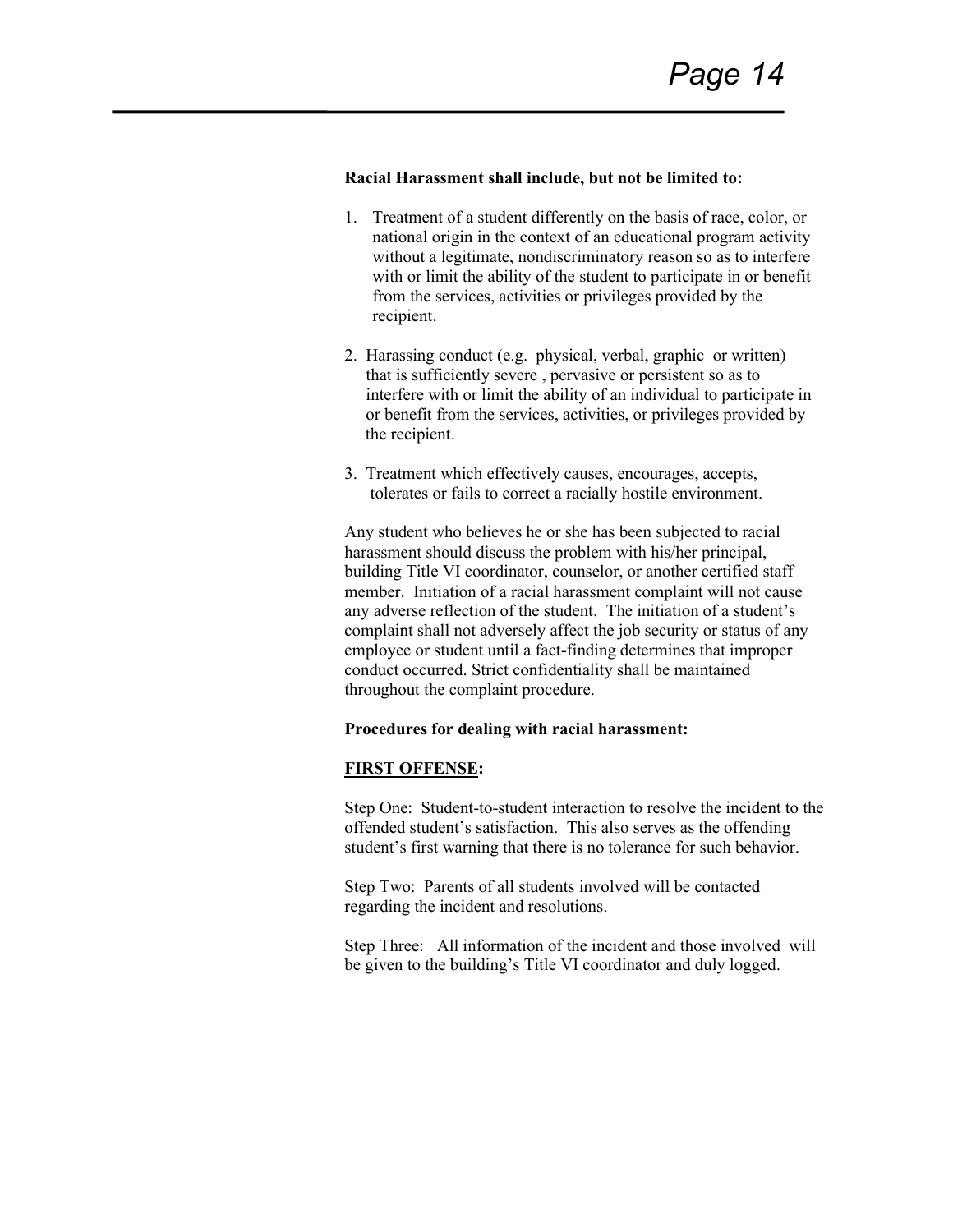#### **SECOND OFFENSE:**

Step One: Student-to-student interaction to resolve the incident to the offended student's satisfaction. This serves as the offender's second warning, and as a reinforcement that there is no tolerance for this behavior.

Step Two: Teacher intervention—The offending student (s) will be given a written discipline, to be signed by their parent (s) and the loss of recess or free time.

Step Three: Parents of all students will be contacted regarding the incident and resolutions.

Step Four; All information of the incident and those involved will be given to the building's Title VI coordinator and duly logged.

#### **THIRD OFFENSE:**

Step One: Student-to-student interaction to resolve the incident to the offended student's satisfaction. This serves as the offender's third warning, again affirming this behavior is not tolerated.

Step Two: Teacher intervention - The offending student (s) will be given a written discipline, to be signed by their parent (s).

Step Three: Principal intervention - In school suspension for one full day.

Step Four: Parents of all students involved will be contacted regarding the incident and resolutions.

Step Five: All information of the incident and those involved will be given to the building's Title VI coordinator and duly logged.

It should be noted that the step process can be jumped at any time based upon the seriousness of the offense and the need for immediate action to prevent further incidents of harassment.

Because of the potential for abuse, the giving of gifts between faculty or staff and students is discouraged. Employees are prohibited from receiving gifts from vendors or sales representatives. Premiums resulting from sales projects sponsored by the school shall become the property of the school.

**Gifts** GAJ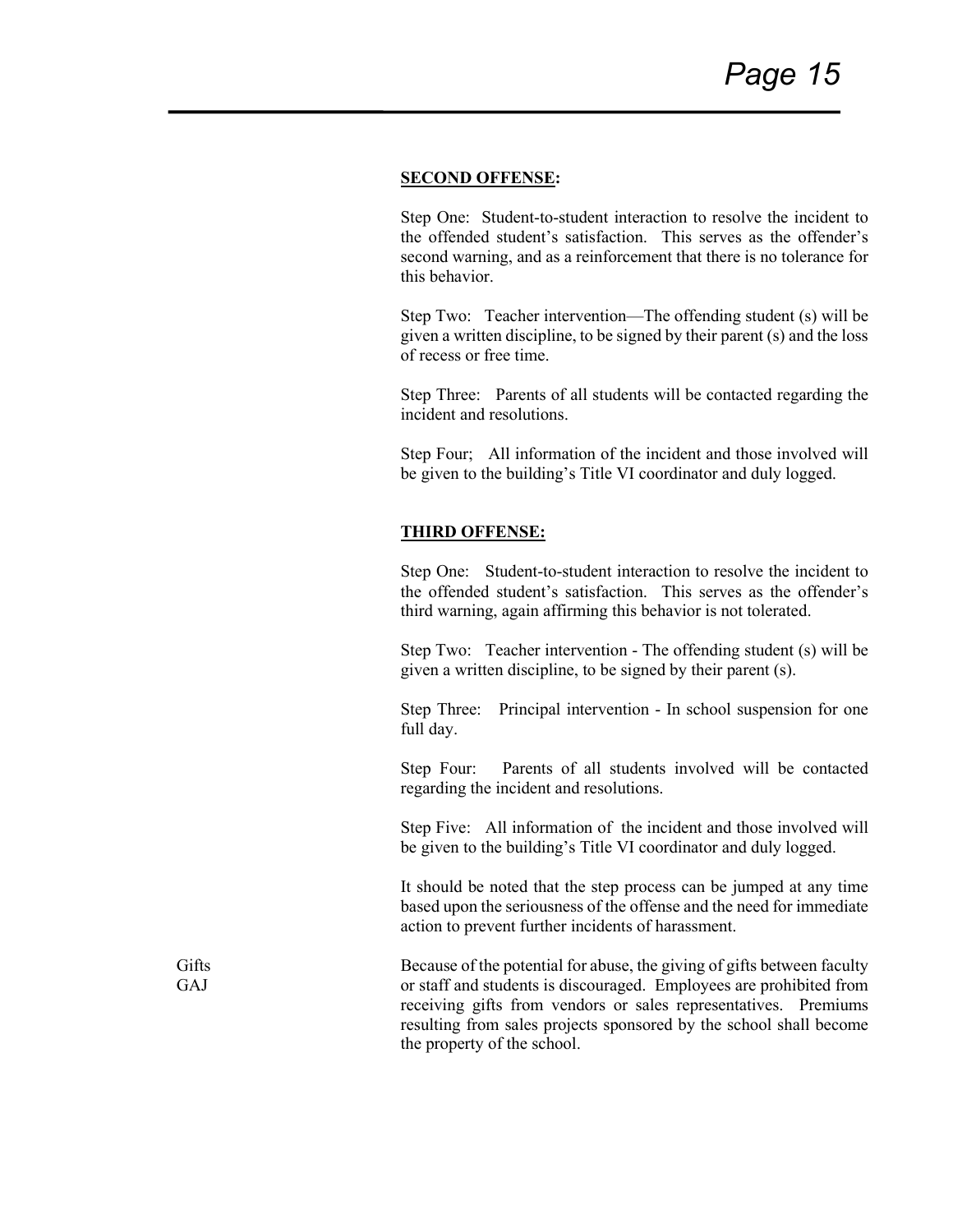| Solicitations<br>KDC<br><b>GAG</b>  | Solicitation of Employees<br>Unless permission is granted by the appropriate supervisor,<br>solicitation of employees by any vendor, student, other school district<br>employee or patron during normal duty hours is prohibited.<br><b>Solicitations By Employees</b>        |
|-------------------------------------|-------------------------------------------------------------------------------------------------------------------------------------------------------------------------------------------------------------------------------------------------------------------------------|
|                                     | No employee will attempt, during the school day or on school<br>property, to sell or endeavor to influence any student or school<br>employee to buy any product, article, instrument, service or other<br>items which may directly or indirectly benefit the school employee. |
|                                     | No employee will engage in sales or solicitation on behalf of the<br>school or use the school name without the prior approval of the<br>principal.                                                                                                                            |
|                                     | See "Conflict of Interest," page 16.                                                                                                                                                                                                                                          |
| Absences/Substitutes<br><b>GBRJ</b> | Whenever a teacher is to be absent from teaching duties, the teacher<br>shall enter the absence into AESOP (USD 261 automated substitute<br>placement service) as early as possible or shall arrange to have some<br>other person notify the building secretary or principal. |
|                                     | Teachers shall have a workable set of lesson plans for the substitute.                                                                                                                                                                                                        |
|                                     | See "Leaves," page 8, and "Lesson Plans," page 3.                                                                                                                                                                                                                             |
| Conflict of Interest<br>GAG         | District employees are prohibited from engaging in any activity<br>which may conflict with or detract from the effective performance of<br>their duties.                                                                                                                      |
|                                     | See "Solicitations By Employees," page 16.                                                                                                                                                                                                                                    |
| Termination                         | Willful or consistent violation of board policy may result in<br>disciplinary action up to and including termination.                                                                                                                                                         |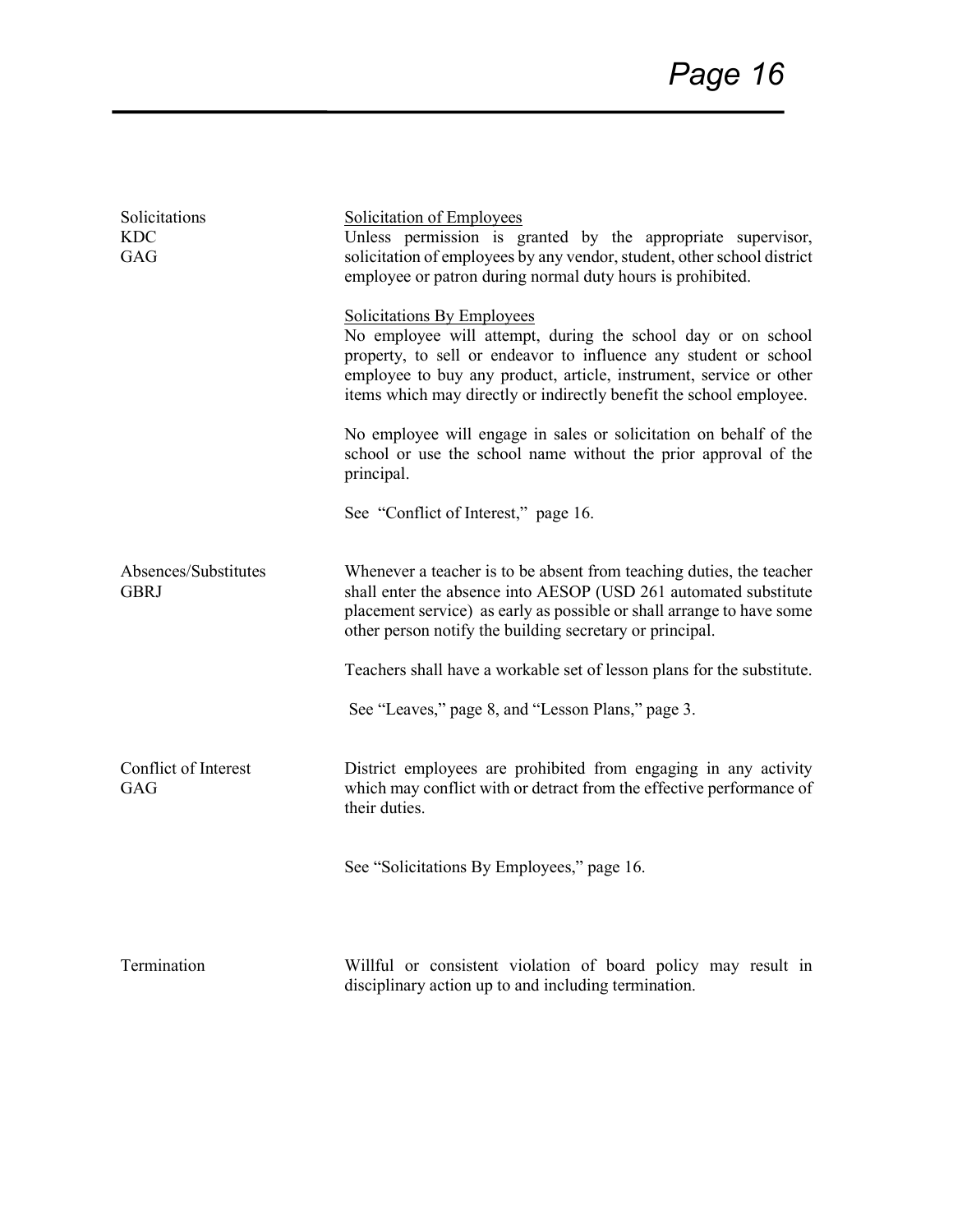## **District Procedures**

| Evaluations<br><b>GBI</b>             | (Refer to the negotiated agreement.)<br>The board-approved policy and instrument governing evaluation of<br>certified employees shall be maintained in the employee's<br>personnel file at the central office.                                                                                                                                                                                                                                                                     |
|---------------------------------------|------------------------------------------------------------------------------------------------------------------------------------------------------------------------------------------------------------------------------------------------------------------------------------------------------------------------------------------------------------------------------------------------------------------------------------------------------------------------------------|
| <b>Staff Development</b><br>GAD       | All plans for staff development involving expenditure of district<br>funds, or which require time away from the employee's assigned<br>responsibilities shall be approved in advance by the superintendent.                                                                                                                                                                                                                                                                        |
|                                       | Professional Development Council (PDC)<br>(Refer to current PDC handbook and My Learning Plan)                                                                                                                                                                                                                                                                                                                                                                                     |
| Discrimination Complaints<br>GAEA, KN | The following serves as annual notification to employees regarding<br>the board's policy on non-discrimination.                                                                                                                                                                                                                                                                                                                                                                    |
|                                       | <b>Haysville Unified School District 261 does not discriminate</b><br>on the basis of race, color, national origin, sex, disability,<br>military status or age in its programs and activities. The<br>following person has been designated to handle inquiries<br>regarding non-discrimination policies: Dr. Michael Clagg,<br>Assistant Superintendent for Personnel, 1745 West Grand,<br><i>Haysville, Kansas 67060 Office Phone (316)–554–2206,</i><br>Email: mclagg@usd261.com |
|                                       | Complaints of discrimination should be addressed to an employee's<br>supervisor or to the compliance coordinator. Complaints of<br>discrimination against the superintendent should be addressed to the<br>board of education or compliance coordinator.                                                                                                                                                                                                                           |
|                                       | Complaints of discrimination will be resolved using the district's<br>discrimination complaint procedure.                                                                                                                                                                                                                                                                                                                                                                          |
|                                       |                                                                                                                                                                                                                                                                                                                                                                                                                                                                                    |
| School Lunch                          | Haysville USD 261 participates in the National School Lunch<br>Program, which means the local, state and federal governments<br>have established guidelines that must be followed to provide at least                                                                                                                                                                                                                                                                              |

1/3 of the student's dietary requirement.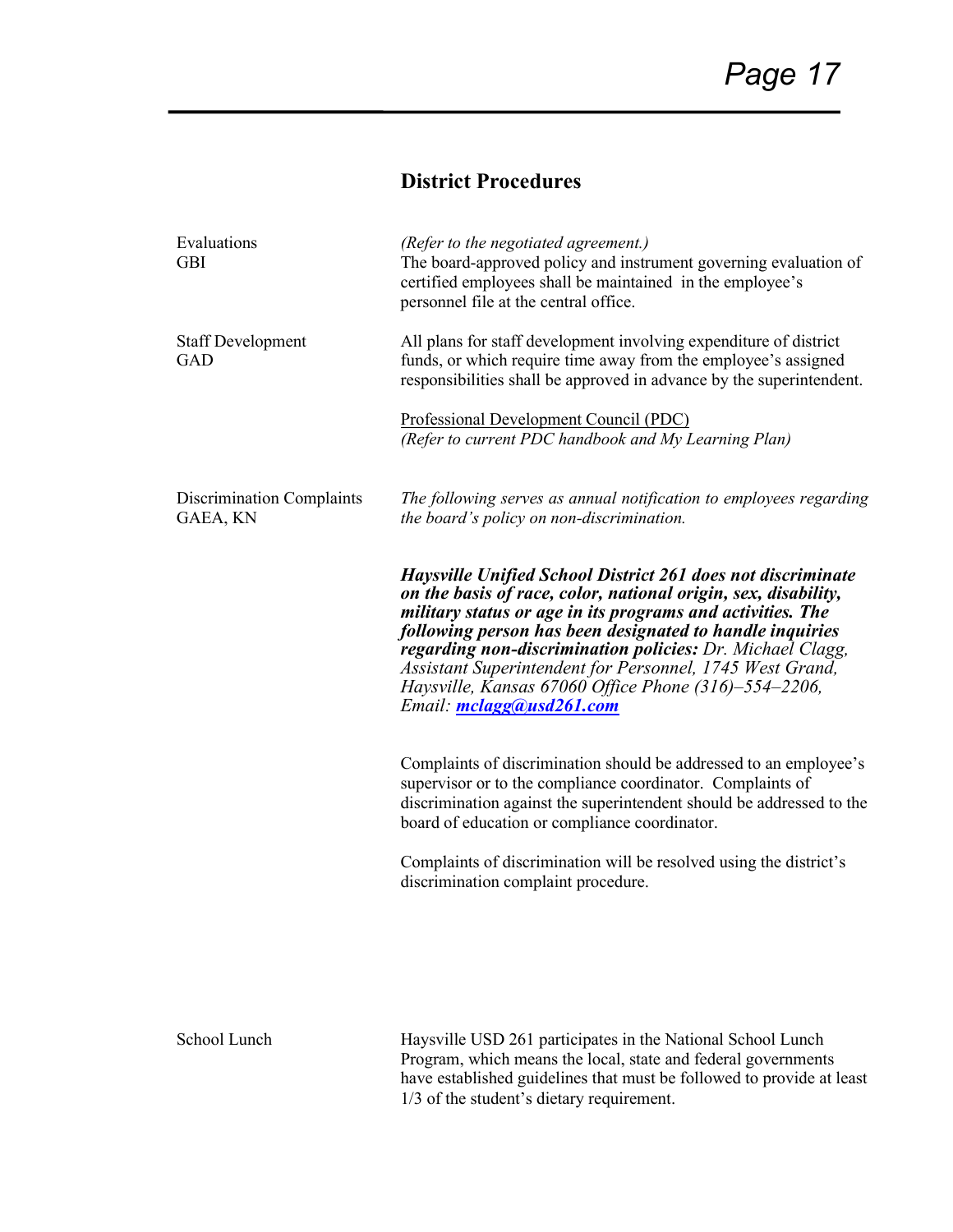|                                   | It is important for teachers to complete the lunch count sheet and<br>send it to the kitchen by 9:00 each morning. Staff members<br>needing a school lunch should also notify the kitchen by 9:00 each<br>morning.                                                                                                                                                                                                                                                                                                                                                |
|-----------------------------------|-------------------------------------------------------------------------------------------------------------------------------------------------------------------------------------------------------------------------------------------------------------------------------------------------------------------------------------------------------------------------------------------------------------------------------------------------------------------------------------------------------------------------------------------------------------------|
| <b>Field Trips</b><br><b>IFCB</b> | Field trips must be approved by the principal when reasonable<br>educational objectives can be established.                                                                                                                                                                                                                                                                                                                                                                                                                                                       |
| Appendix E                        | Advance requests for field trips including transportation and other<br>resource needs shall be submitted by the teacher to the principal. It<br>is the classroom teacher's responsibility to see that each child's<br>parent completes a "Consent to Participate" form before a trip is<br>taken.                                                                                                                                                                                                                                                                 |
|                                   | Educational field trips are encouraged and may be taken upon the<br>approval of the principal. Refer to Appendix D for the Field Trip<br>Request Form. Please take note that buses must be ordered at least<br>ten $(10)$ days in advance of the planned trip. Please keep in mind<br>that all buses need to return by 2:30 p.m.                                                                                                                                                                                                                                  |
|                                   | The Consent to Participate document fulfills Board of Education<br>Policy. We are obligated to communicate to parents any procedure<br>that deviates substantially from the normal classroom setting.                                                                                                                                                                                                                                                                                                                                                             |
|                                   | The teacher shall notify parents/guardians of a forthcoming field<br>trip using forms designated by the principal. See Appendix E for<br><b>Consent to Participate in Field Trip or Other Activity and</b><br>Consent for Treatment. If a staff member will be transporting<br>students in a private vehicle, insurance coverage must be<br>verified and insurance verification form completed prior to<br>transporting students. See District Website (staff tab) for<br><b>Insurance Coverage Required on Private Vehicles to Transport</b><br><b>Students.</b> |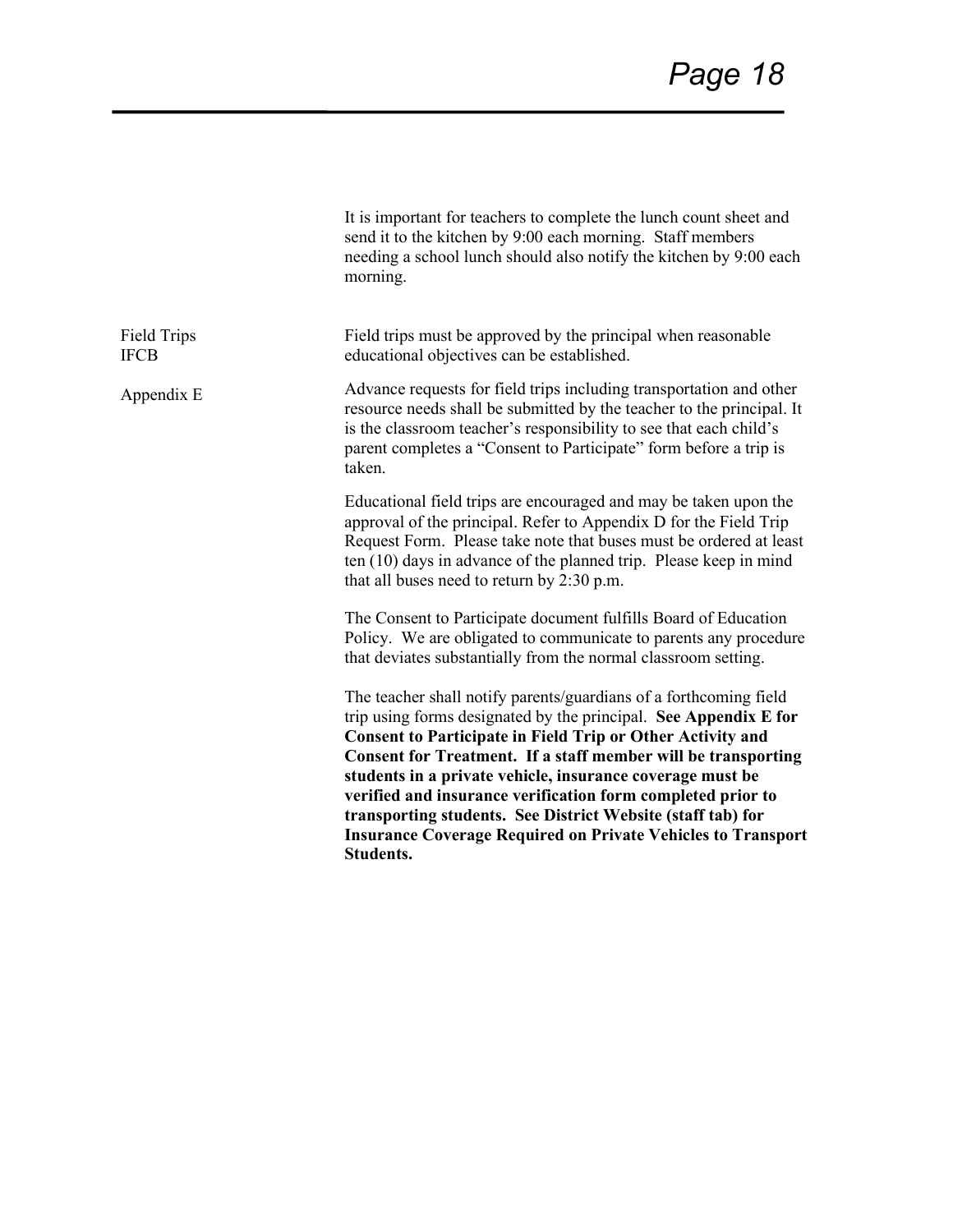| Release of Students from<br>School During the Day<br><b>JBH</b>        | Teachers shall not release a student from school during the school<br>day. A student seeking release from school shall be sent to the<br>principal's office to seek the principal's permission and follow the<br>designated sign-out procedures.                                                                                                                                                                                                                                                                                                                                                                                                                         |
|------------------------------------------------------------------------|--------------------------------------------------------------------------------------------------------------------------------------------------------------------------------------------------------------------------------------------------------------------------------------------------------------------------------------------------------------------------------------------------------------------------------------------------------------------------------------------------------------------------------------------------------------------------------------------------------------------------------------------------------------------------|
| Search of Student Property<br>$JCB - R$<br><b>JCABB</b><br>$JCABB - R$ | Building principals have the authority and duty to conduct<br>investigations and to search students pertaining to infractions of<br>school rules. All searches by the principal shall be carried out in the<br>presence of another adult witness. Principals are authorized to search<br>property if there is reasonable suspicion that district policies, rules,<br>or directives are being violated. The student may be requested to<br>empty items such as, but not limited to, pockets, purses, book bags<br>and shoulder bags. Prohibited items found in the search shall remain<br>in the custody of either the building principal or law enforcement<br>officers. |
| Distribution of Materials<br>KI                                        | Materials from sources outside of the district may not be distributed<br>on school grounds without prior permission from the Superintendent.<br>Examples of outside materials include, but are not limited to, political<br>materials, special interest materials and advertisements.                                                                                                                                                                                                                                                                                                                                                                                    |
|                                                                        | The principal shall determine the time, place and manner for<br>materials distribution.                                                                                                                                                                                                                                                                                                                                                                                                                                                                                                                                                                                  |
| Nepotism<br><b>GAGA</b>                                                | Refer to Board of Education Policy.                                                                                                                                                                                                                                                                                                                                                                                                                                                                                                                                                                                                                                      |
| Orientation                                                            | All new certified employees shall receive orientation including the<br>contents of this handbook.                                                                                                                                                                                                                                                                                                                                                                                                                                                                                                                                                                        |
| Personal Property                                                      | The district is not responsible for employees' personal property and<br>does not provide insurance on employees' personal property. If an<br>employee's personal property is broken, damaged or stolen while the<br>employee is on the job, repair or replacement is the employee's<br>responsibility.                                                                                                                                                                                                                                                                                                                                                                   |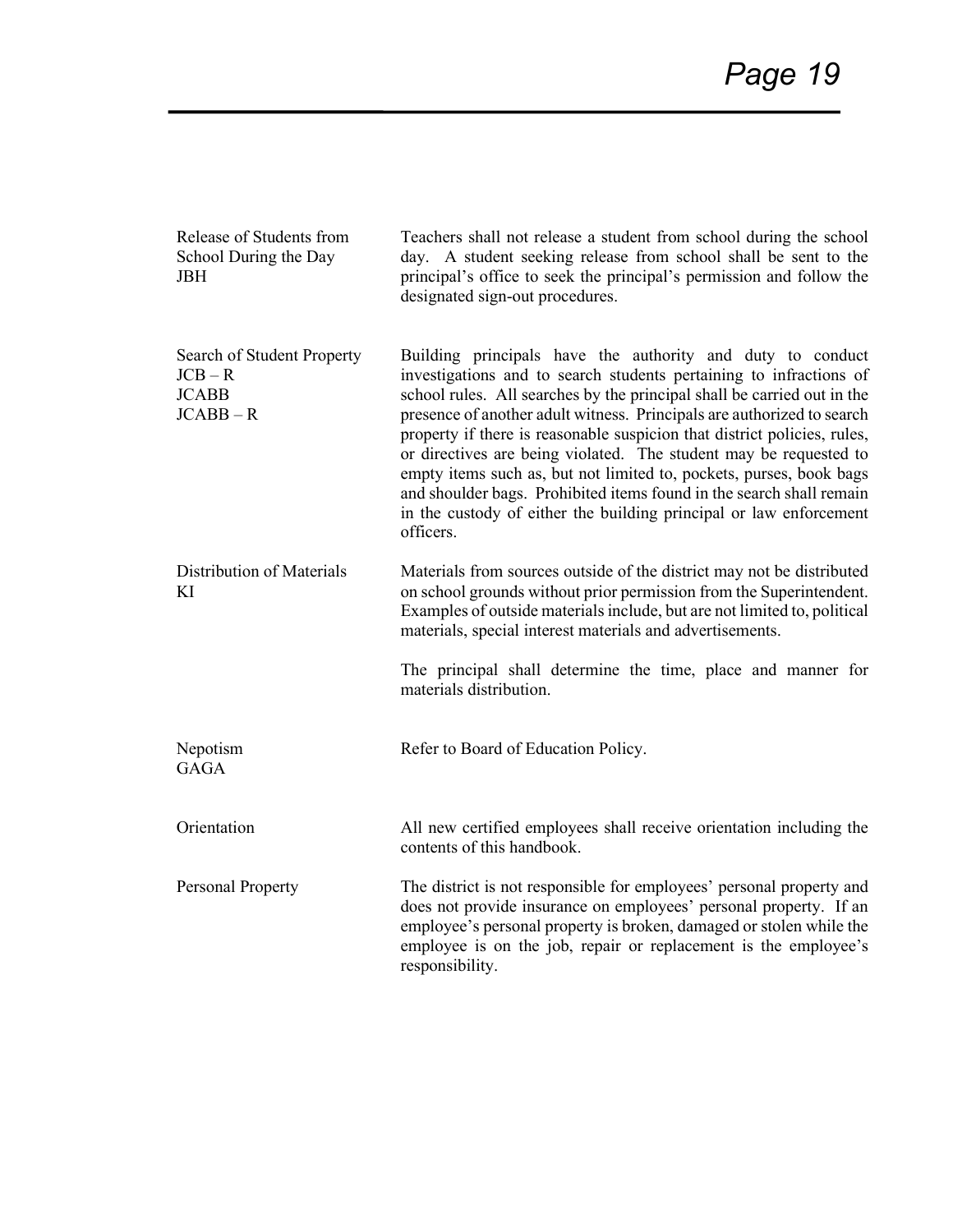| Telephone / Computer Use | District telephones and computers shall be used primarily for school |
|--------------------------|----------------------------------------------------------------------|
| <b>IIBG</b>              | business. Use of phones for personal business should be avoided      |
| also GAA and JCDA        | except in case of an emergency. Personal long distance calls made    |
|                          | in an emergency must be recorded and reported to the employee's      |
|                          | immediate supervisor so arrangements may be made to bill the         |
|                          | employee. Refer to Appendix J for the Staff and Student Acceptable   |
|                          | Computer Use Policy.                                                 |
| Maintenance Requests     | All maintenance needs should be requested using School Dude on       |

the district website or on the appropriate form which should then be turned in to the building principal.

## *Health*

| Health Clerk                               | When sending students to the health room please fill out the Referral<br>Slip with first and last name, teacher, grade, date, and reason for<br>referral. This information is very important, especially when the<br>child is young and cannot accurately relate these facts. Refer to<br>Appendix H for the Health Room Referral Form.                                                                                                                                    |
|--------------------------------------------|----------------------------------------------------------------------------------------------------------------------------------------------------------------------------------------------------------------------------------------------------------------------------------------------------------------------------------------------------------------------------------------------------------------------------------------------------------------------------|
|                                            | If, in the opinion of the health clerk or nurse, the child should be sent<br>home, notification will be made to the office and teacher(s) as<br>Notify by written note to the office and teacher(s).<br>follows:                                                                                                                                                                                                                                                           |
|                                            | When a student is referred to the doctor for diagnosis of a suspicious<br>condition, the principal and teacher are to be notified that day by a<br>written note from the health room.<br>See "Administration of Medications," page 21, and "Accidents,"<br>page 5. Also refer to District Emergency Procedures Guide.                                                                                                                                                      |
| <b>Bloodborne Pathogens</b><br><b>GARA</b> | The exposure control plan for bloodborne pathogens is available for<br>review on the District Website, in the school office and Health Room<br>and also available from the District Nurse. In addition, all staff shall<br>receive the training and equipment necessary to implement the plan.<br>The district nurse will organize yearly training sessions and updates<br>for all district staff.                                                                         |
| <b>Communicable Diseases</b><br><b>GAR</b> | Whenever an employee has been diagnosed by a physician as having<br>a communicable disease, the employee shall report the diagnosis and<br>nature of the disease to the superintendent and district nurse so a<br>proper reporting may be made as required by KSA statute.<br>An employee afflicted with a communicable disease dangerous to<br>the public health shall be required to withdraw from active<br>employment for the duration of the illness in order to give |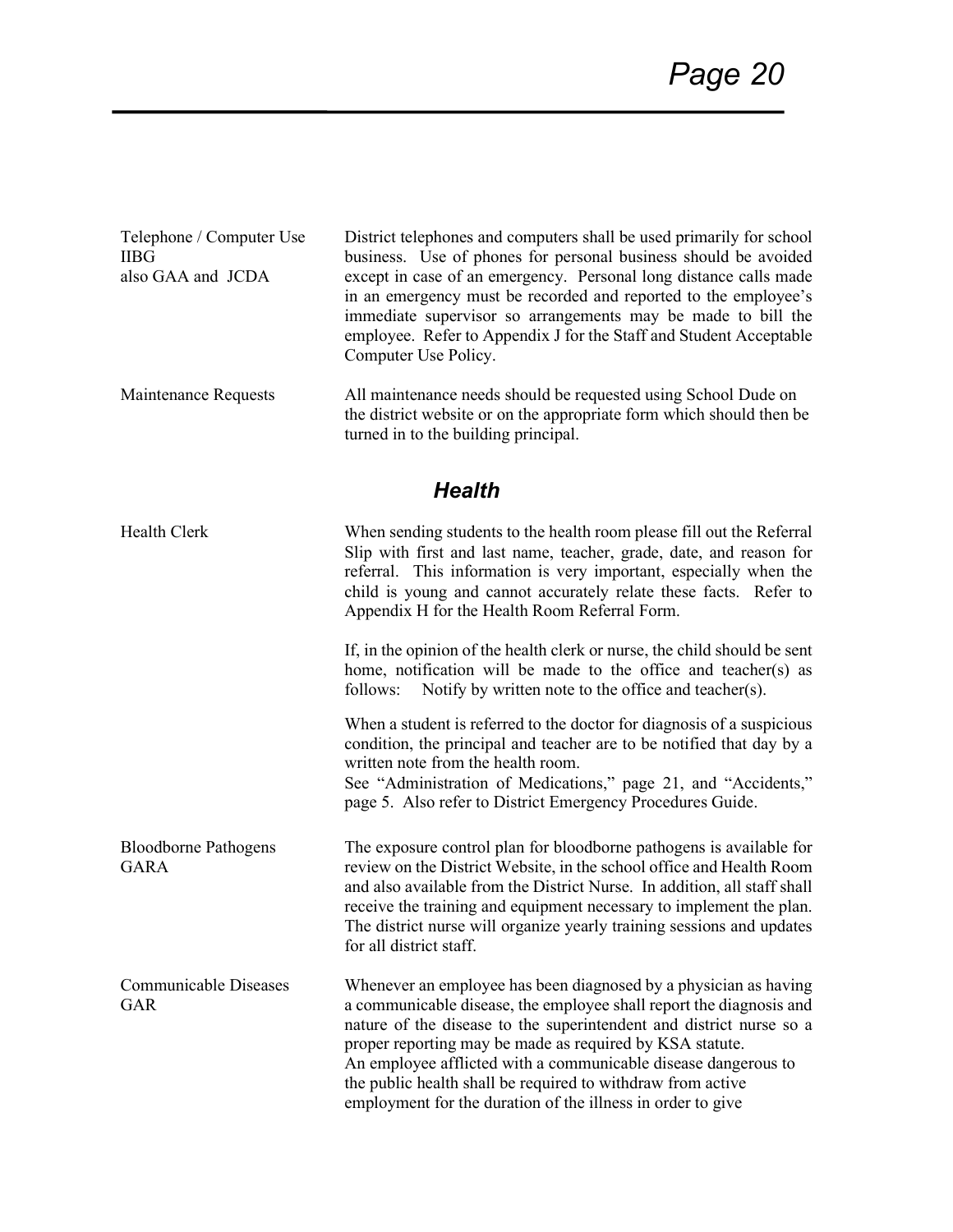|                                            | maximum health protection to other district employees and to<br>students.                                                                                                                                                                                                                                                                                                                                                                                                                                                                                                                                             |
|--------------------------------------------|-----------------------------------------------------------------------------------------------------------------------------------------------------------------------------------------------------------------------------------------------------------------------------------------------------------------------------------------------------------------------------------------------------------------------------------------------------------------------------------------------------------------------------------------------------------------------------------------------------------------------|
|                                            | The employee shall be allowed to return to duty upon recovery<br>from the illness, when authorized by the employee's physician or<br>by the health assessment team.                                                                                                                                                                                                                                                                                                                                                                                                                                                   |
|                                            | The board reserves the right to require a written statement from the<br>employee's physician indicating the employee is free from all<br>communicable disease symptoms.                                                                                                                                                                                                                                                                                                                                                                                                                                               |
|                                            | See "Health Examinations" below.                                                                                                                                                                                                                                                                                                                                                                                                                                                                                                                                                                                      |
| <b>Health Examinations</b>                 | As a condition to entering or continuing employment, certified<br>employees must present a district-approved form to the clerk,<br>completed by a health care professional, which states "that there is<br>no evidence of any physical condition that would conflict with the<br>health, safety, or welfare of the pupils; and that freedom from<br>tuberculosis has been established. If at any time there is a<br>reasonable cause to believe any employee is suffering from an<br>illness detrimental to the health of the pupils, the school board may<br>require a new certification of health. (K.S.A. 72-5213) |
| First Aid<br><b>JGFG</b>                   | See "Accidents," page 5. Refer to the District Crisis Plan or the<br><b>Emergency Procedures Guide.</b>                                                                                                                                                                                                                                                                                                                                                                                                                                                                                                               |
| Medications, Administering<br><b>JGFGB</b> | The supervision of any medications shall be in strict compliance<br>with the rules and regulations of the board. District employees may<br>not dispense or administer any medications, including prescription<br>and non-prescription drugs, to students except as outlined in board<br>policy.                                                                                                                                                                                                                                                                                                                       |
| Hazardous Waste                            | When hazardous waste material is produced in a class, or is<br>otherwise located in the district, its disposal shall be in accordance<br>with state and federal laws, rules and regulations.                                                                                                                                                                                                                                                                                                                                                                                                                          |
|                                            | No employee shall bring hazardous material to school without the<br>prior approval of the principal. Such material shall be in an<br>appropriate container and properly labeled.                                                                                                                                                                                                                                                                                                                                                                                                                                      |
|                                            | If an employee discovers waste material which is, or may be,<br>hazardous, he/she should notify his/her supervisor immediately.                                                                                                                                                                                                                                                                                                                                                                                                                                                                                       |
|                                            | Hazardous wastes include, but are not limited to, wastes which are<br>flammable, corrosive, infectious, highly reactive or toxic.<br>Hazardous waste must be placed in an appropriate container affixed<br>with a hazardous waste label which lists the specific contents.                                                                                                                                                                                                                                                                                                                                            |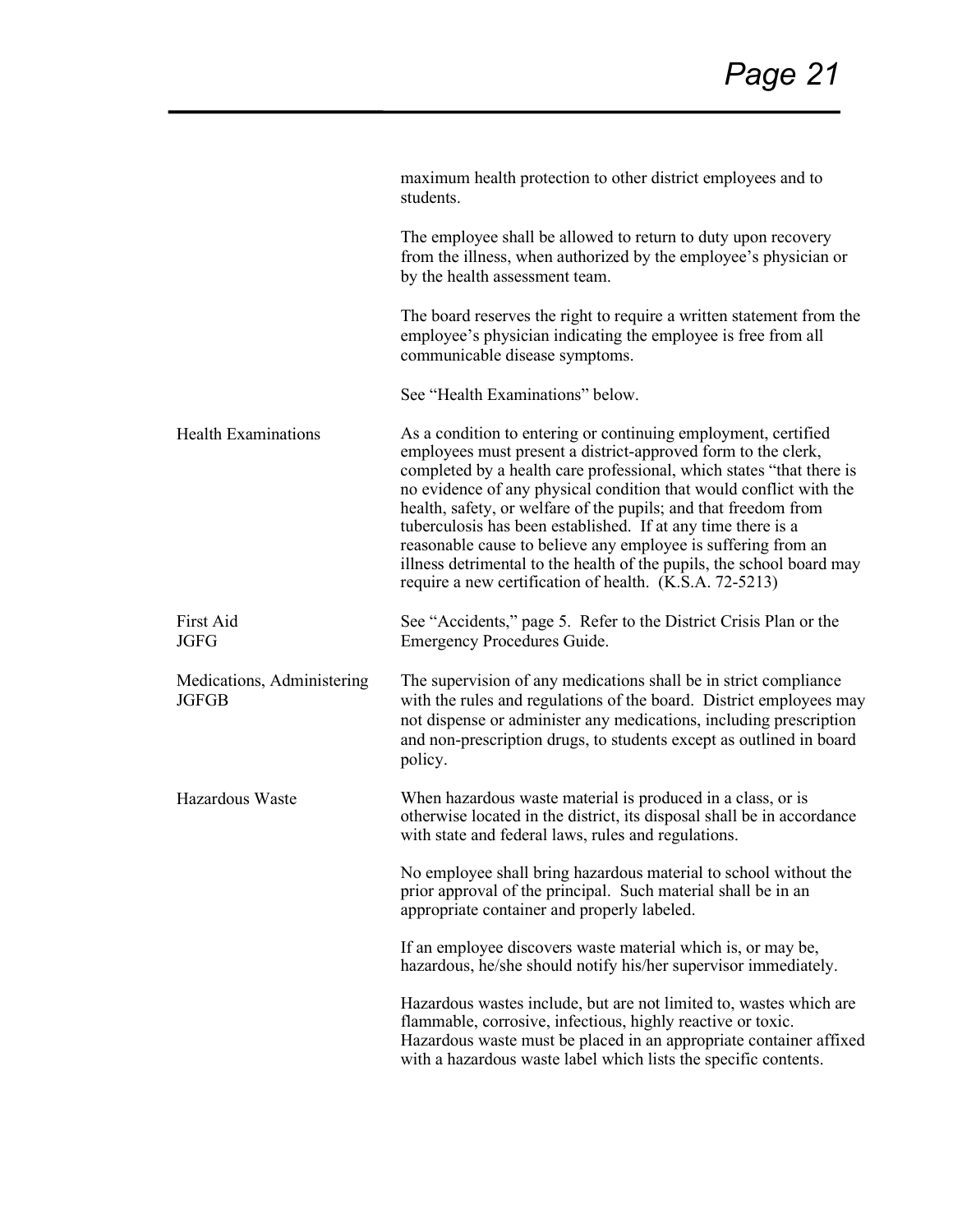|                                                    | Unlabeled containers whose contents are undetermined, which may<br>contain hazardous substances, shall not be put in trash containers.                                                                                                                                                                                                                                                                   |
|----------------------------------------------------|----------------------------------------------------------------------------------------------------------------------------------------------------------------------------------------------------------------------------------------------------------------------------------------------------------------------------------------------------------------------------------------------------------|
|                                                    | All hazardous wastes must be properly labeled and stored<br>appropriately until they can be disposed of properly. Placing them<br>in trash containers or the sewer system is not an acceptable disposal<br>method.                                                                                                                                                                                       |
| Asbestos                                           | An asbestos management plan has been developed for the district.<br>A copy of the management plan is available at the District office or<br>the Building office.                                                                                                                                                                                                                                         |
| <b>Animals and Plants</b><br><b>ING</b><br>$ING-R$ | With the prior approval of the principal, animals or plants may be<br>brought to school for instructional purposes. If someone is injured<br>by an animal or comes into contact with a toxic plant, the incident<br>shall be immediately reported to the administration by the<br>supervising teacher. Refer to "Animals in the Classroom" – Kansas<br>Department of Health and Environment - Appendix I |

# *Safety and Security*

| Accidents, Reporting of<br><b>JGFG</b>   | See "Accidents," page 5<br>Also refer to Appendix B.                                                                                                                                                                                                                                                                                                                                                                                                       |
|------------------------------------------|------------------------------------------------------------------------------------------------------------------------------------------------------------------------------------------------------------------------------------------------------------------------------------------------------------------------------------------------------------------------------------------------------------------------------------------------------------|
| Drills and Evacuation<br><b>EBBE</b>     | Teachers shall be familiar with the building Crisis Plan and must<br>explain the plan for emergency drills and evacuation to students<br>during the first full week of school.                                                                                                                                                                                                                                                                             |
|                                          | Teachers shall be familiar with and follow specific arrangements<br>for the evacuation of mobility impaired and other individuals who<br>may need assistance from staff members to safely exit the building.<br>Teachers shall post the evacuation plan in their classrooms. Refer<br>to Appendix N. Teachers should be prepared to exit at an<br>alternative exit if the primary exit is blocked.                                                         |
| <b>Emergency Closings</b><br><b>EBBD</b> | When the superintendent decides the weather threatens the safety of<br>students and employees, he/she will notify the radio/TV station<br>to<br>broadcast a school closing announcement. In addition, the district<br>will utilize/activate the SCHOOLREACH automated phone<br>messaging service to inform staff and parents of school closing or<br>cancellations. If applicable, also refer to Building Calling Tree<br><b>Located in School Office.</b> |
|                                          | Emergency Safety Interventions Article 42 – Seclusion and<br>Restraint Policy Appendix M                                                                                                                                                                                                                                                                                                                                                                   |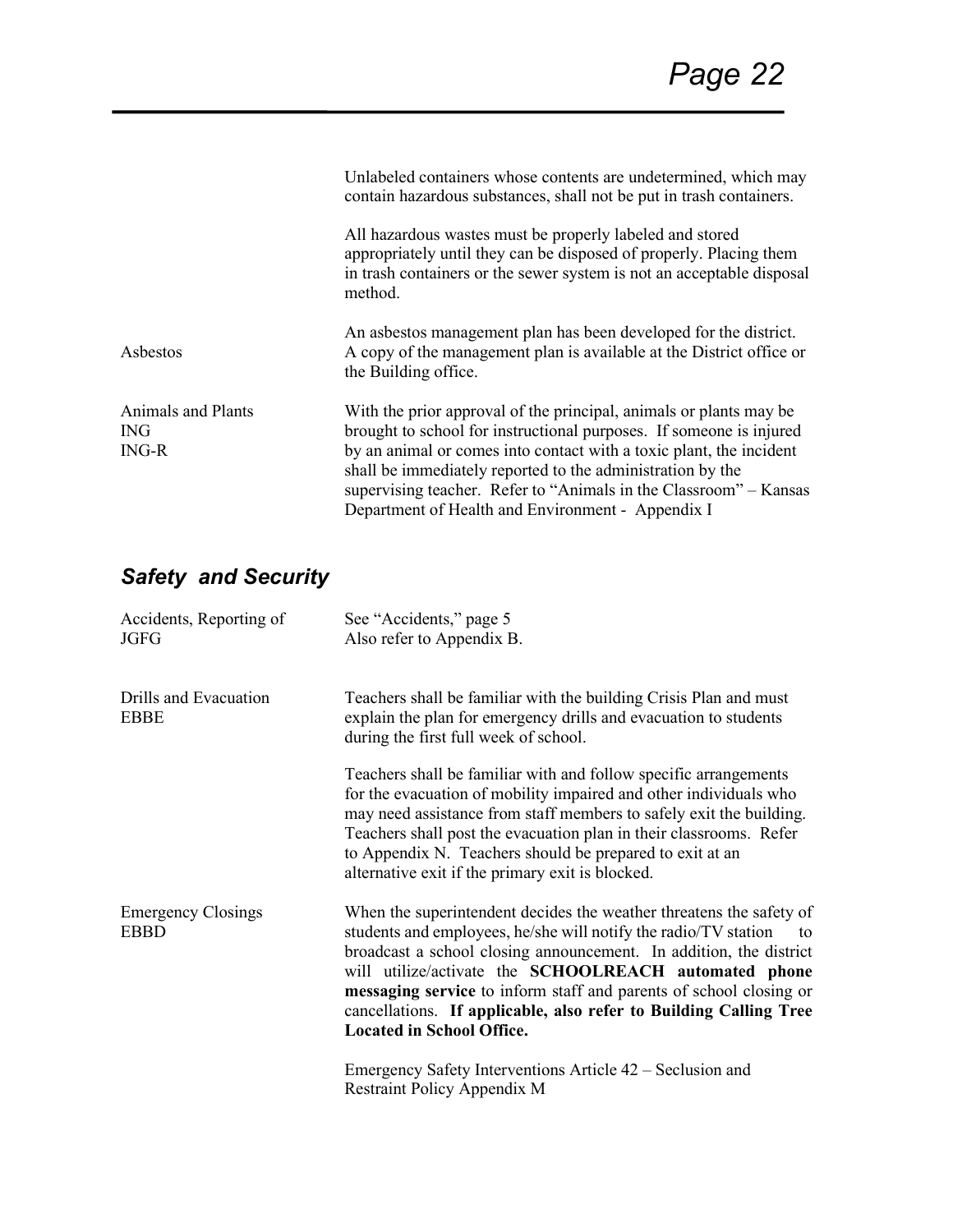| <b>Safety Practices</b>                            | All employees shall engage in safe lifting, climbing and carrying<br>practices. Employees shall ask for assistance when needed. Step<br>ladders or step stools should be utilized.                                                                                                                                                                                                                                                                                                                                                                                     |  |
|----------------------------------------------------|------------------------------------------------------------------------------------------------------------------------------------------------------------------------------------------------------------------------------------------------------------------------------------------------------------------------------------------------------------------------------------------------------------------------------------------------------------------------------------------------------------------------------------------------------------------------|--|
| Securing Work Area                                 | Employees are expected to lock or otherwise secure any files,<br>records, safes, tools, vehicles or other district equipment at the close<br>of each work day and other appropriate times. See "Personal<br>Property," page 19                                                                                                                                                                                                                                                                                                                                         |  |
| Building Opening and<br>Closing time               | Refer to current negotiated agreement.<br>The building principal is responsible for issuing keys and<br>maintaining a current and accurate list of all people who have been<br>issued keys. No keys shall be duplicated without permission.                                                                                                                                                                                                                                                                                                                            |  |
| Keys                                               | Keys should be returned to the appropriate supervisor when an<br>employee is no longer employed by the district or is assigned to<br>another building.                                                                                                                                                                                                                                                                                                                                                                                                                 |  |
|                                                    | Keys shall not be loaned to anyone. Any lost keys shall be reported<br>immediately to the principal so measures may be taken to maintain<br>safety and security and to protect district property.                                                                                                                                                                                                                                                                                                                                                                      |  |
| Crisis Plan                                        | All staff shall read, be trained with and follow the procedures set<br>forth in the Building Crisis Plan.                                                                                                                                                                                                                                                                                                                                                                                                                                                              |  |
| <b>Student Conduct</b>                             |                                                                                                                                                                                                                                                                                                                                                                                                                                                                                                                                                                        |  |
| Parent and Student<br>Handbook                     | All certified staff shall read, be familiar with, and enforce the rules<br>and regulations established in the Elementary Parent and Student<br>Handbook.                                                                                                                                                                                                                                                                                                                                                                                                               |  |
| <b>Discipline Procedures</b>                       | Each teacher shall develop and submit for approval classroom<br>discipline procedures.                                                                                                                                                                                                                                                                                                                                                                                                                                                                                 |  |
|                                                    | All staff shall be familiar with the district and building Positive<br>Behavior Intervention and Support (PBIS) plan and the district<br>Bullying Policy. Building plans include specific procedures and<br>routines for student behavior. In addition, all procedures for<br>classroom discipline must be approved by the principal, explained<br>by the teacher to the students at the beginning of the school year<br>and at other times as appropriate, and filed in the principal's office.<br>Refer to Appendix F for the Office Discipline Referral (ODR) form. |  |
| <b>Bullying</b><br><b>JDDC</b><br>GAAB, JCE, JGEC, | Bullying is behavior that is intentional and involves an imbalance<br>of power leading to intimidation, fear, or harm. It can be written,<br>verbal, physical, property damage or cyber related.                                                                                                                                                                                                                                                                                                                                                                       |  |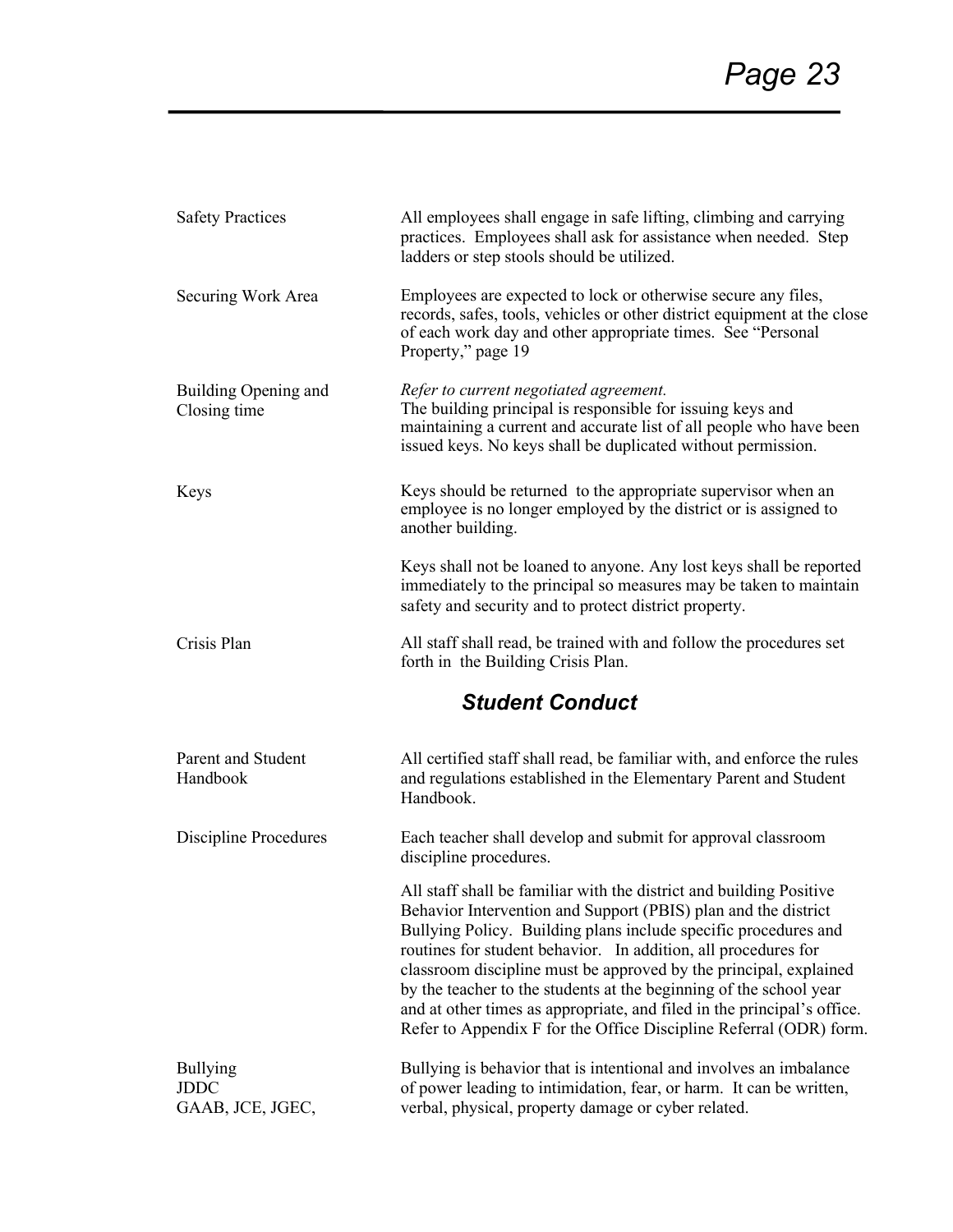| JGECA, JDD, EBC             | Bullying is prohibited by the board of education of the school<br>district in policies concerning bullying adopted pursuant to K.S.A.<br>72-8205 or subsection (e) of K.S.A. 72-8205 and amendments<br>thereto.                                                  |
|-----------------------------|------------------------------------------------------------------------------------------------------------------------------------------------------------------------------------------------------------------------------------------------------------------|
| <b>Attendance Policy</b>    | Any act or encouragement of bullying is prohibited and therefore<br>subject to disciplinary action.                                                                                                                                                              |
|                             | No teacher, administrator, or school district employee shall engage<br>in, permit, or tolerate bullying.                                                                                                                                                         |
|                             | Refer to Parent and Pupil Guide. Student absentees should be<br>reported on Power School or sent to the office by 9:00 a.m. each<br>morning. If using a paper absentee form, please list the names of<br>absent students in alphabetical order, last name first. |
|                             | Contact the Principal when a student is absent from school for all or<br>significant part of three consecutive school days, five school days in<br>a semester, or seven days in a given school year without a valid<br>excuse.                                   |
| Tardies                     | Students arriving late shall report to the Office.                                                                                                                                                                                                               |
| Corporal Punishment<br>JDA  | Refer to Board Policy.                                                                                                                                                                                                                                           |
| Suspension/Expulsion<br>JDD | A student may be suspended or expelled, for reasons set forth in<br>Kansas law and board policy, by the following certified personnel:<br>superintendent, principal, assistant principal.                                                                        |
|                             | If a teacher believes a student has committed an act which should<br>result in a suspension or expulsion, the teacher shall report the<br>incident to the principal using the Elementary Office Discipline<br>Referral (ODR) form. Refer to Appendix F.          |
|                             | In-School Suspension<br>In school suspension shall be coordinated with the principal.<br>It is the teacher's responsibility to provide assignments to students<br>assigned to in-school suspension.                                                              |
| Permission Slips            | See "Field Trips," page 18. Also, refer to Appendix E for the<br>Consent to Participate in Field Trip or Activity and Consent for<br>Treatment form.                                                                                                             |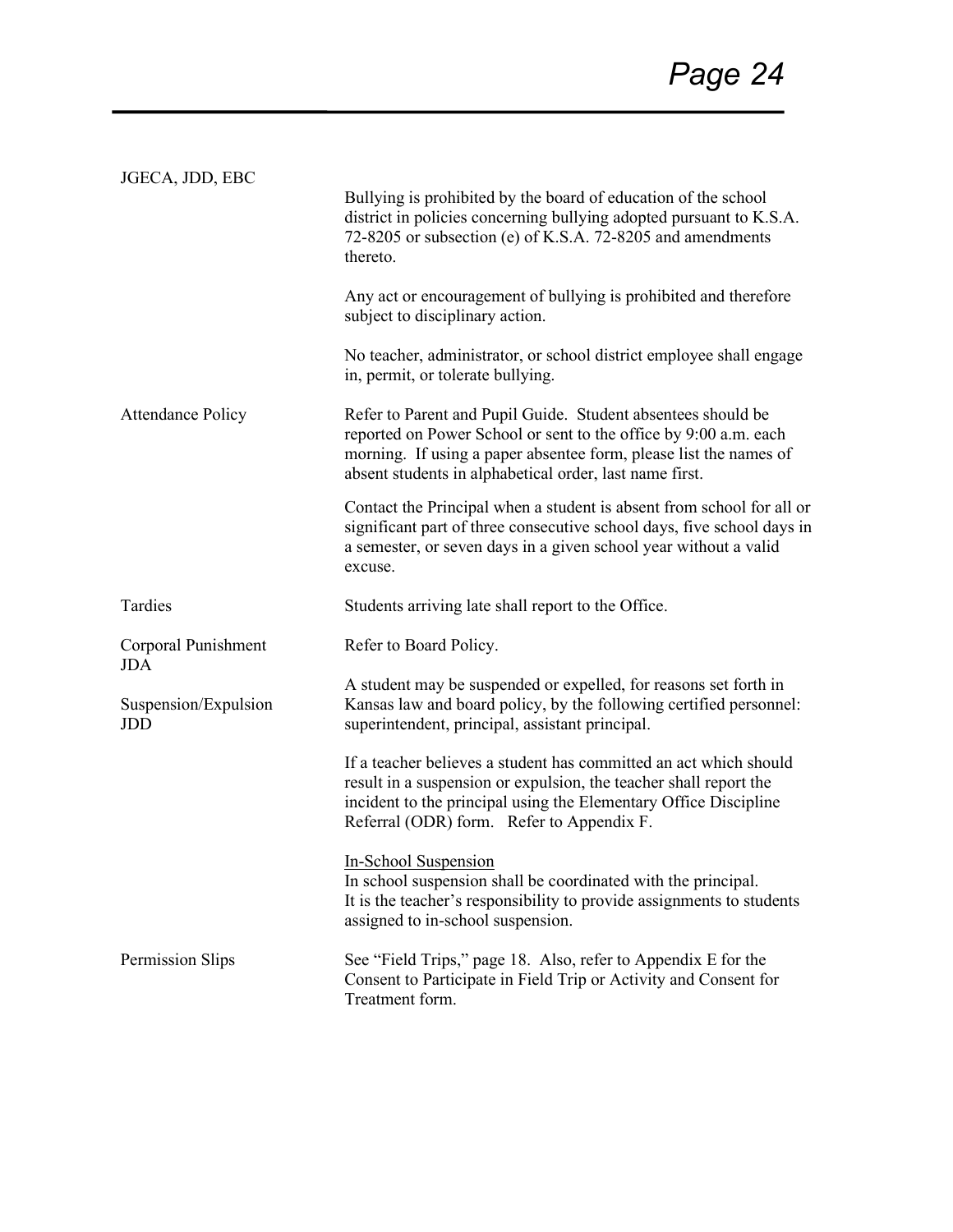## *Equipment and Supplies*

| <b>Equipment Availability</b><br>and Check Out<br>KGB / KGB-R | Permission must be gained from the building principal before any<br>district equipment maybe removed from school grounds.                                                                                                                                                                                                                                                                                                                                                                   |
|---------------------------------------------------------------|---------------------------------------------------------------------------------------------------------------------------------------------------------------------------------------------------------------------------------------------------------------------------------------------------------------------------------------------------------------------------------------------------------------------------------------------------------------------------------------------|
| Appropriate Use of<br><b>Equipment and Supplies</b>           | Use of equipment and supplies is for the performance of official<br>and approved assignments only. Use of district equipment or<br>supplies for personal use is prohibited without prior permission of<br>the employee's supervisor.                                                                                                                                                                                                                                                        |
|                                                               | Personally owned Internet devices such as, smart phones, laptops,<br>and tablets may be used by staff and students during the school day<br>as approved by administration and in accordance with the Haysville<br>USD 261 Board of Education Internet and Computer Use policies.                                                                                                                                                                                                            |
|                                                               | Students who do not have access to a personal device to use as part<br>of an instructional program or lesson will not be penalized and<br>alternate modes of participation will be available.                                                                                                                                                                                                                                                                                               |
| Computers<br><b>IIBG</b><br>also GAA and JCDA                 | Use of or access to district computers and computer software is<br>limited to district employees and students. Use of computers is for<br>the performance of official and approved assignments only. Use of<br>district computer equipment or software for personal projects is<br>prohibited without prior permission of the employee's supervisor.<br>Also, refer to Appendix $S -$ Acceptable Computer Use by Staff and<br>Students.                                                     |
|                                                               | Only software purchased by the district may be loaded onto district<br>computers. Software licensed to the district shall not be used on<br>computers not owned by the district. District software shall not be<br>copied for personal use. See "Copying and Duplicating," page 25.                                                                                                                                                                                                         |
|                                                               | Employees shall not use electronic communications, including e-<br>mail and the internet, to harass staff, students, or other individuals.                                                                                                                                                                                                                                                                                                                                                  |
|                                                               | The USD 261 Haysville Public School district complies with<br>federal and state Children's Internet Protection Act (CIPA) laws<br>and promotes Internet safety for all students through a curriculum<br>that addresses cyber bullying and appropriate interaction with other<br>individuals on social networking websites and chat rooms. It is the<br>responsibility of all members of the USD 261 Haysville Public<br>school staff to educate, supervise and monitor appropriate usage of |

the online computer network and access to the Internet in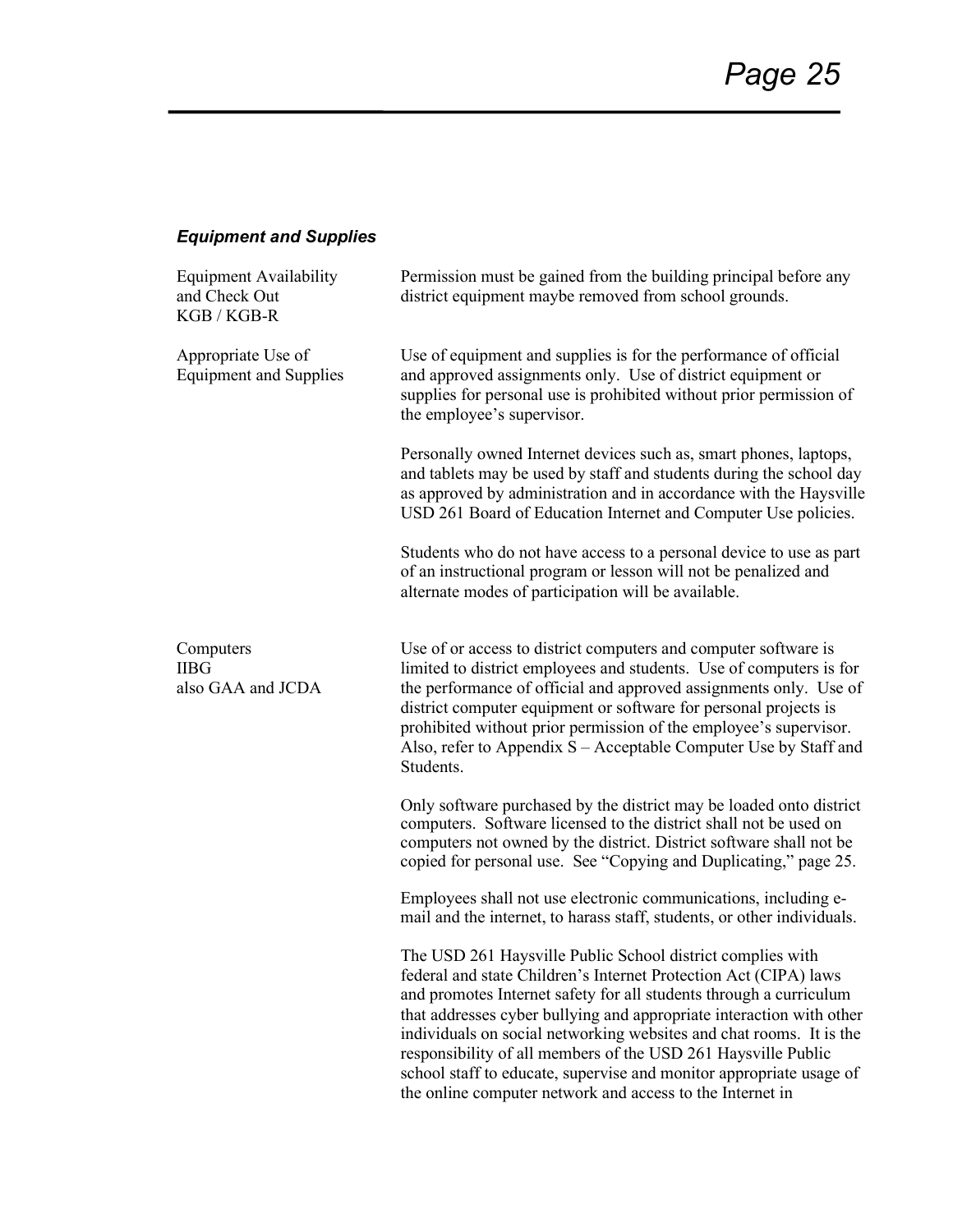accordance with the CIPA laws.

|                            | <b>Secure Files</b><br>All employees must secure files containing confidential student<br>information. See "Confidentiality," page 11.                                                                                                                                                                                                                                                                                                                                |
|----------------------------|-----------------------------------------------------------------------------------------------------------------------------------------------------------------------------------------------------------------------------------------------------------------------------------------------------------------------------------------------------------------------------------------------------------------------------------------------------------------------|
|                            | Internet<br>Inappropriate use and/or transmission of any material in violation of<br>any United States or state regulation, is prohibited. This includes,<br>but is not limited to copyrighted material, threatening or obscene<br>material, or material protected by a trade secret. See "Copying and<br>Duplicating," below.                                                                                                                                        |
| Copying and Duplicating    | The copyright laws of the United States make it illegal for anyone<br>to duplicate copyrighted materials without permission. Severe<br>penalties are provided for unauthorized copying of all materials<br>covered by the act unless the copying falls within the bounds of the<br>"fair use" doctrine. Any duplication of copyrighted materials by<br>district employees must be done with permission of the copyright<br>holder or within the bounds of "fair use." |
| <b>Ordering Procedures</b> | All requests for supplies, materials, and equipment must be<br>approved by the building principal.                                                                                                                                                                                                                                                                                                                                                                    |
| Vehicle Request            | Requests must be made and approved by the building principal and<br>by director of transportation.                                                                                                                                                                                                                                                                                                                                                                    |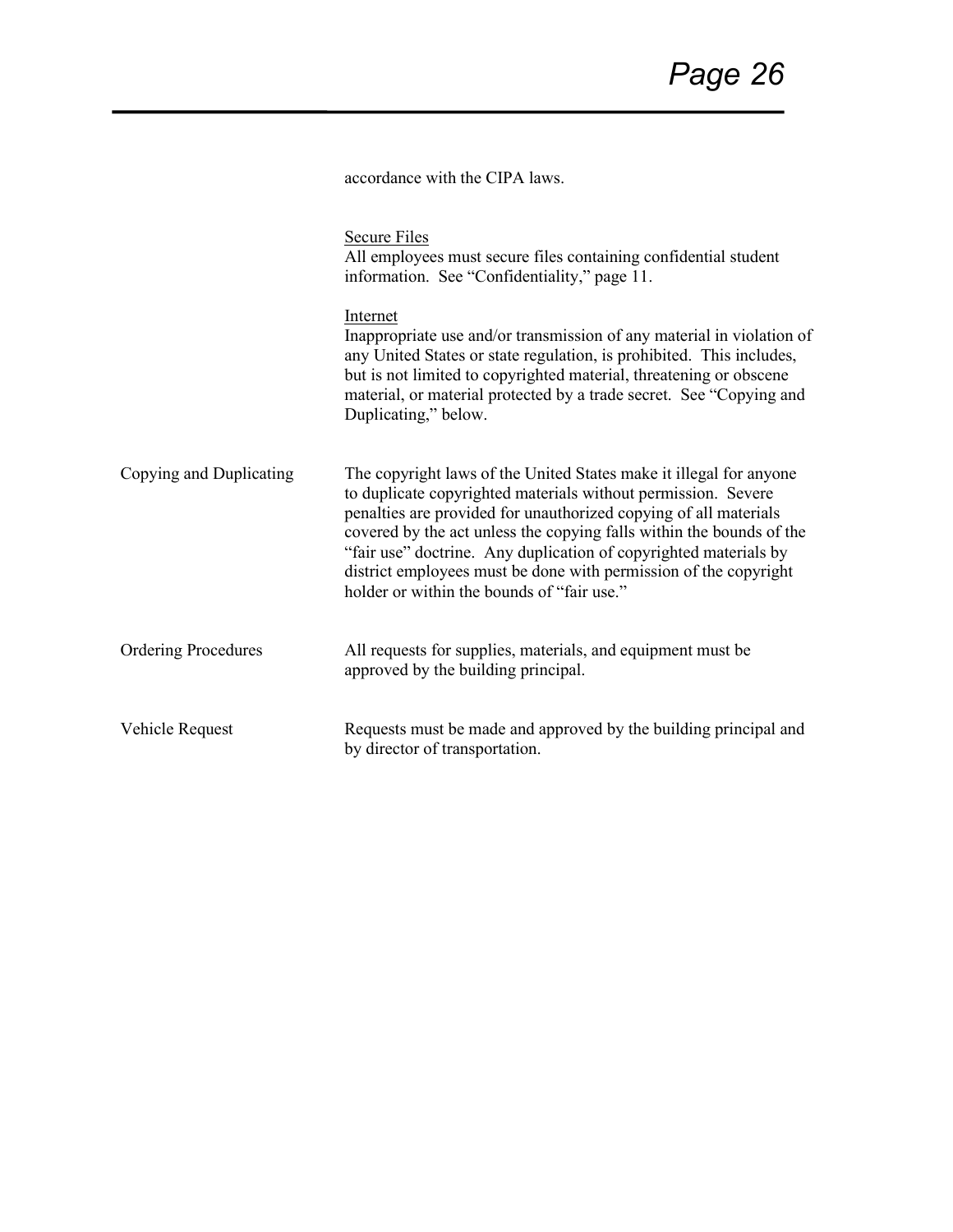# *Staff Handbook Appendices*

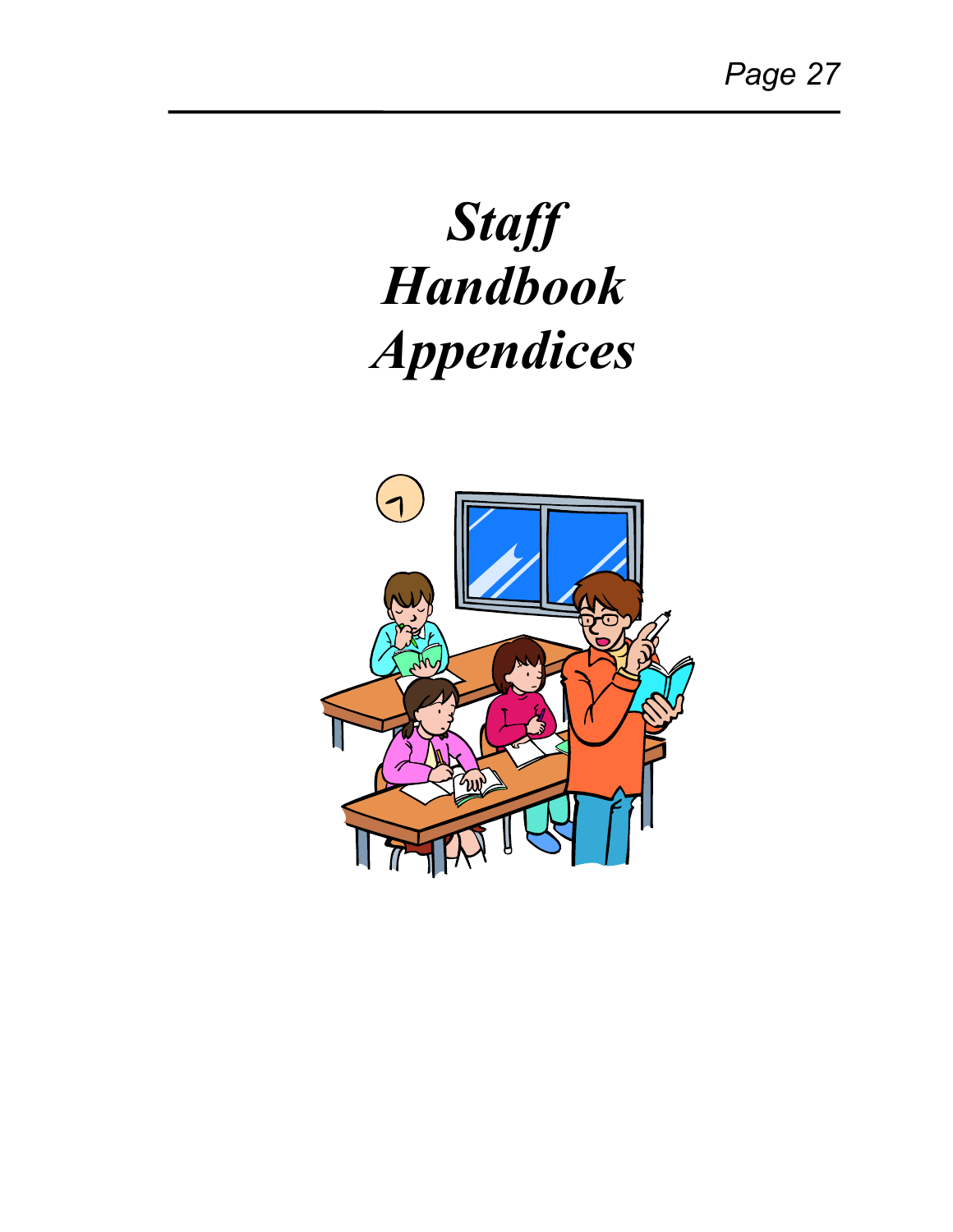#### **Appendix A**

#### **USD 261 Request for Leave**

This form must be completed and turned in to the principal no later than 3 days prior to the anticipated absence, unless extenuating circumstances dictate otherwise. Planned sick / personal leave of more than 2 days, shall be submitted at least one week in advance (as per negotiated agreement).

Date of Application

When submitting this application form, please complete the items below as completely as possible. In accordance with the policies of the Board of Education, I hereby request:

|                       | Employee's Signature: Date: Date:         |             |
|-----------------------|-------------------------------------------|-------------|
|                       |                                           |             |
|                       | The requested leave: Approved ___________ | With Pay    |
|                       | Disapproved                               | Without Pay |
| Authorized Signature: |                                           | Date:       |

**\* Once the employer has acquired knowledge that the leave is being taken for a Family Medical Leave Act required reason, the employer must promptly (within two business days absent extenuating circumstances) notify the employee that the paid leave is designated and will be counted as Family and Medical Leave.**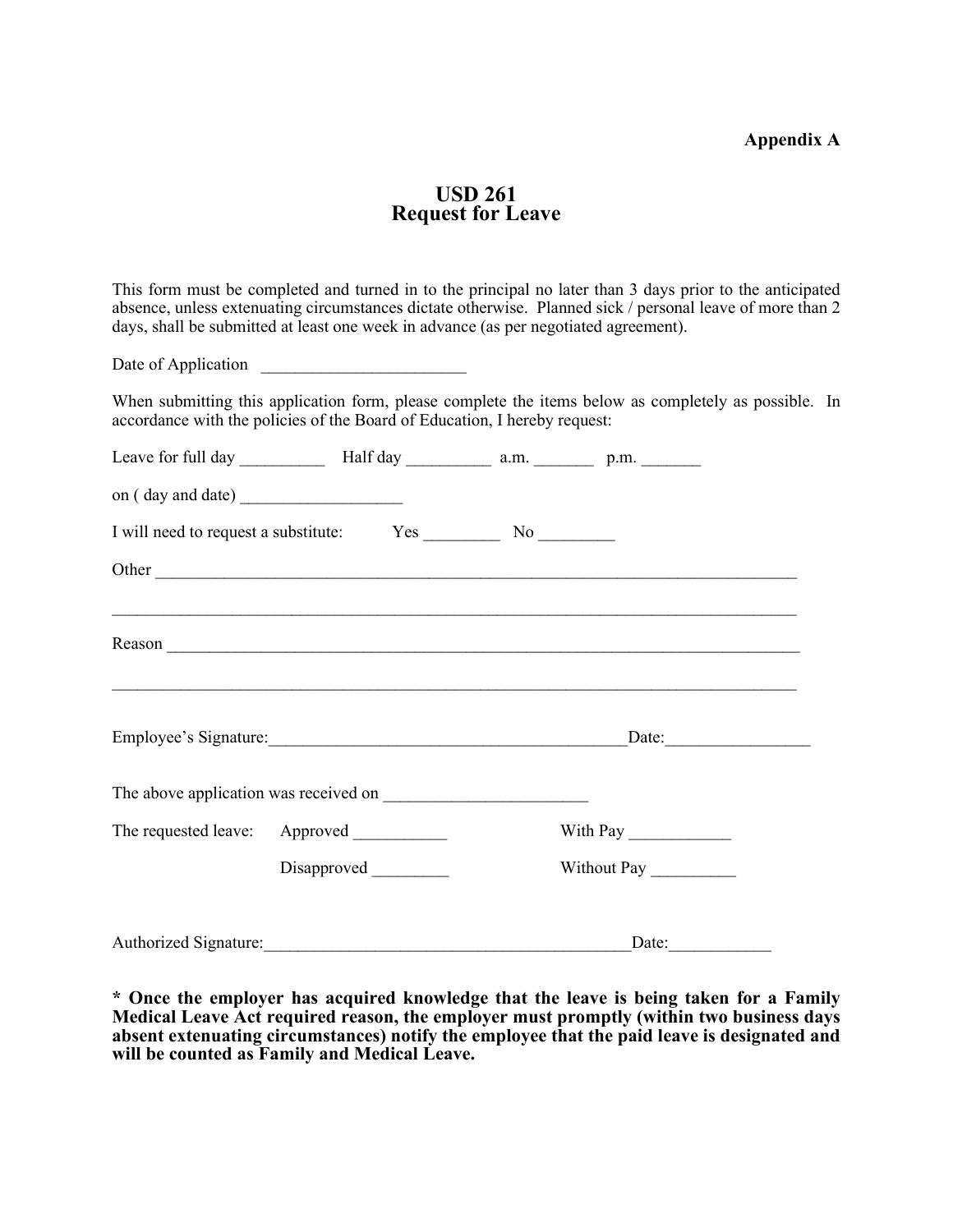#### **Appendix B**

#### **USD 261 Accident Report Form**

Employees must notify the employer within 10 days of an accident or the claim may be barred. Additional information about your rights and responsibilities under workers compensation may be obtained from your supervisor or the district office.

Employer:

| Your Name:                                 |                   |
|--------------------------------------------|-------------------|
| Your Home Address:                         |                   |
| Your Home Phone Number:                    |                   |
| Social Security Number:                    |                   |
| Date of Accident:                          | Time of Accident: |
|                                            |                   |
| In your own words, describe what happened: |                   |

What physical problems are you experiencing as a result of this injury?

| Did you report this injury to your supervisor?                 | If not, why not?        |
|----------------------------------------------------------------|-------------------------|
| Date Reported:                                                 | Supervisor's Name:      |
| Were you working at your regular job at the time<br>of injury? | If not, please explain: |
| Were there any witnesses?                                      | If yes, who?            |
| Did you go to the hospital/clinic?                             |                         |
| Address of hospital/clinic:                                    |                         |
| Name of treating physician:                                    |                         |
| Additional comments:                                           |                         |
| Date:                                                          | Signature:              |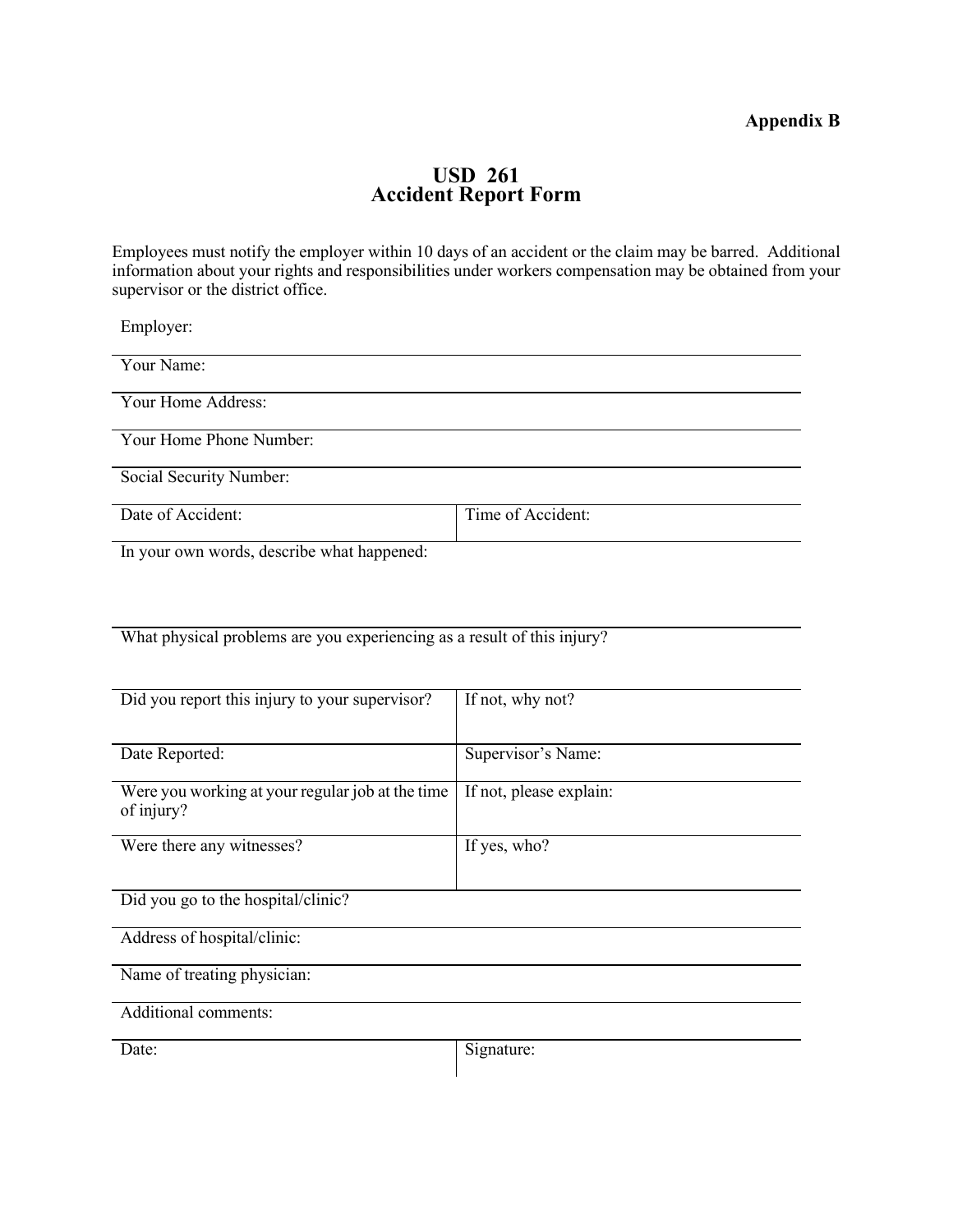#### **USD 261 Exit Interview Format**

**Directions:** Please complete this form and return it to your supervisor before you get ready for final check out. You will be asked to discuss and expand upon your responses during your exit interview. Your candor and thoroughness in answering these questions and during the interview will be appreciated.

| Name:     |         | Date:             |
|-----------|---------|-------------------|
|           |         |                   |
|           |         |                   |
| Position: | School: | Years in District |

1. What was the most enjoyable aspect of your employment in the district?

- 2. What was the least enjoyable aspect of your employment in the district?
- 3. What suggestions do you have for improving communications within the district?
- 4. What suggestions do you have for improving the educational program in the building where you served?

5. What suggestions do you have for improving the educational program in the district?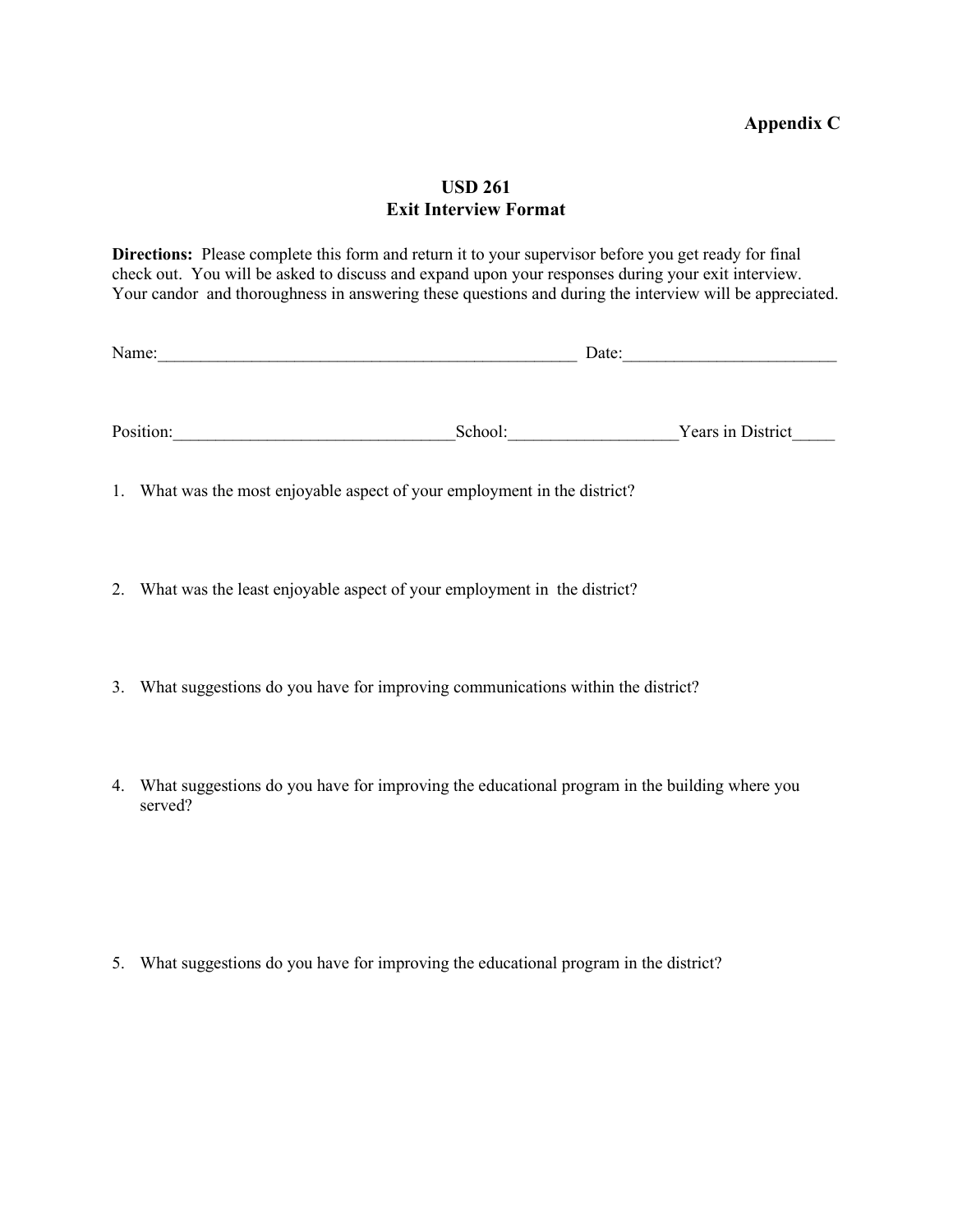#### **Exit Interview**

Page Two

- 6. Do you have specific suggestions that the school may wish to consider to improve their operations and their ability to serve the needs of the district's children?
- 7. Do you understand your rights to continue eligibility for health coverage?
- 8. Are you familiar with your options under KPERS?

\*If you need additional information on #7 or #8, please contact the Business Manager at the Administration Building.

9. Briefly explain your reason for leaving the district.

I hereby acknowledge that I have completed my assigned duties to the best of my knowledge and have returned all school and/or district property and keys.

Employee's Signature

 $\mathcal{L}_\text{max}$  , which is a set of the set of the set of the set of the set of the set of the set of the set of the set of the set of the set of the set of the set of the set of the set of the set of the set of the set of Signature of Administrator/Supervisor conducting the exit interview

Date of interview:\_\_\_\_\_\_\_\_\_\_\_\_\_\_\_\_\_\_\_\_\_\_\_\_\_\_\_\_\_

\_\_\_\_\_\_\_\_\_\_\_\_\_\_\_\_\_\_\_\_\_\_\_\_\_\_\_\_\_\_\_\_\_\_\_\_\_\_\_\_\_\_\_\_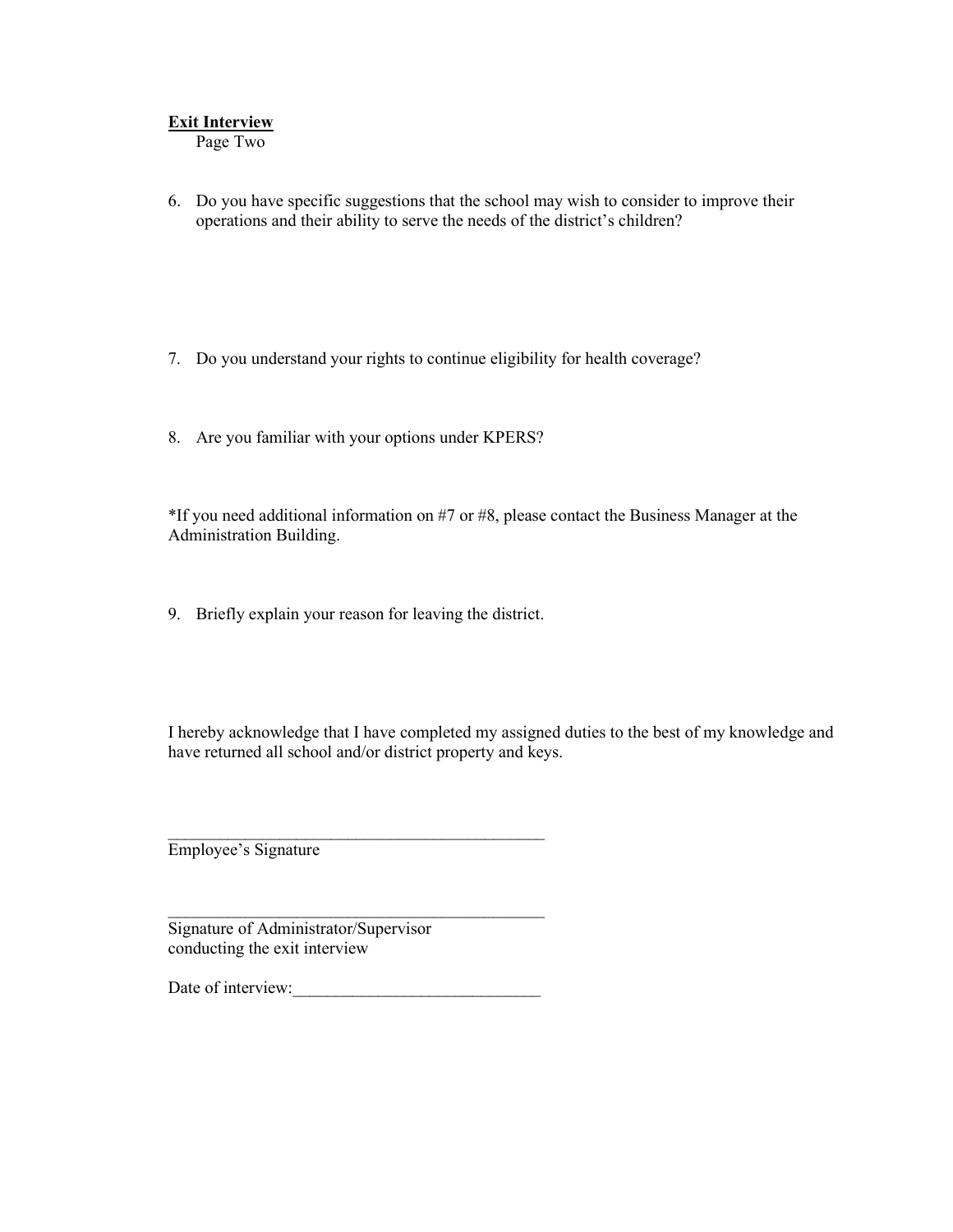#### **Appendix D**

#### **Request for Field Trip**

#### **Instructions:**

- Submit completed form to principal three weeks prior to activity.
- Send permission form to parent/guardian one week prior to activity.
- Submit list of students and sponsors to principal two days prior to activity.

| School:                           | <b>Teacher Making Request:</b>     |
|-----------------------------------|------------------------------------|
| Date of Activity:                 | <b>Location of Activity:</b>       |
| <b>Departure Time:</b>            | <b>Return Time:</b>                |
| <b>Number of Students:</b>        | <b>Method of Travel:</b>           |
| <b>Number of Sponsors Needed:</b> | <b>Estimated Cost to School:</b>   |
|                                   | <b>Estimated Cost to Students:</b> |

#### **How does this activity relate to the course objectives?**

#### **Expected Outcomes:**

| <u>L.</u> |  |  |
|-----------|--|--|
|           |  |  |
|           |  |  |

**Teachers must make arrangements for adequate supervision of students. (Include names of parents or staff members assisting with supervision of students.)**

1.

2.

3.

4.

\_\_\_\_\_**Approved** \_\_\_\_\_**Not Approved**

**Signature of Principal Date**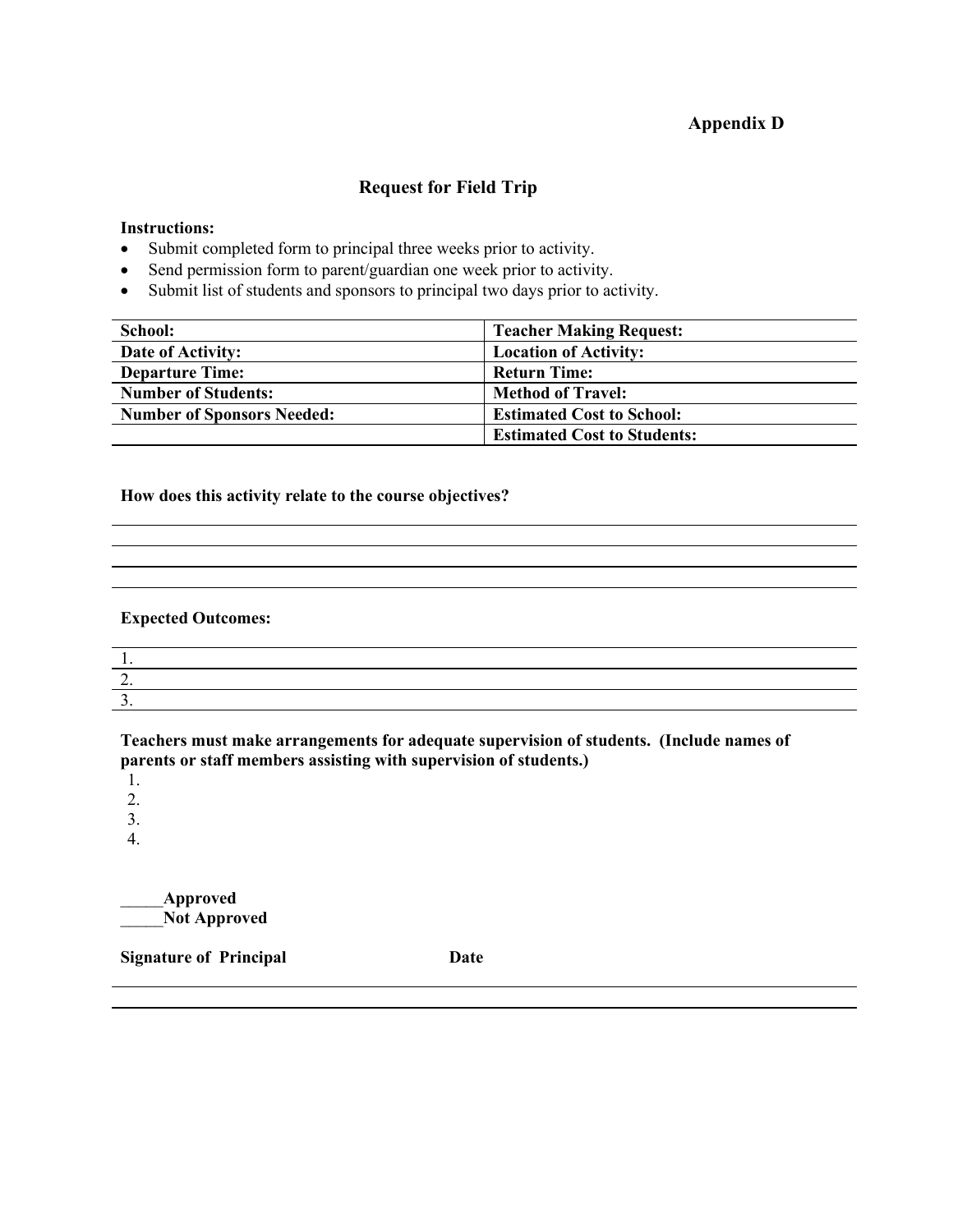#### **USD 261 Consent to Participate in Field Trip or Other Activity and Consent for Treatment**

#### **NOTE: This form must be signed and returned to the school by \_\_\_\_\_\_\_\_\_\_\_\_(date) if the student named below is to participate in the field trip or activity.**

 $\_$  , and the set of the set of the set of the set of the set of the set of the set of the set of the set of the set of the set of the set of the set of the set of the set of the set of the set of the set of the set of th

I, the parent and legal guardian of

give my consent for my child to participate in the field trip/other activity described here:

on (date). I further give my legal consent and authorize any representative of \_\_\_\_\_\_\_\_\_\_\_\_\_\_\_\_\_School – USD 261 to authorize emergency medical treatment, including any necessary surgery or hospitalization, for my above-named child, for any injury or illness of an emergency nature he/she incurred while participating in the field trip or other activity noted above by any physician or dentist licensed in accordance with the provisions of the Kansas Healing Arts Act, K.S.A. 65-2801, and any hospital.

I agree to pay and assume all responsibility for medical and hospital expenses and any emergency services incurred on behalf of my child.

I acknowledge and agree that School is not responsible for any medical, hospital expenses and/or other charges that are incurred in the medical treatment or hospitalization of my child. A photocopy of this document shall have the same force and effect as the original. If my child requires emergency medical treatment, I understand that school personnel will make a reasonable attempt to contact me to seek my permission to authorize that treatment. To facilitate contacting me, I agree to continue to provide current work and home phone numbers to the school.

Parent or Legal Guardian Date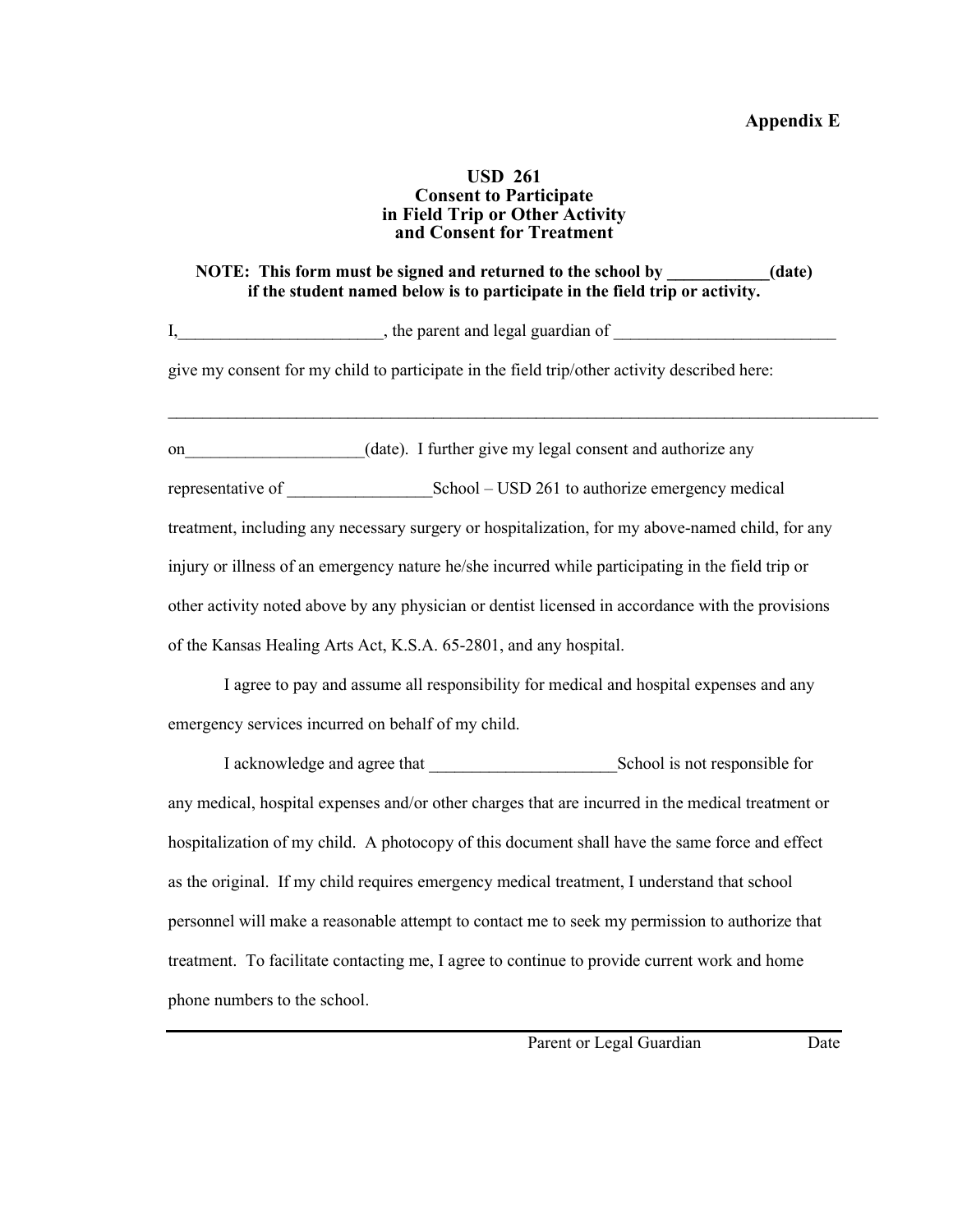## **Haysville USD 261 Appendix F Elementary Office Discipline Referral Form (ODR)**

| Date: _________________________                                                                                                                                                                                                                                                                                                                                                                   |                                                  |                                                                                                                                                                                                                                |                                               | <b>LOCATION</b>                                                 |
|---------------------------------------------------------------------------------------------------------------------------------------------------------------------------------------------------------------------------------------------------------------------------------------------------------------------------------------------------------------------------------------------------|--------------------------------------------------|--------------------------------------------------------------------------------------------------------------------------------------------------------------------------------------------------------------------------------|-----------------------------------------------|-----------------------------------------------------------------|
| Time of ODR: _________________________<br>Date / Time of incident:<br>K 1 2 3<br>Grade:                                                                                                                                                                                                                                                                                                           | 5<br>$\overline{4}$                              | $\Box$<br>П                                                                                                                                                                                                                    | Classroom<br>Restroom<br>Hallway<br>Cafeteria | D Playground<br>□ Special Event<br>$\Box$ Field Trip<br>□ Other |
|                                                                                                                                                                                                                                                                                                                                                                                                   |                                                  |                                                                                                                                                                                                                                |                                               |                                                                 |
| <b>Issue or Concern:</b>                                                                                                                                                                                                                                                                                                                                                                          |                                                  |                                                                                                                                                                                                                                |                                               | <b>Possible Motivation</b>                                      |
| Abusive language<br>Fighting/physical aggression                                                                                                                                                                                                                                                                                                                                                  |                                                  | Property damage<br>Inappropriate language                                                                                                                                                                                      |                                               | $\Box$ Attention from peer(s)<br>$\Box$ Attention from adult(s) |
| Harassment / bullying                                                                                                                                                                                                                                                                                                                                                                             | $\Box$ Disruption                                |                                                                                                                                                                                                                                |                                               | $\exists$ Avoid peer(s)                                         |
| Overt defiance                                                                                                                                                                                                                                                                                                                                                                                    |                                                  | Non-compliance                                                                                                                                                                                                                 |                                               | Avoid adult                                                     |
| Lying/cheating                                                                                                                                                                                                                                                                                                                                                                                    |                                                  | Defiance/disrespect/noncompliance                                                                                                                                                                                              |                                               | Avoid work                                                      |
| Electronic violation (technology)                                                                                                                                                                                                                                                                                                                                                                 |                                                  | Inappropriate displays of affection                                                                                                                                                                                            |                                               | Obtain item(s)                                                  |
| Weapons                                                                                                                                                                                                                                                                                                                                                                                           |                                                  | Other experiences and the contract of the contract of the contract of the contract of the contract of the contract of the contract of the contract of the contract of the contract of the contract of the contract of the cont |                                               | Don't know                                                      |
| Combustibles                                                                                                                                                                                                                                                                                                                                                                                      |                                                  |                                                                                                                                                                                                                                |                                               |                                                                 |
|                                                                                                                                                                                                                                                                                                                                                                                                   | lunchroom staff                                  | recess staff                                                                                                                                                                                                                   | other                                         |                                                                 |
|                                                                                                                                                                                                                                                                                                                                                                                                   |                                                  | <b>Conference With Student</b>                                                                                                                                                                                                 |                                               |                                                                 |
| Preparation                                                                                                                                                                                                                                                                                                                                                                                       | <b>Respect</b>                                   | Integrity                                                                                                                                                                                                                      | <b>Discipline</b>                             | <b>Excellence</b>                                               |
|                                                                                                                                                                                                                                                                                                                                                                                                   |                                                  |                                                                                                                                                                                                                                |                                               |                                                                 |
|                                                                                                                                                                                                                                                                                                                                                                                                   |                                                  |                                                                                                                                                                                                                                |                                               | Date: ___________________                                       |
|                                                                                                                                                                                                                                                                                                                                                                                                   |                                                  |                                                                                                                                                                                                                                |                                               |                                                                 |
| Lose recess                                                                                                                                                                                                                                                                                                                                                                                       | □ Lose other privilege _________________________ |                                                                                                                                                                                                                                |                                               | $\Box$ Conference                                               |
| Follow up agreement Parent contact                                                                                                                                                                                                                                                                                                                                                                |                                                  |                                                                                                                                                                                                                                |                                               | Time in office                                                  |
| <b>What happened?</b><br>What expectation was broken? Network and the state of the state of the state of the state of the state of the state of the state of the state of the state of the state of the state of the state of the state of the state of<br>What will you do differently next time? I will<br>Administrative Actions: 1st ODR _____ 2nd ODR _____ 3rd ODR _____ 4th ODR ____ Other |                                                  |                                                                                                                                                                                                                                |                                               |                                                                 |
|                                                                                                                                                                                                                                                                                                                                                                                                   |                                                  |                                                                                                                                                                                                                                |                                               |                                                                 |
|                                                                                                                                                                                                                                                                                                                                                                                                   |                                                  |                                                                                                                                                                                                                                |                                               |                                                                 |
| □ In-school suspension _______ hours or _______ days    □ Out of school suspension _______ days                                                                                                                                                                                                                                                                                                   |                                                  |                                                                                                                                                                                                                                |                                               | Date: _______________                                           |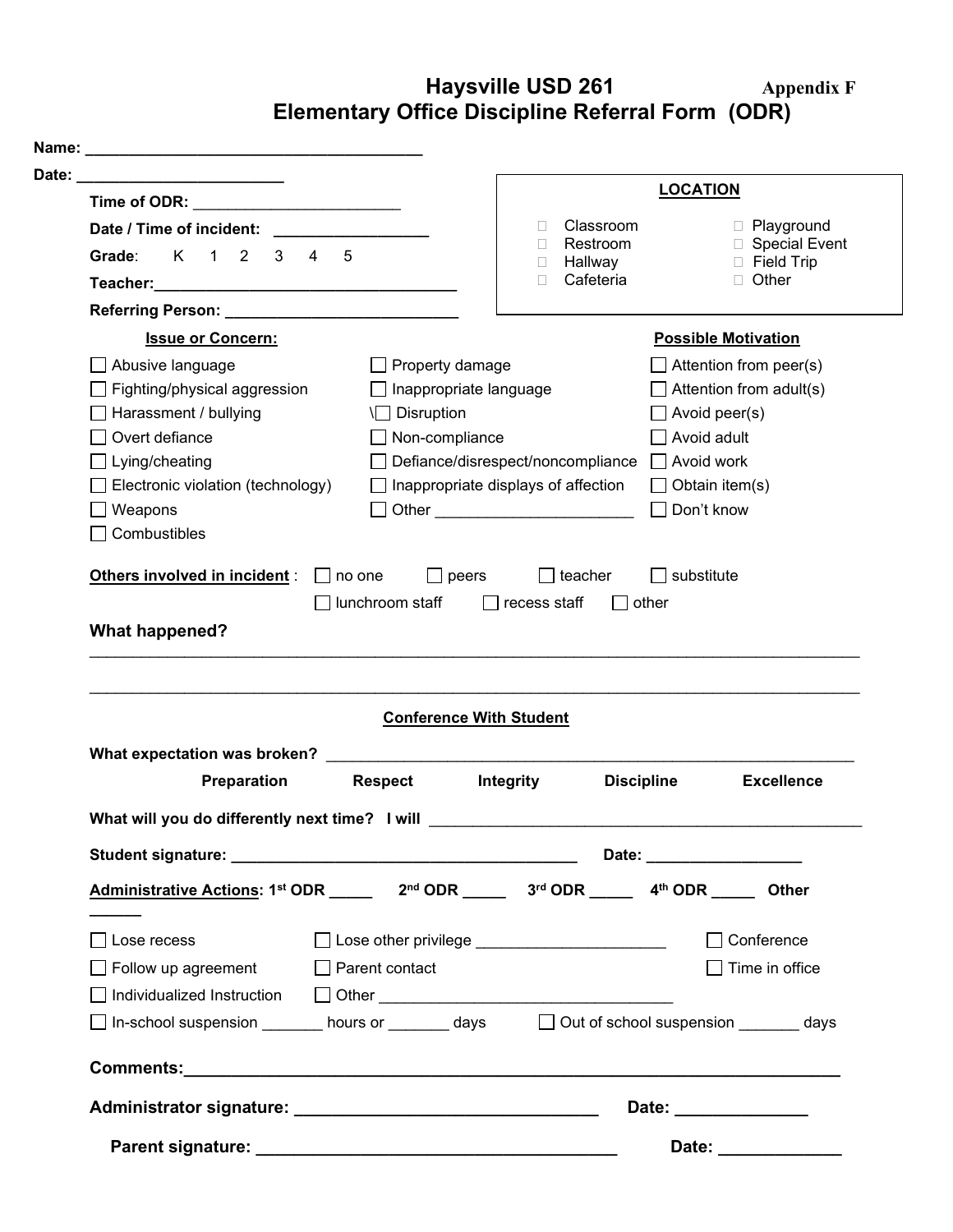#### **Alphabetical Listing of Handbook Topics**

Absences, 16 Accidents (reporting of), 22 Accidents, 5, Appendix B Acknowledgment of Receipt of Handbook, vii Address Changes, 8 Animals and Plants, 22 & Appendix I Annuity Plan, 8 Asbestos, 22 Assignment and Transfer, 24 Attendance Policy, 24 Attendance, 5

Bloodborne Pathogens, 20 Building Calling Tree, - in school office Building Committee Assignments, Located in school office Building Evacuation Plans, located school office Building Site Council Members, Located in school office Building Staff List, located district website Building Supervision Schedule, Located school office Bullying, 24

Child Abuse, 6 Claim for Travel Reimbursement, 8 and Appendix K Class Schedule, 6 located school office Committee Assignments, 1 Communicable Diseases, 20 Computers, 25 and Appendix J Confidentiality, 11 Conflict of Interest, 16 Copying and Duplicating, 25 Corporal Punishment, 24 Counseling Services,4 Crisis Plan, 23

Discipline Procedures, 23 Discrimination Complaints, 17 Distribution of Materials, 19

District Calendar, Appendix N Drills and Evacuations, 22 Duty Free Lunch, 7

Emergency Closings, 22 Emergence Safety & Intervention, Appendix M Equal Opportunity Employer, 1 Equipment Availability and Check Out, 25 Evaluations, 17 Exit Outcomes, 2

Facility Scheduling, 6 Faculty Meetings, 7 Field Trips, 18 First Aid, 21

Gifts, 15 Grading Periods, 7 Grading, 3

Hazardous Waste, 21 Health Clerk, 20, Appendix P Health Examinations, 21 Holidays, 7 Homework, 3

Inservice Days, 7 Instructional Materials, 2 Insurance Coverage, located on district website Introduction, 1

Job Descriptions, 17 Jury Duty,7

Keys, 23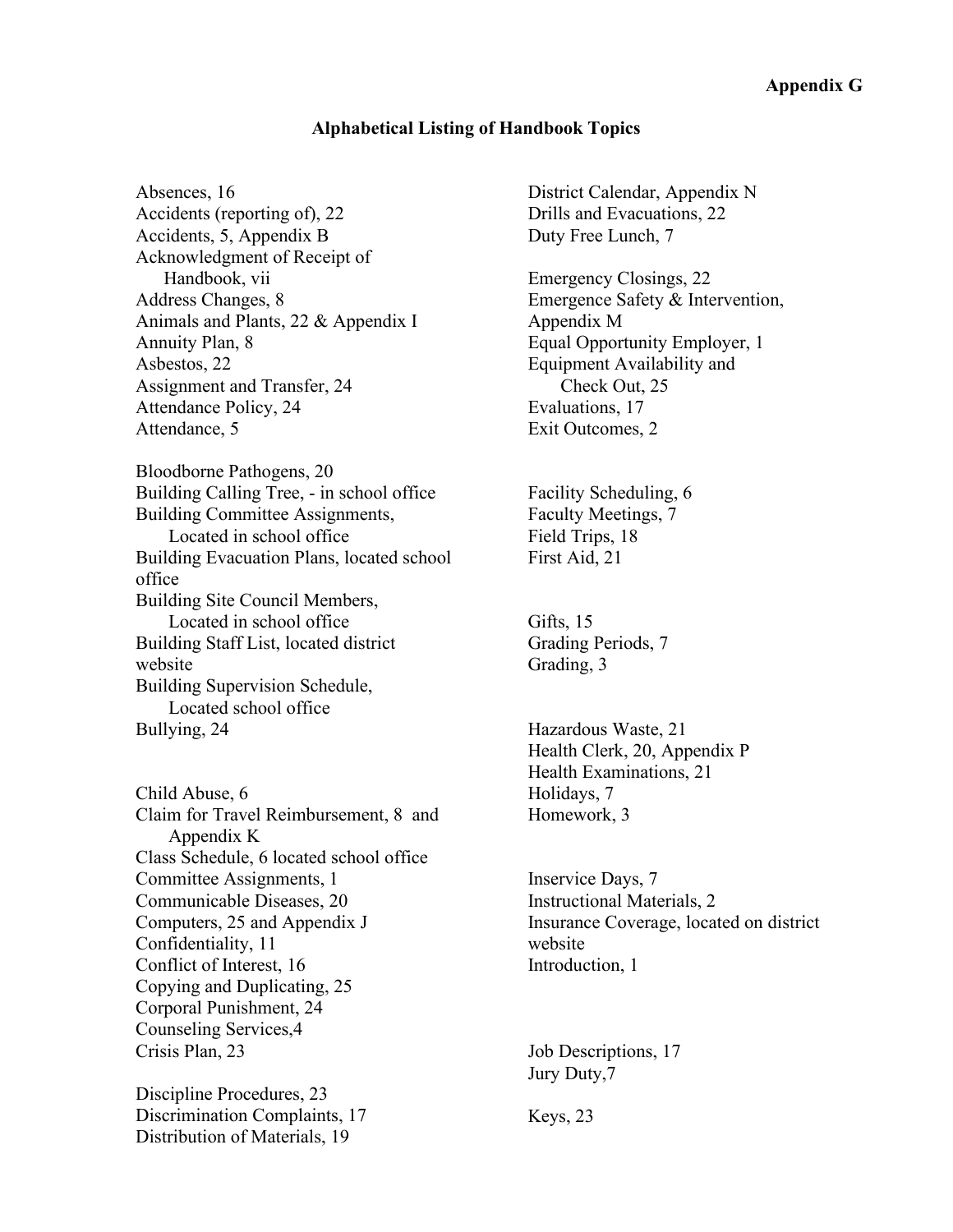Leaves, 7 Lesson Plans, 3 Library Services, 4

Maintenance Requests, 20 Make-Up Work, 3 Medications (administering), 21 Mission Statement, 1

Nepotism, 19

Ordering Procedures, 26 Orientation,19

Parent and Student Handbook, 23 Parent-Teacher Conferences, 6 Pay Day, 7 Permission Slips, 19 Personal Property, 18 Personnel Records, 8 Promotion/Retention, 3

Racial Harassment, 13 Receipt of Handbook (intro) Relations With Students, 10 Release of Students from School During the Day, 19 Report Cards, 4 Retirement, 8

Safety Practices, 23 Salary Reduction Plan, 8 Sample Consent to Participate in Field Trip or Other Activity and Consent for Treatment, Appendix E Sample Office Discipline Referral Form, Appendix F Sample Employee Accident Report Form, Appendix C Sample Exit Interview Format, Appendix C Sample Health Room Referral, Appendix H

Sample Request for Field Trip, Appendix D Sample Request for Leave, Appendix A School Improvement Plan, 2 Located in school office Securing Work Area, 23 Sexual Harassment, 11 Sign In/Sign Out, 7 Site Council Members, In school office Solicitations, 16 Special Education, 3 Special Events Scheduling, 3 Staff Development, 17 Staff Names, 1 Statement of Professionalism (intro) Student Records, 9 Student Searches, 19 Substitutes, 16 Supervision of Students, 11 Supervision Schedules, 6 Suspension/Expulsion, 24

Tardies, 24 Teacher Work Days, 7 Telephone Use, 20 Termination, 16 Testing Program, 4 Tobacco Use, 10 Travel Reimbursement, 8 and Appendix K

Vandalism, 6 Vehicle Request, 26 Visitor to District Property and Events Appendix L

Workers' Compensation, 8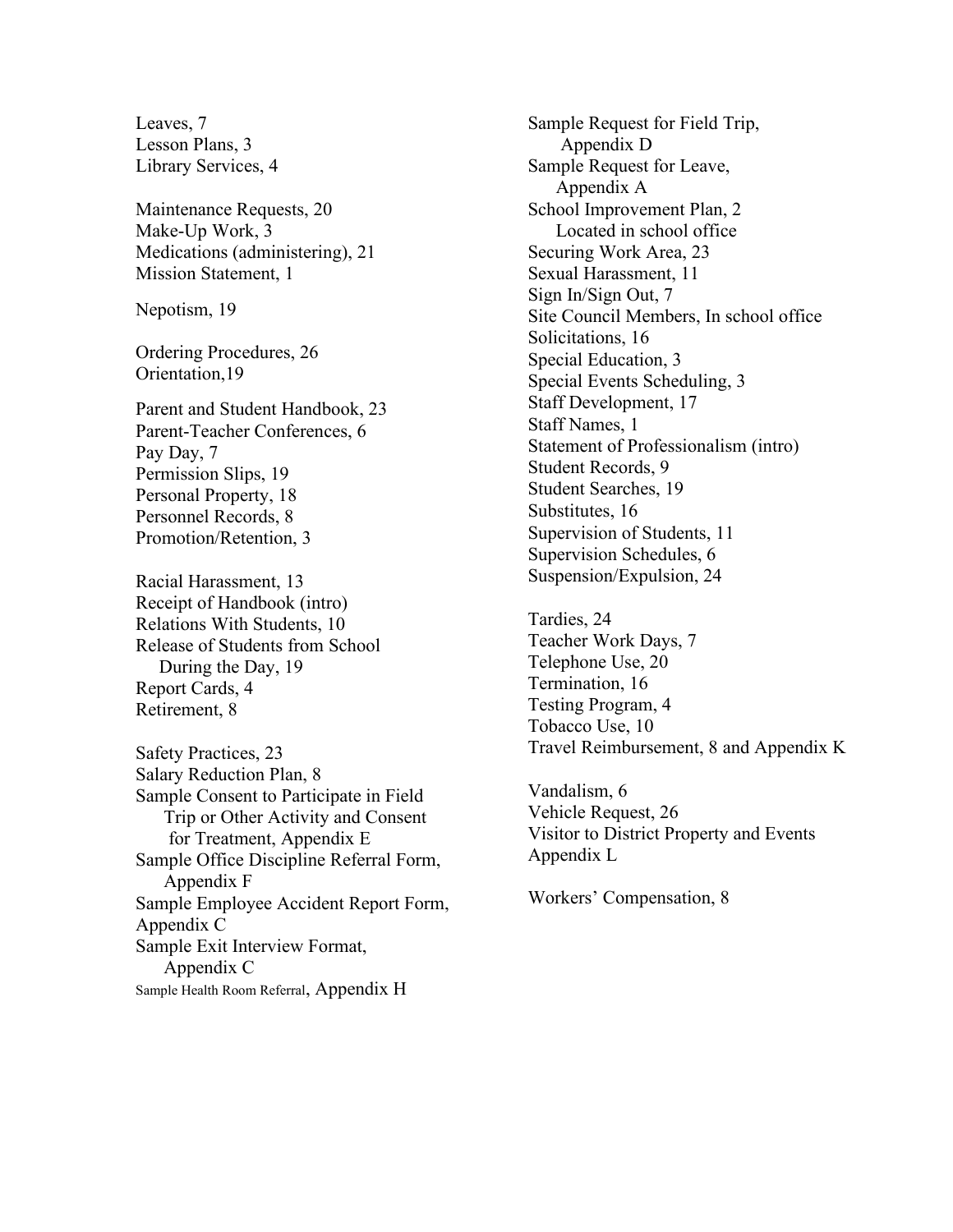## **Appendix H**

L,

## **USD 261**

## **Health Room Referral Form**

| Student Name                               | Grade Time           |
|--------------------------------------------|----------------------|
| Reason for Request:<br>(Check one or more) | Findings / Comments: |
| Stomachache / Nausea                       |                      |
| Headache                                   |                      |
| Sore Throat                                |                      |
| Possible Temperature                       |                      |
|                                            |                      |
| Teacher's Signature                        | Health Aide          |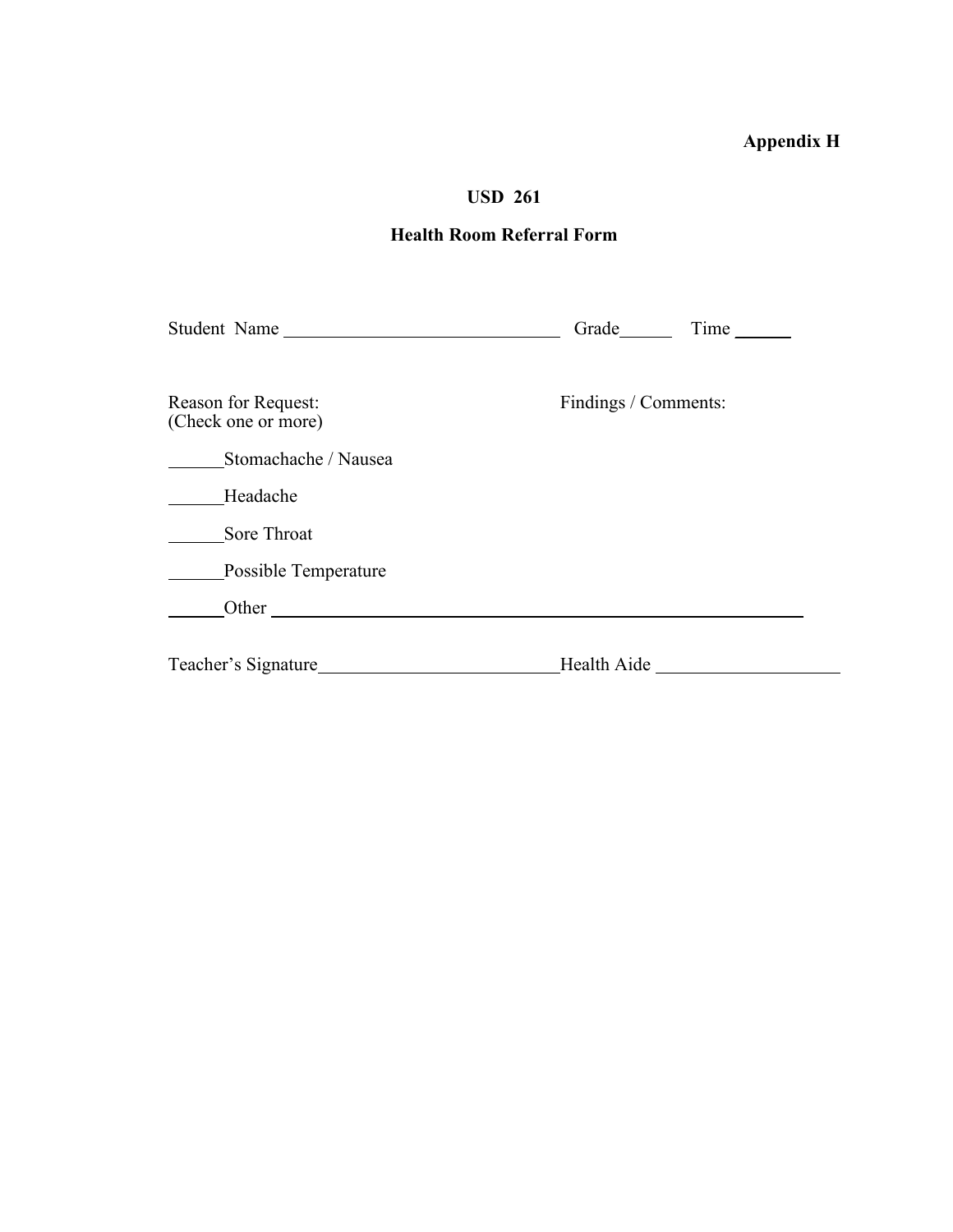## **USD 261**

## **Animals in the Classroom**

## **Kansas Department of Health and Environment Regulations**

#### **Animals in Kansas Schools: Guidelines for Visiting and Resident Pets**

| Introduction                                                                                            | 1 |
|---------------------------------------------------------------------------------------------------------|---|
| Animals that are Unacceptable for School Visits                                                         | 1 |
| Special Conditions for Specific Animals                                                                 | 2 |
| Suggested Animals for Use in Schools                                                                    | 3 |
| General Guidelines for Animals that are Permitted to Visit Schools                                      | 3 |
| Proper Restraint of Animals                                                                             | 4 |
| <b>Student Contact with Animals</b>                                                                     | 4 |
| Handling and Disposal of Animal Wastes While on Student Campuses                                        | 5 |
| Humane Treatment                                                                                        | 5 |
| Conclusion                                                                                              | 5 |
| Further Information                                                                                     | 5 |
| Appendix:                                                                                               |   |
| National Science Teachers Association Guidelines for Responsible<br>Use of Animals in the Classroom     | 6 |
| National Association of Biology Teachers Position Statement:<br>The Use of Animals in Biology Education | 7 |
| Handwashing Instructions                                                                                | 8 |

Acknowledgement: This document was adapted from guidelines developed by the Alabama Department of Health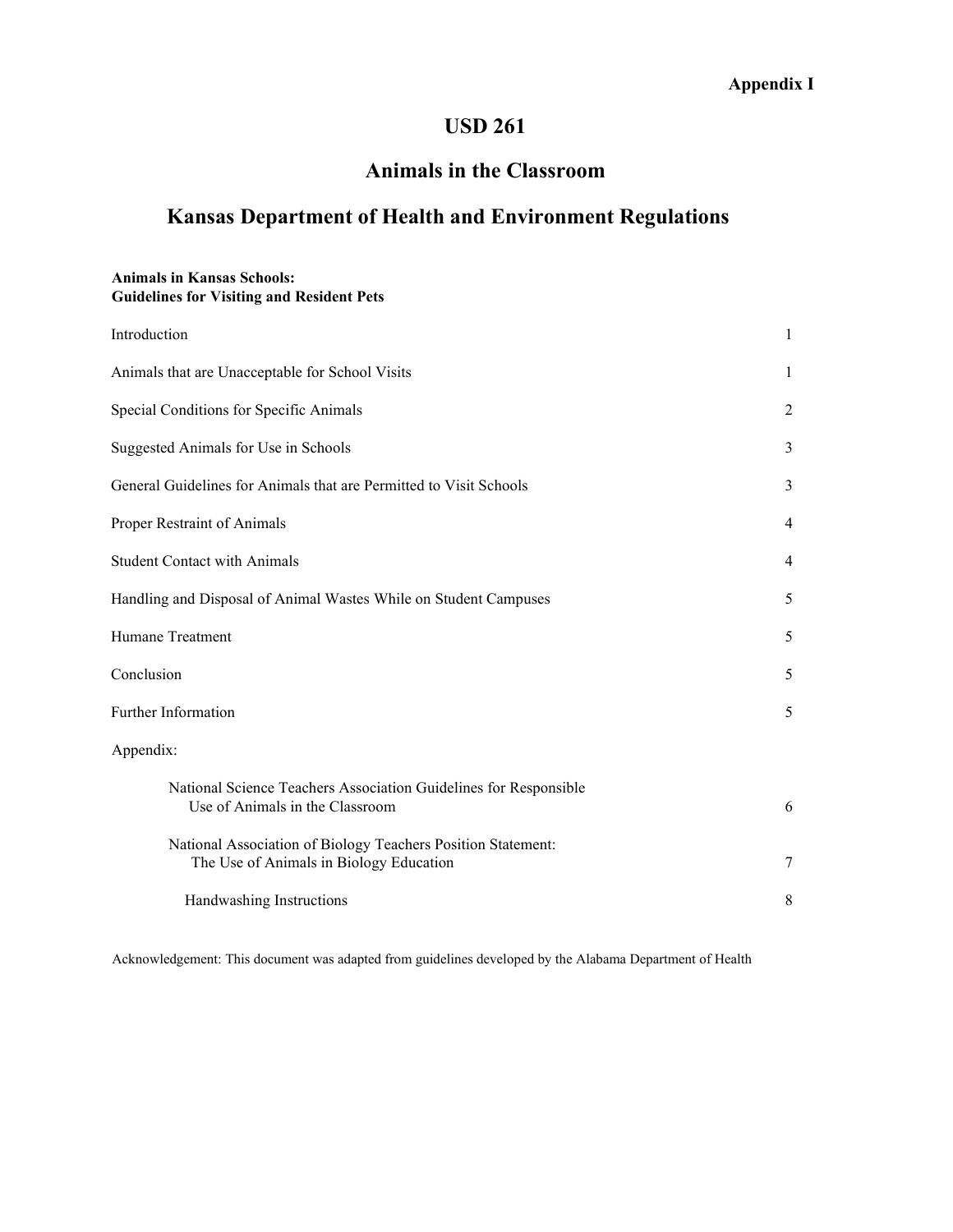#### **Introduction**

The purpose of these guidelines is to provide information to promote safety for instructors and students when animals are brought into the classroom. Animals are part of our daily lives; they can be used effectively as part of our daily lives; they can be used effectively as teaching aids, and the positive benefits of the human-animal bond are well established. However, the special situation of classrooms necessitates certain safeguards.

Inadequate understanding of animal disease and behavior can lead to unnecessary risks for children and animals alike. These guidelines are designed to promote a better understanding of:

- 1. Which animals may represent a health hazard and are not safe to bring in classrooms at all;
- 2. Health considerations when handling animals which have the potential to transmit disease;
- 3. Safety precautions for introducing animals into classrooms;
- 4. How to properly handle animal wastes to limit the spread of disease from animals to humans.

Regulations concerning animals in licensed day care facilities are found in K.A.R. 28-4-131.

#### **Animals that are Unacceptable for School Visits**

#### **1. Wild animals**

Defining a "wild" animal is difficult and subjective. For the purposes of these guidelines, a wild animal is any *mammal* that is **NOT** one of the following:

- a. Domestic dog
- b. Domestic cat
- c. Domestic ferret
- d. Domestic ungulate (e.g., cow, sheep, goat, pig, horse)
- e. Pet rabbit
- f. Pet rodent (e.g., mice, rats, hamsters, gerbils, guinea pigs, chinchillas)

Wild animals pose a risk for transmitting rabies as well as other *zoonotic diseases* (i.e., diseases which can be transferred from animals to humans) and should never be brought into schools or handled by children. In Kansas it is unlawful to possess skunks, foxes, raccoons, and coyotes as pets (K.A.R. 28-1-14).

Wild animals' behavior also tends to be unpredictable. A wild animal that has been raised in captivity is still a wild animal. Domestication takes thousands of years, not just a generation or two.

Exceptions to this recommendation include those instances when the wild animals are presented at schools by a professional who has experience handling wildlife, and are displayed in enclosed cages which prevent contact between the animal and children. *Because of the high incidence of rabies in bats, raccoons, skunks, and wild carnivores, these animals (including recently dead animals) should not be permitted on school grounds under any circumstances.*

#### **2. Poisonous animals**

Spiders, venomous insects, poisonous reptiles (including snakes), and poisonous amphibians should be prohibited from being brought onto school grounds. Exceptions to this recommendation include those instances when these animals are presented at schools by a professional who has experience handling them, and are displayed in cases which provide a physical barrier between the animal and the children (e.g., animal is enclosed behind a sturdy glass or plastic).

#### **3. Wolf-dog hybrids**

not be allowed on school  $\mathscr{C}(\mathscr{C})$  grounds.

#### **4. Stray animals**

Stray animals should never be brought onto school grounds because the health and vaccination status of these animals is unknown.



These animals are crosses  $\mathbb{C}^{\mathbb{R}^{\mathbb{Z}} \times \mathbb{R}}$  between a wolf and a domestic dog and have shown a propensity for aggression,  $\bigcup_{k=1}^{\infty}$  especially toward young children. Therefore, they should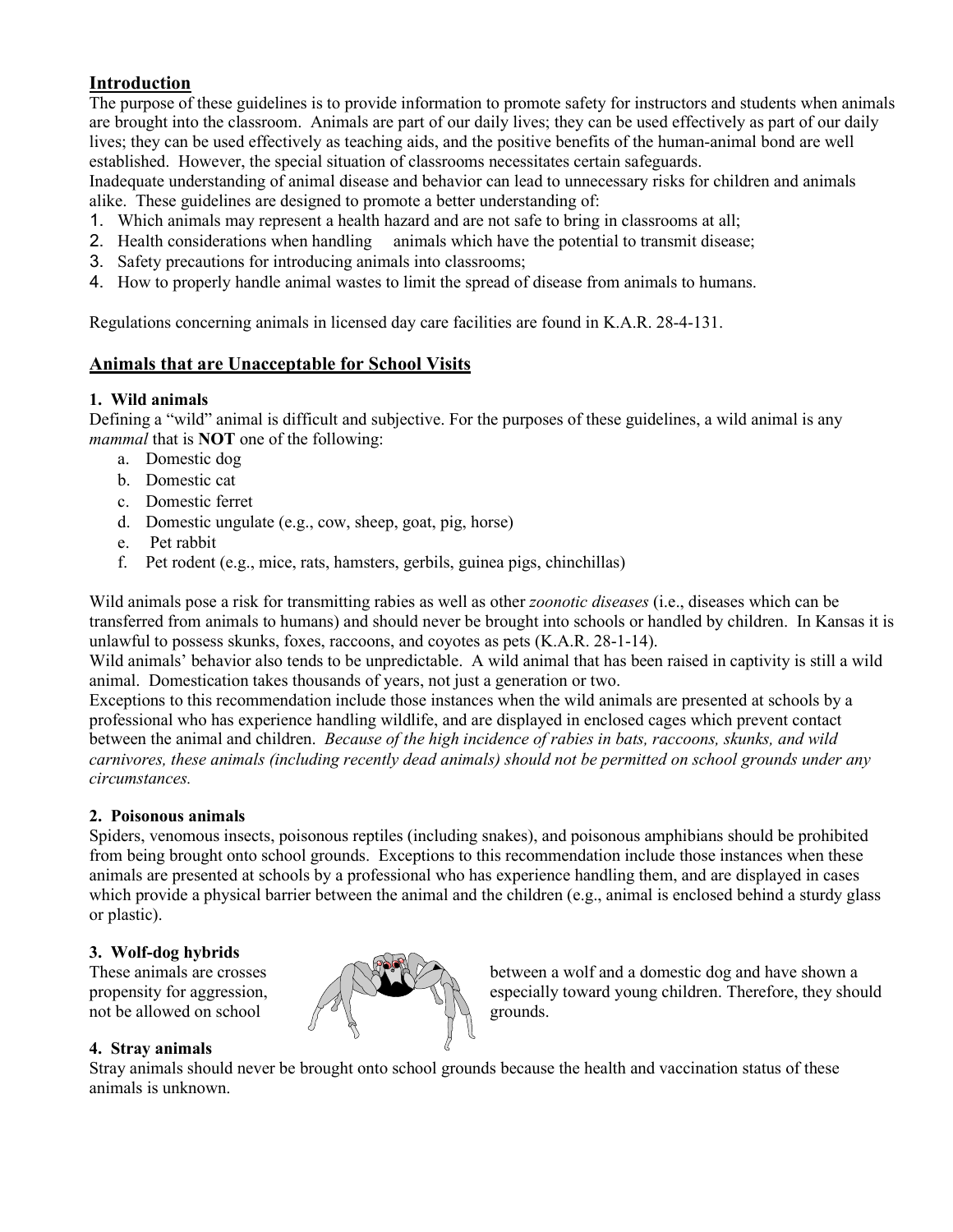#### **5. Baby chicks and ducks**

Because of the high risk of salmonellosis and campylobacteriosis from these animals, they are inappropriate in schools. Transmission of these diseases from chicks and ducklings to children is well documented in the medical literature.

#### **6. Aggressive animals**

Animals which are bred or trained to demonstrate aggression towards humans or other animals, or animals which have demonstrated such aggressive behavior in the past, should not be permitted on school campuses. Aggressive, unprovoked, or threatening behavior should mandate the animal's immediate removal.

Exceptions may be sentry or canine corps dogs for demonstration that are under the control of trained military or law enforcement officials.

#### **Special Conditions for Specific Animals**

Specific recommendations should be observed for the following animals because of their zoonotic diseases that they may carry or because of certain tendencies:

#### **1. Reptiles (including non-poisonous snakes, lizards, and iguanas) and amphibians**

Because of the risk of contracting salmonellosis from these animals even when they are reared in captivity, special precautions are necessary when handling them. These animals may intermittently shed salmonella, and negative cultures will not guarantee that the animals are not infected. Treatment of infected animals with antibiotics has not proven useful and may promote the development and spread of resistant bacteria.

It is recommended that when reptiles and amphibians are present at schools they should be under the direct responsibility of professionals (including teachers) who have training and experience handling them. The animals should be kept and displayed in cases which provide a physical barrier between the animal and the children (e.g., sturdy glass or plastic).

Because Salmonellosis can be more severe in young children and because their hygiene practices are more questionable, handling of reptiles and amphibians is not recommended for children younger than 12 years. **Any time children are allowed to handle these animals, they should receive very clear instructions on how to wash their hands thoroughly after they finish.** Hand washing instructions are in the appendix.

#### **2. Psittacine birds**

Because psittacine birds can carry zoonotic diseases such as psittacosis (Chlamydia psittaci, parrot fever), such

birds (parrots, parakeets, budgies, and cockatiels) should not be handled by children. Birds prior to entering the premises.

#### **3. Ferrets**

school children hold ferrets visiting the **Number** classroom.

#### **4. Fish**

Disposable gloves should be worn when cleaning aquariums. Used tank water should be disposed of in sinks that are not used for food preparation, or for obtaining water for human consumption.

classrooms.



**5. Guide, hearing, and other service animals and law enforcement animals** These animals should not be prohibited from being on school grounds or in



showing any signs of illness should not be brought into school. Psittacine birds may be brought to school as long as their cages  $\mathbb{R}$  are clean and the bird's wastes can be contained, such as within a cage. Psittacine birds permanently housed on school property in cages should be treated prophylactically with appropriate tetracyclines for psittacosis for 45 days

Ferrets can be allowed to visit school classrooms, but they must be handled by the person responsible for them. Because of their propensity to bite when startled, it is not recommended that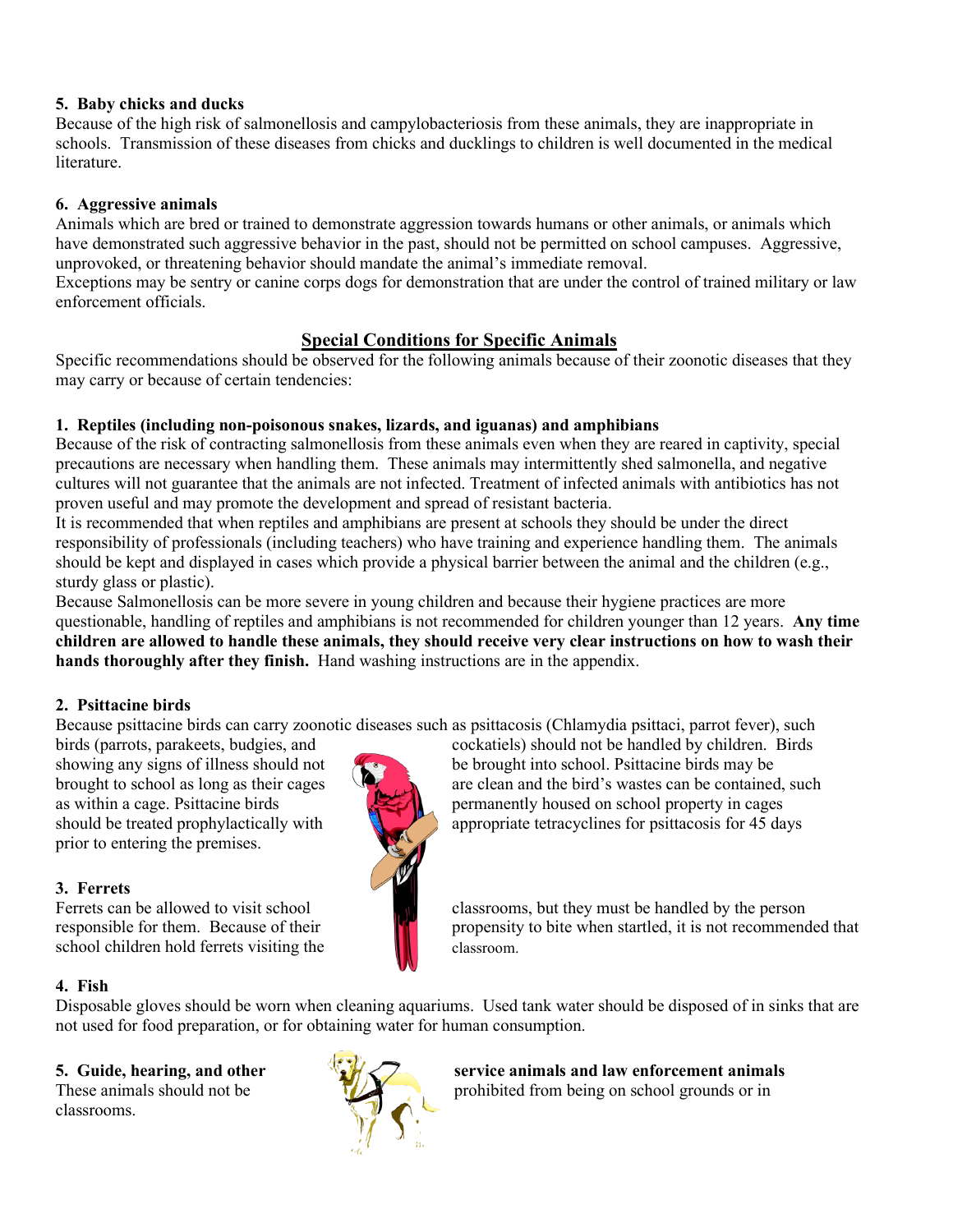#### **Suggested Animals for Use in Schools**

The following is a list of animals that are appropriate pets to be housed in schools:

- 1. Small pet rodents (e.g., mice, rats, hamsters, gerbils, guinea pigs, chinchillas)
- 2. Pet rabbits
- 3. Aquarium fish (salt or fresh water)
- 4. Non-psittacine cage and aviary birds (e.g., canaries, finches, mynahs, diamond doves)

All animals housed in schools should be provided an appropriate environment (e.g., secure housing, suitable temperature, adequate exercise) and a proper diet. In addition, there should be a plan for the continued care of these animals during the days that school is not in session. Consultation with a veterinarian is advised to help with environmental and nutritional needs and provide care in the event of illness or injury to the animal.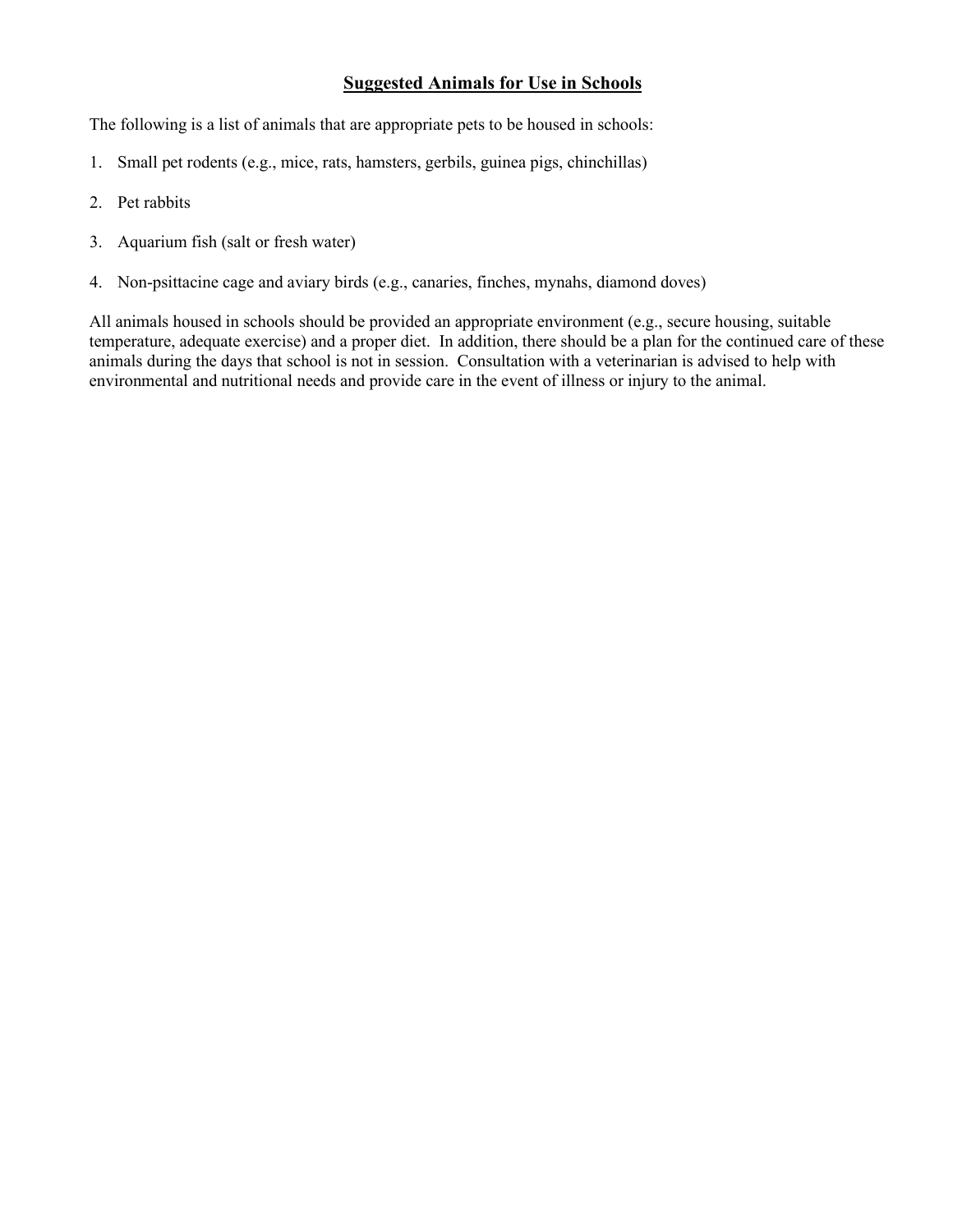#### **General Guidelines for Animals that are Permitted to Visit Schools**

It is important that animals that are brought onto school campuses be clean and healthy so that the risk of transmitting diseases is minimal. Children tend to be more susceptible to zoonotic diseases and parasitic infections than adults also because of their lack of hand washing and greater propensity for putting hands in their mouths. Therefore, animals which are brought to school should be clean and free of disease and external parasites such as fleas, ticks and mites, to decrease the likelihood of the animal transmitting these agents or vectors to the students. Visiting animals should be restricted to an area designated by the principal or administrator. Kittens and puppies are appropriate only for short classroom visits.

The following are specific recommendations for some common visiting animals:

#### **1. Verified rabies vaccination**

Current rabies vaccination by a licensed veterinarian should be documented for all dogs, cats, and ferrets brought onto the school campus for instructional purposes. Dogs and cats under three months of age or not vaccinated against rabies should not be handled by children.

#### **2. Health certificates for dogs**

A health certificate signed by a licensed veterinarian showing proof of current vaccination against canine distemper, canine hepatitis, leptospirosis, parainfluenza, bordatella, and rabies should be available. Animals must have had a negative fecal exam or proof of successful treatment for internal parasites in the past year. The animal should be free of external parasites such as fleas, ticks, and mites and free of obvious skin lesions. Dogs over four months of age should be housebroken.

#### **3. Health certificate for cats**

A health certificate which is signed by a licensed veterinarian showing proof of current vaccination against feline panleukopenia (feline distemper), rhinotracheitis, calcivirus, chlamydia, feline leukemia, and rabies should be available. Animals must have had a negative fecal exam or proof of successful treatment for internal parasites in the past year. The animal should be free of external parasites such as fleas, ticks, and mites and free of obvious skin lesions.

#### **4. Health certificates for ferrets**

A health certificate which is signed by a licensed veterinarian showing proof of current vaccination against canine distemper and rabies should be available. Animals must have had a negative fecal exam or proof of successful treatment for internal parasites in the past year. The animal should be free of external parasites such as fleas, ticks, and mites and be free of obvious skin lesions.

#### **Proper Restraint of Animals**

Because animals may react strangely to classroom situations, it is important to have an effective way to control them. Fear may cause an animal to attempt to escape or even act aggressively in situations which are unusual to them (the "flight or fight" phenomenon). Appropriate restraint devices will allow the holder to react quickly and prevent harm to students or escape of the animal.

#### **1. Collars and leashes**

Dogs, cats, and ferrets should be wearing a proper collar, harness, and/or leash when on the school campus or in the classroom so they can be easily controlled. Household rope or string is not an appropriate restraint tool. The owner or responsible person should stay with the animal during its visit to the school. No animal should be allowed to roam unrestrained on the school campus or in the classroom.

#### **2. Pet birds**

Pet birds should never be allowed to fly free in a classroom.

#### **3. Designated areas**

All animals should be restricted to the area designated by the principal or administrator. In school facilities in which the common dining area is also used as an auditorium, gymnasium, or multipurpose room animals may be allowed in the area **at times other than meals if:**

a. effective partitioning or self-closing doors separate the area from food storage and food preparation areas;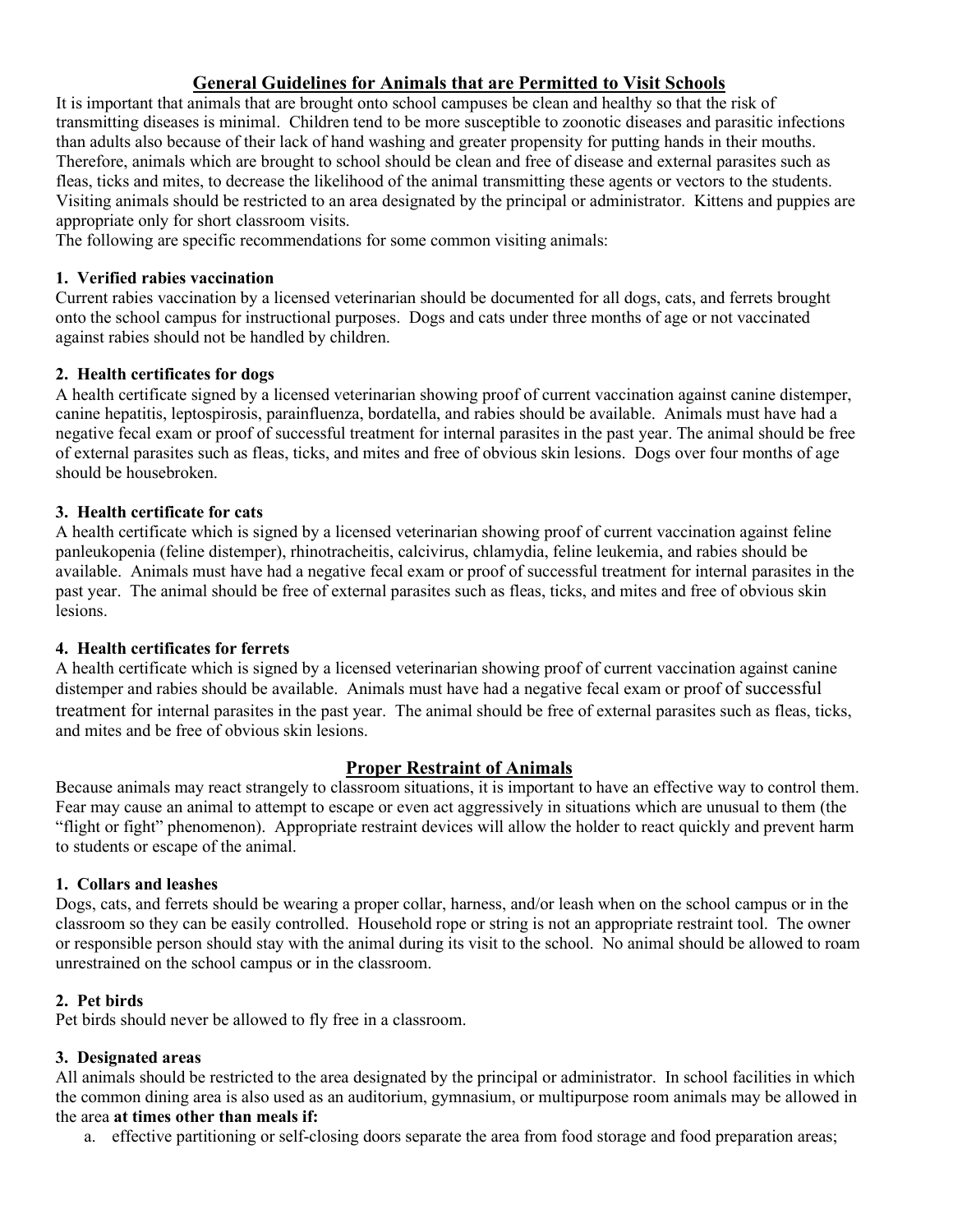- b. condiments, equipment, and utensils are stored in enclosed cabinets or removed from the area when animals are present; and
- c. dining areas, including tables, countertops, and similar surfaces are effectively cleaned before the next meal service. Cleaning should be done with a 10% bleach solution or commercial disinfectant.

Animals should **not** be in dining areas during mealtimes.

#### **4. Estrus**

Female dogs and cats should be determined not to be in estrus (heat) at the time of the visit.

#### **Student Contact with Animals**

Increased activity and sudden movements can make animals feel threatened, so all student contact with animals should always be supervised and conform to a few basic rules. Even very tame animals may act aggressively in strange situations.

- 1. Animal bites can usually be avoided if students are kept in small groups.
- 2. Rough play or teasing should absolutely not be allowed.
- 3. Children should not be allowed to feed pets directly from their hands.
- 4. Small animals such as rabbits, hamsters, gerbils, and mice should be handled very gently.

Rabbits rarely like to be held and will struggle to free themselves.

Rodents may bite when they feel threatened, but rabies post-exposure prophylaxis is almost never warranted with small rodent bites.

- with their faces.
- hands immediately after **the set of the set of the handling them.**



1. Children should be discouraged from "kissing" animals or having them in close contact

2. Education with animals should  $\mathbb{R}$  be used to reemphasize proper hygiene and hand washing recommendations. All children who handle animals should be instructed to wash their

3. Animals should not be allowed in the vicinity of sinks where children wash their hands, or

in any areas where food is prepared, stored, or served. Animals should not be kept in areas used for cleaning or storage of food utensils or dishes. Animals should also be restricted from nursing stations or sterile and clean supply rooms.

- 4. Do not allow cats or dogs in sandboxes where children play.
- 5. Immunocompromised students (e.g., children with organ transplants, children currently receiving cancer chemotherapy or radiation therapy) may be especially susceptible to zoonotic diseases; therefore, special precautions may be needed to minimize the risk of disease transmission to these students. Consultation with the child's parents about precautionary measures is strongly advised.
- 6. In the event of an animal bite, contact the local health department for guidance.

Recommendations for specific precautionary measures may also be solicited from the Kansas Department of Health and Environment, Office of Epidemiologic Services (785-296-2951).

#### **Handling and Disposal of Animal Wastes While on School Campuses**

**1. Clean up of animal wastes.** Children should not handle or clean up any form of animal waste (feces, urine, blood, etc.). Animal wastes should be disposed of where children cannot come into contact with them, such as in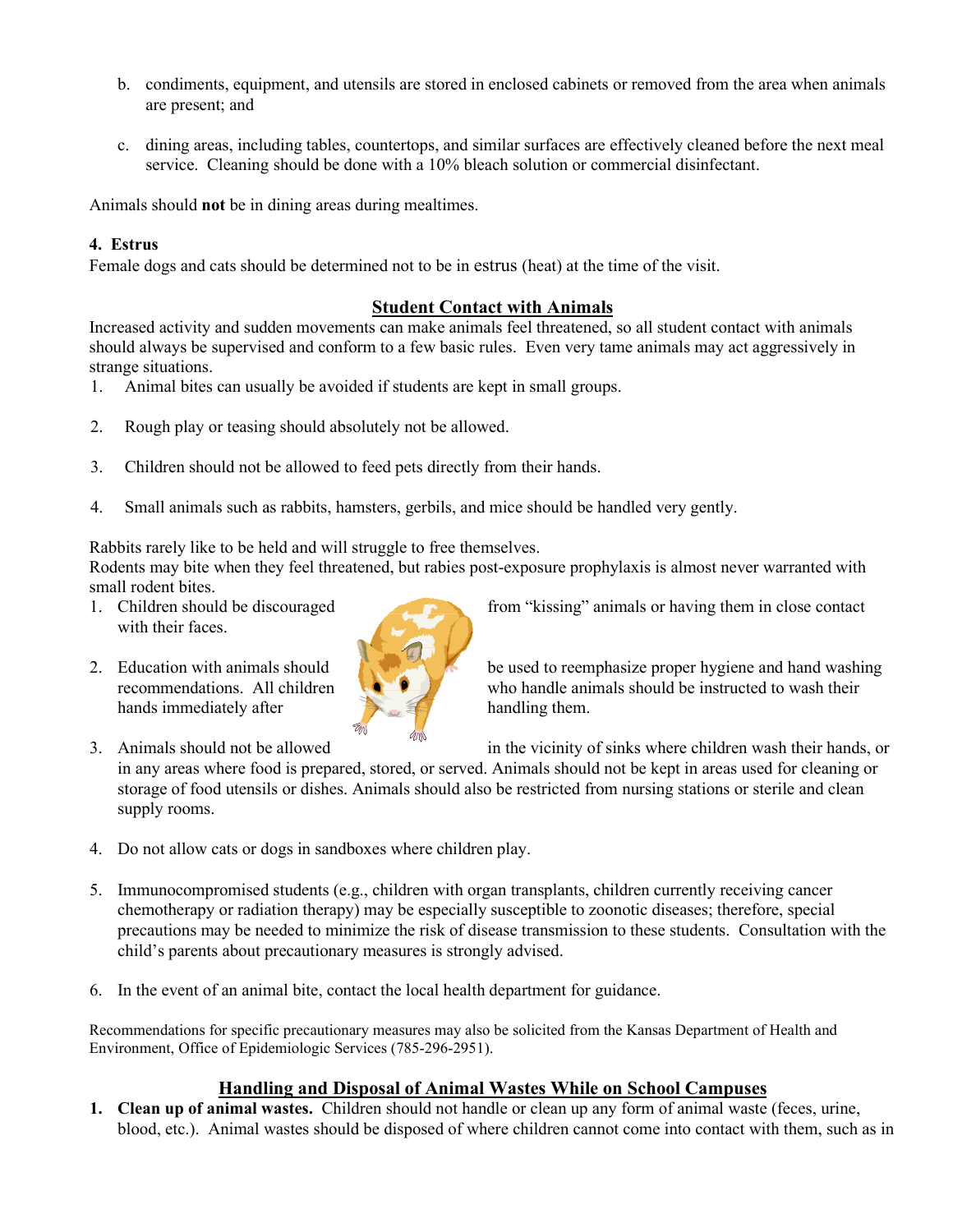a plastic bag or container with a well-fitted lid or via the sewage waste system for feces. Food handlers should not be involved in the clean-up of animal wastes.

- **2. Prohibited areas.** Animal wastes should not be disposed of and visiting animals should not be allowed to defecate in or near areas where children routinely play or congregate (e.g., sandboxes, school playgrounds).
- **3. Litter boxes.** Litter boxes for visiting animals should not be allowed in classrooms.

#### **Humane Treatment**

To avoid the intentional or unintentional abuse, mistreatment, or neglect of animals, the humane care and husbandry recommendations of the National Association of Biology Teachers and the National Science Teachers Association should be adopted (See Appendix).

#### **Conclusion**

Animals can serve as excellent teaching tools, and students love to have them visit the classroom. When using animals as an instructional aide, the objective should always be well planned in advance. By following the above recommendations, the use of animals in the classroom can be made safe and enjoyable for both the animals and the children.

#### **Further Information**

For further information, please contact the Kansas Department of Health and Environment, Office of

Epidemiologic Services, 1000 SW Jackson, Suite 210, Topeka, KS 66612-1274; phone (785) 296-2951; fax (785) 291-3775.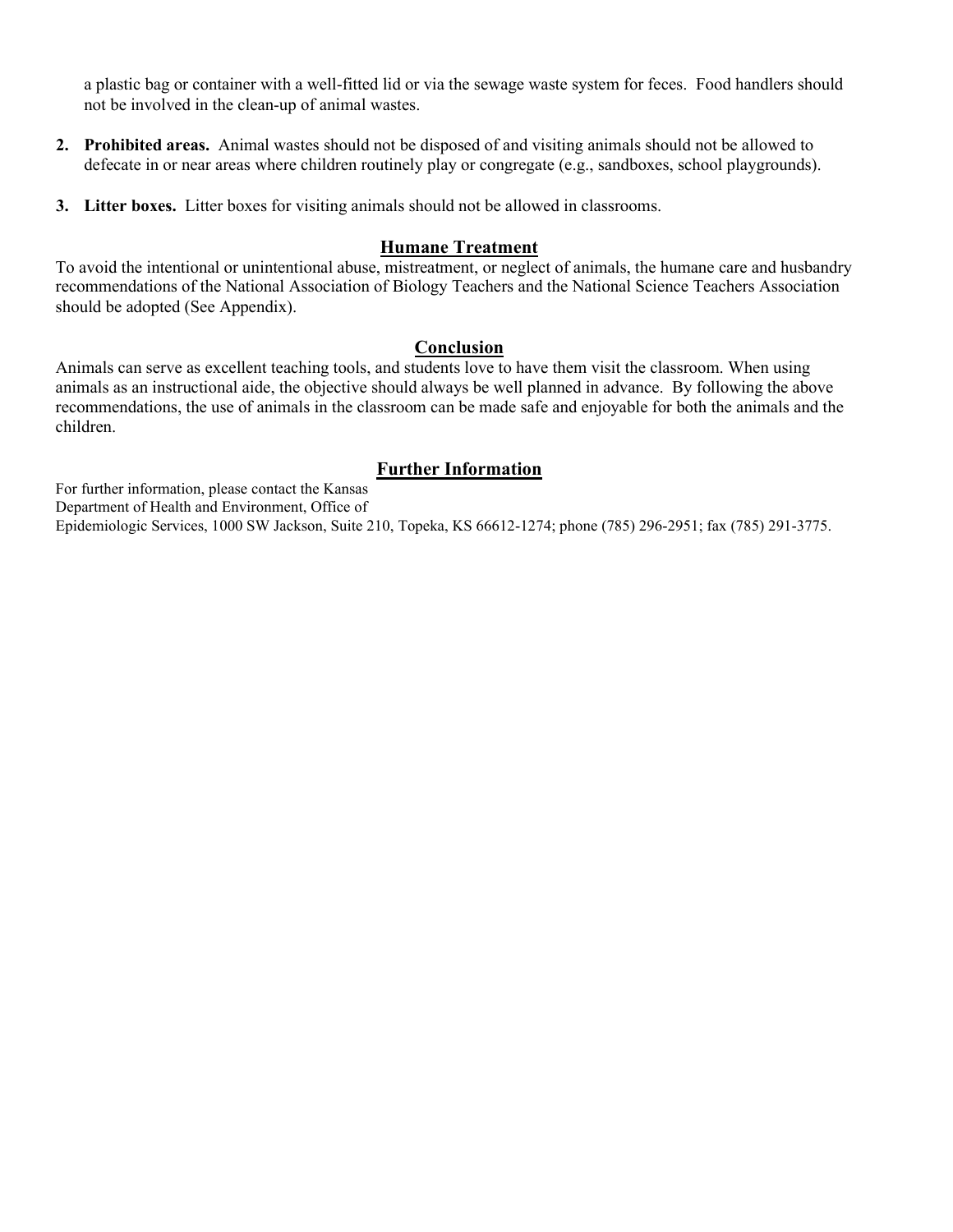## **National Science Teachers Association Guidelines for Responsible Use of Animals in the Classroom**

**\_\_\_\_\_\_\_\_\_\_\_\_\_\_\_\_\_\_\_\_\_\_\_\_\_\_\_\_\_\_\_\_\_\_\_\_\_\_\_\_\_\_\_\_\_\_\_\_\_\_\_\_\_\_\_\_\_\_\_\_\_\_\_\_\_\_\_**

 $\mathcal{L}_\text{max}$  , and the contribution of the contribution of the contribution of the contribution of the contribution of the contribution of the contribution of the contribution of the contribution of the contribution of t

These guidelines are recommended by the National Science Teachers Association for use by science educators and students. It applies, in particular, to the use of non-human animals in instructional activities planned and/or supervised by teachers who teach science at the pre-college level.

Observation and experimentation with living organisms give students unique perspectives of life processes that are not provided by other modes of instruction. Studying animals in the classroom enables students to develop skills of observation and comparison, a sense of stewardship, and an appreciation for the unity, inter-relationships, and complexity of life. This study, however, requires appropriate humane care of the organism. Teachers are expected to be knowledgeable about the proper care of organisms under study and the safety of their students.

These are the guidelines recommended by NSTA concerning the responsible use of animals in a school classroom/laboratory:

- 1. Acquisition and care of animals must be appropriate to the species.
- 2. Student classwork and science projects involving animals must be under the supervision of a science teacher or other trained professional.
- 3. Teachers sponsoring or supervising the use of animals in instructional activities including acquisition, care, and disposition, will adhere to local, state, and national laws, policies and regulations regarding species of organisms.
- 4. Teachers must instruct students on safety precautions for handling live animals or animal specimens.
- 5. Plans for the future care or disposition of animals at the conclusion of a study must be developed and implemented.
- 6. Laboratory and dissection activities must be conducted with consideration/ appreciation for the organism. Laboratory and dissection activities must be conducted in a clean and organized work space with care and laboratory precision.
- 7. Laboratory and dissection activities must be based on carefully planned objectives. Laboratory and dissection objectives must be appropriate to the maturity level of the student.
- 8. Student views or beliefs sensitive to dissection must be considered; the teacher will respond appropriately.

National Science Teachers Association July 1991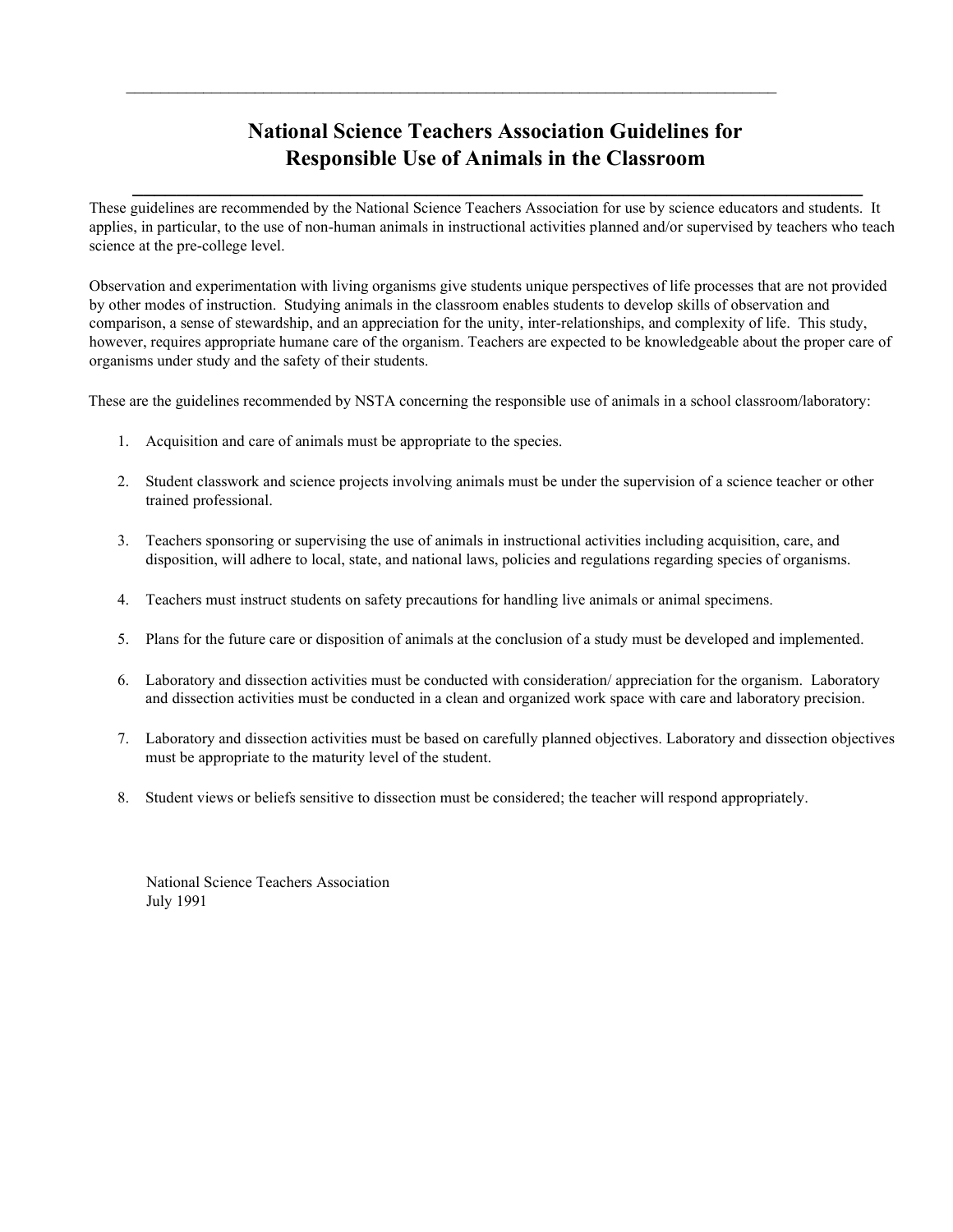## **National Association of Biology Teachers Position Statement: The Use of Animals in Biology Education**

 $\mathcal{L}_\mathcal{L} = \{ \mathcal{L}_\mathcal{L} = \{ \mathcal{L}_\mathcal{L} = \{ \mathcal{L}_\mathcal{L} = \{ \mathcal{L}_\mathcal{L} = \{ \mathcal{L}_\mathcal{L} = \{ \mathcal{L}_\mathcal{L} = \{ \mathcal{L}_\mathcal{L} = \{ \mathcal{L}_\mathcal{L} = \{ \mathcal{L}_\mathcal{L} = \{ \mathcal{L}_\mathcal{L} = \{ \mathcal{L}_\mathcal{L} = \{ \mathcal{L}_\mathcal{L} = \{ \mathcal{L}_\mathcal{L} = \{ \mathcal{L}_\mathcal{$ 

**\_\_\_\_\_\_\_\_\_\_\_\_\_\_\_\_\_\_\_\_\_\_\_\_\_\_\_\_\_\_\_\_\_\_\_\_\_\_\_\_\_\_\_\_\_\_\_\_\_\_\_\_\_\_\_\_\_\_\_\_\_\_\_\_\_\_\_\_\_\_\_\_\_\_\_\_\_\_\_\_\_\_\_\_\_\_\_**

The National Association of Biology Teachers (NABT) believes that the study of whole organisms, including nonhuman animals, is essential to the understanding of life on Earth. NABT recommends the prudent and responsible use of animals in the life science classroom. Furthermore, NABT believes that biology teachers should foster a respect for life; and should teach about the interrelationship and interdependency of all things, and that humans must care for the fragile web of life that exists on this planet.

Classroom experiences that involve nonhuman animals range from observation to dissection. NABT supports these experiences so long as they are conducted within the long-established guidelines of proper care and use of animals, as developed by the scientific community. As with any instructional activity, the use of nonhuman animals in the biology classroom must have sound educational objectives. Any use of animals, whether for observation or dissection, must convey substantive knowledge of biology; and NABT believes that biology teachers are in the best position to make this determination for their students.

NABT acknowledges that no alternative can substitute for the actual experience of dissection and urges teachers to be aware of the limitations of alternatives. When the teacher determines that the most effective means to meet the objectives of the class do no require dissection, NABT supports the use of alternatives to dissection, such as models and videodiscs. The association encourages teachers to be sensitive to substantive student objections to dissection and to consider providing appropriate alternatives for those students.

NABT provides guidelines for the care and use of live animals in classrooms and science fairs. These guidelines are consistent with the tenets of proper care and use of animals and reflect the consensus of the teaching and biomedical research communities.

National Association of Biology Teachers November 1993

#### **Hand washing Instructions**

Washing hands thoroughly and frequently avoids most contagious diseases. Thoroughly means:

Wet hands with running water Pump soap into palms Rub together to make lather Scrub hands vigorously for 15 seconds Rinse soap off of hands Dry hands Frequently means: After going to the toilet After petting or handling animals Before eating Before preparing foods



Produced by the Kansas Department of Health and Environment, Offices of Epidemiologic Services and Public Information, 900 SW Jackson, Room 1051-S, Topeka, Kansas 66612. This document may be copied and shared as long as the content remains unchanged. 10-27-97. KDHE library number AB1007.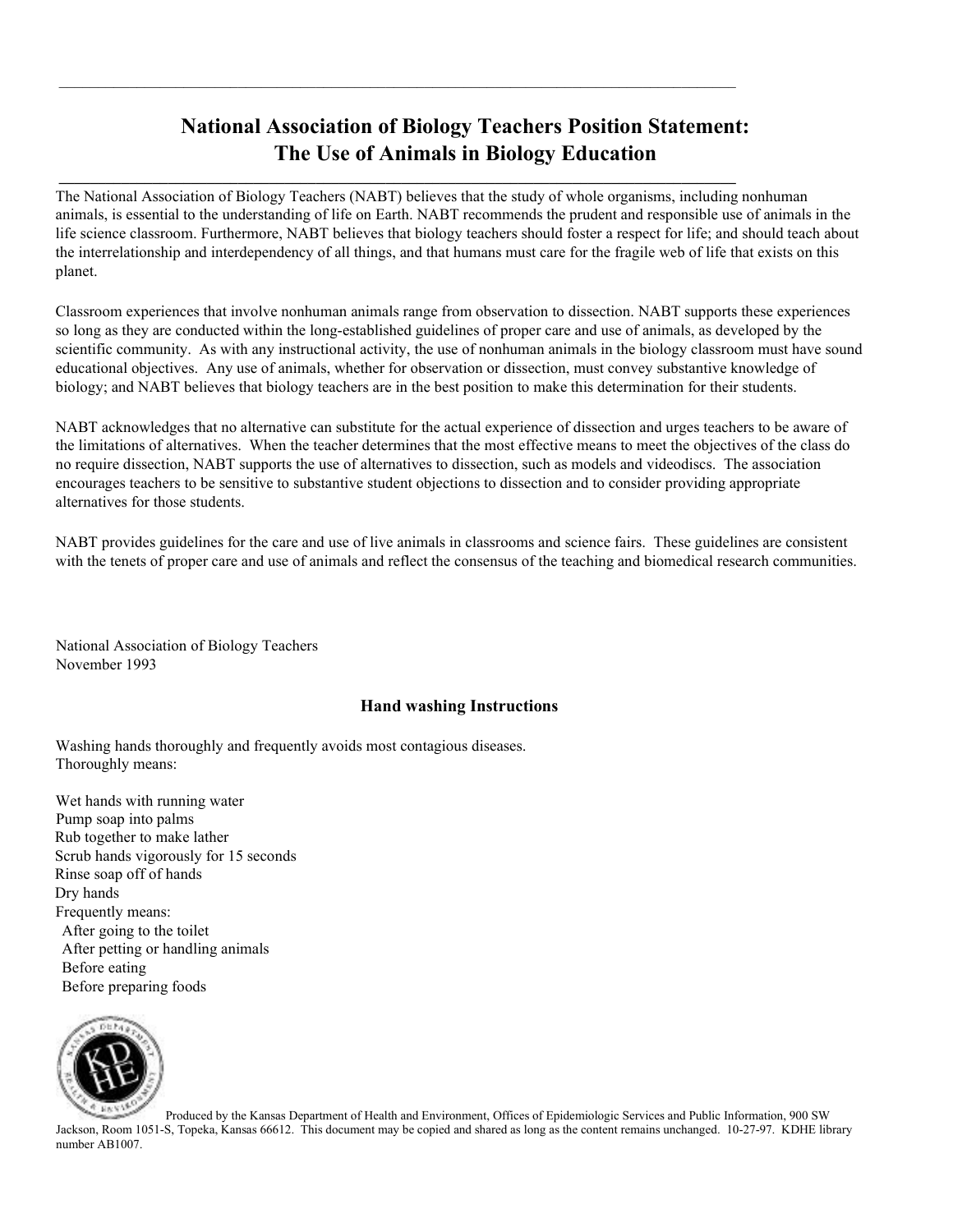#### **USD 261 Staff Computer Use See BOE Policy IIBG (also GAA and JCDA)**

Computer systems and networks are for educational and professional use only. Violation of this policy would include, but not limited to: sending or displaying offensive messages or pictures; using obscene language; damaging computers, computer systems or networks, including creating, uploading or downloading computer viruses; violating copyright laws, or loading personal software on district computers; harassing, insulting, or attacking others via computer networks; using others' usernames and passwords; trespassing in others' folders, work, files or networks; intentionally wasting limited resources; employing district computers and networks for commercial purposes; and giving out personal information over the Internet, such as full name and address. The district retains the right to discipline any employee, up to and including termination, for violations of this policy.

Employees shall have no expectation of privacy when using district e-mail, instant messaging, Internet access, or other official communication systems. The school district retains the right to duplicate any information on district computer systems or on any hard drive. Any e-mail, instant messaging, Internet access, computer application, or information in district computers or computer systems is subject to monitoring by the administration.

Email, instant messaging, and Internet access shall be used primarily to conduct approved district business, educational research, and educational purposes. Employees must use appropriate language in all messages. Employees are expected to conduct themselves in a professional manner and to use the system according to these guidelines or other guideline published by the administration.

No software, including freeware or shareware, may be installed on any district computer until cleared by the network administrator. The administrator will verify the compatibility of the software with existing software and hardware, and prescribe installation and de-installation procedures. Freeware and shareware may be downloaded only onto workstation floppy disks or CD-ROM, not hard drives. Program files must have the network administrator's approval to be installed on any district server.

#### **USD 261 Student Computer Use See BOE Policy IIBG (also GAA and JCDA)**

Computer systems and networks are for educational and professional use only. Violation of this policy would include, but not limited to: sending or displaying offensive messages or pictures; using obscene language; damaging computers, computer systems or networks, including creating, uploading or downloading computer viruses; violating copyright laws, or loading personal software on district computers; harassing, insulting, or attacking others via computer networks; using others' usernames and passwords; trespassing in others' folders, work, files or networks; intentionally wasting limited resources; employing district computers and networks for commercial purposes; and giving out personal information over the Internet, such as full name and address. The district retains the right to discipline any student, up to and including expulsion, for violations of this policy.

Students shall have no expectation of privacy when using district e-mail, instant messaging, Internet access, or other official communication systems. The school district retains the right to duplicate any information on district computer systems or on any hard drive. Any e-mail, instant messaging, Internet access, computer application, or information in district computers or computer systems is subject to monitoring by the administration.

Email, instant messaging, and Internet access shall be used primarily to conduct approved district business, educational research, and educational purposes. Students must use appropriate language in all messages. Students are expected to use the system following guidelines approved by teachers or the administration. Students shall not install software on district computers or computer systems.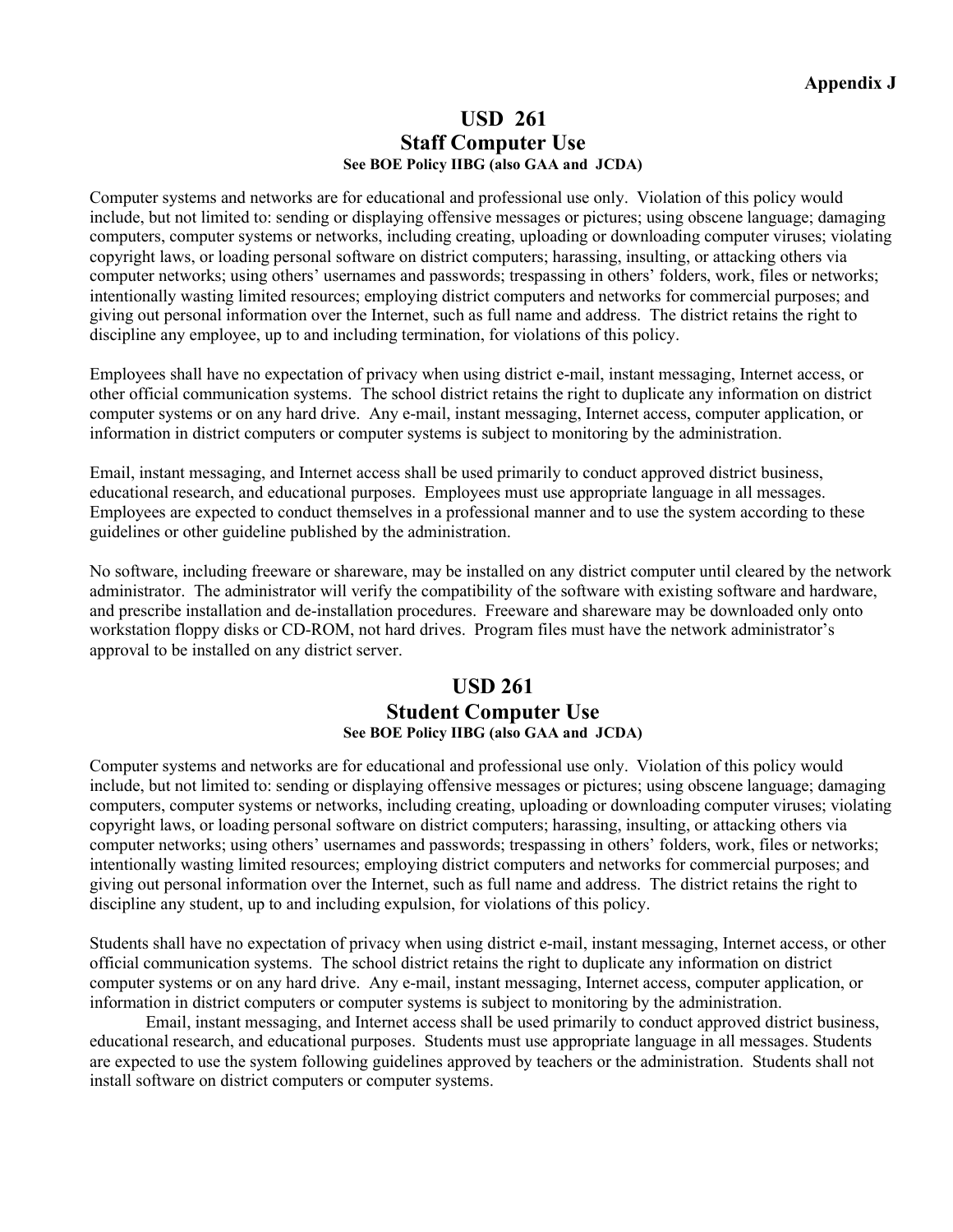#### **USD 261 Staff Travel and Out-of-District Expenses Reimbursement See BOE Policy GAN and GANR**

#### **GAN Travel Expenses GAN**

The board shall provide reimbursement for expenses incurred in travel related to the duties of the district's employees when approved in advance by the superintendent. Mode of travel will be based on, but not limited to, the availability of transportation, distance and number of persons traveling together. A first class airfare will be reimbursed only when coach space is not available.

Requests for reimbursement shall have the following attached: receipts for transportation, parking, hotels or motels, meals and other expenses for which receipts are ordinarily available. These claims must be submitted on a district approved travel expense claim for reimbursement. Claims for reimbursement may be made up to, but should not exceed, the

following amounts: The daily in-state allowance is \$30.00 (\$7.00 for breakfast, \$8.50 for lunch and \$14.50 for dinner). The daily out-of-state allowance for meals during out-of-state conferences shall be \$40.00 (\$8.00 for breakfast, \$12.00 for lunch, and \$20.00 for dinner). In addition, tips up to 15 percent of the meal cost are allowable for satisfactory service. The district will not reimburse any claims for alcoholic beverages.

Transportation will be by district vehicle when available. Individuals who decline available district transportation will provide their own transportation. If district transportation is not available, the employee will be reimbursed at the mileage rate established by the State of Kansas. Required in-district travel between buildings or in the district in conjunction with official assignments will be reimbursed at the mileage rate established by the State of Kansas. Reimbursement requests must be submitted by June 30th for the year in which travel occurred on a district approved mileage requisition form.

BOE Approved: July 7, 2003; Revised and Approved May 16, 2005 Unless otherwise noted all of the following policies were re-adopted July 20, 2009.

#### **GAN-R Travel expenses GAN-R**

Due to the tax implications of IRS regulations and the record keeping burden required, the district will not reimburse employees for meals at workshops or meetings that do not require an overnight stay unless the meals are included in the registration fees. In addition, meals for meetings not requiring an overnight stay may not be charged on a district purchasing card. There may be exceptions for legitimate, documented meetings where business is conducted during the meal. These meetings should have the prior approval of district administration if you wish to submit meals for reimbursement or wish to charge them on a district purchasing card. This policy does not affect meetings/activities where staff is required to supervise students during a meal, in which case the meal is reimbursable.

BOE Approved: May 16, 2005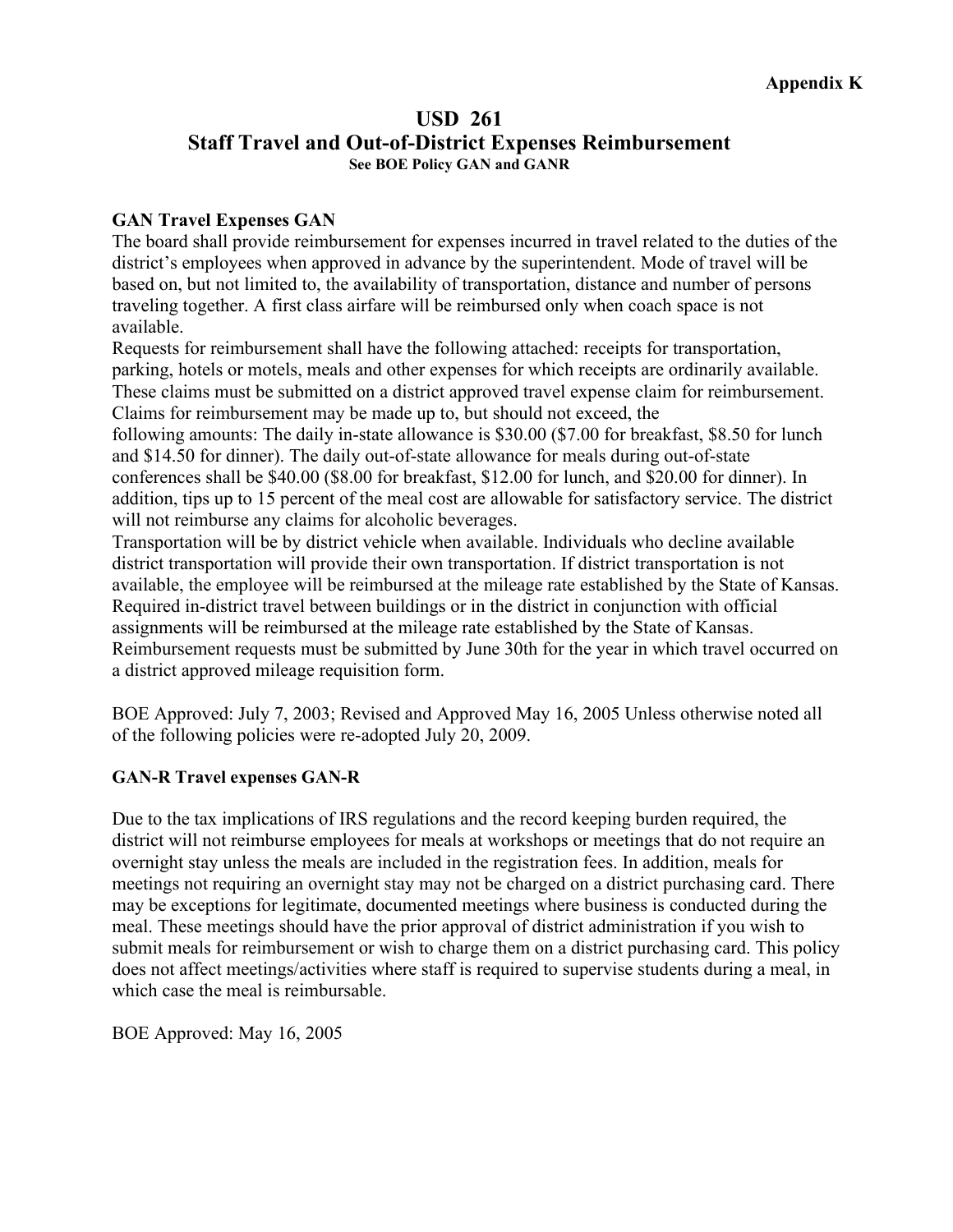## **VISITORS TO DISTRICT PROPERTY / EVENTS**

#### **(Public Conduct on District Property)**

The Board encourages parents and other members of the public to visit district buildings and attend district events and activities; however, inappropriate behavior or conduct will not be tolerated.

Examples of inappropriate conduct include, but are not limited to:

- 1. Possessing or being under the influence of any alcoholic beverage or illegal substance.
- 2. Possessing a weapon in violation of Board policy.
- 3. Violating Board policy or the posted or stated rules of the event.
- 4. Fighting or otherwise striking or threatening another person.
- 5. Failing to obey the instructions of a security official or school district employee.
- 6. Engaging in any illegal or disruptive activity.

The principal may seek to deny future admission onto district property to any person by verbally notifying them or mailing a notice by first-class mail and by certified mail with return receipt requested. The notice should contain:

- 1. A description of the conduct.
- 2. The proposed time period for which admission to district events will be denied.
- 3. Instructions regarding the procedure for requesting to address the Board.

Unless the principal notifies the visitor otherwise, the visitor may be on district property for the limited purposes of:

- 1. Attending open public meetings of the Board of Education and its committees.
- 2. Transporting his or her child to and from school and school activities.
- 3. Attending scheduled conferences or meetings with district personnel pertaining to the visitor's child.

The principal will notify appropriate district staff of any individuals who are prohibited from being on district property, including the dates of the ban and any applicable exceptions.

Once a decision has been made to ban a person from district property, building principal or designee is authorized to file a trespassing complaint with local law enforcement if the person enters district property.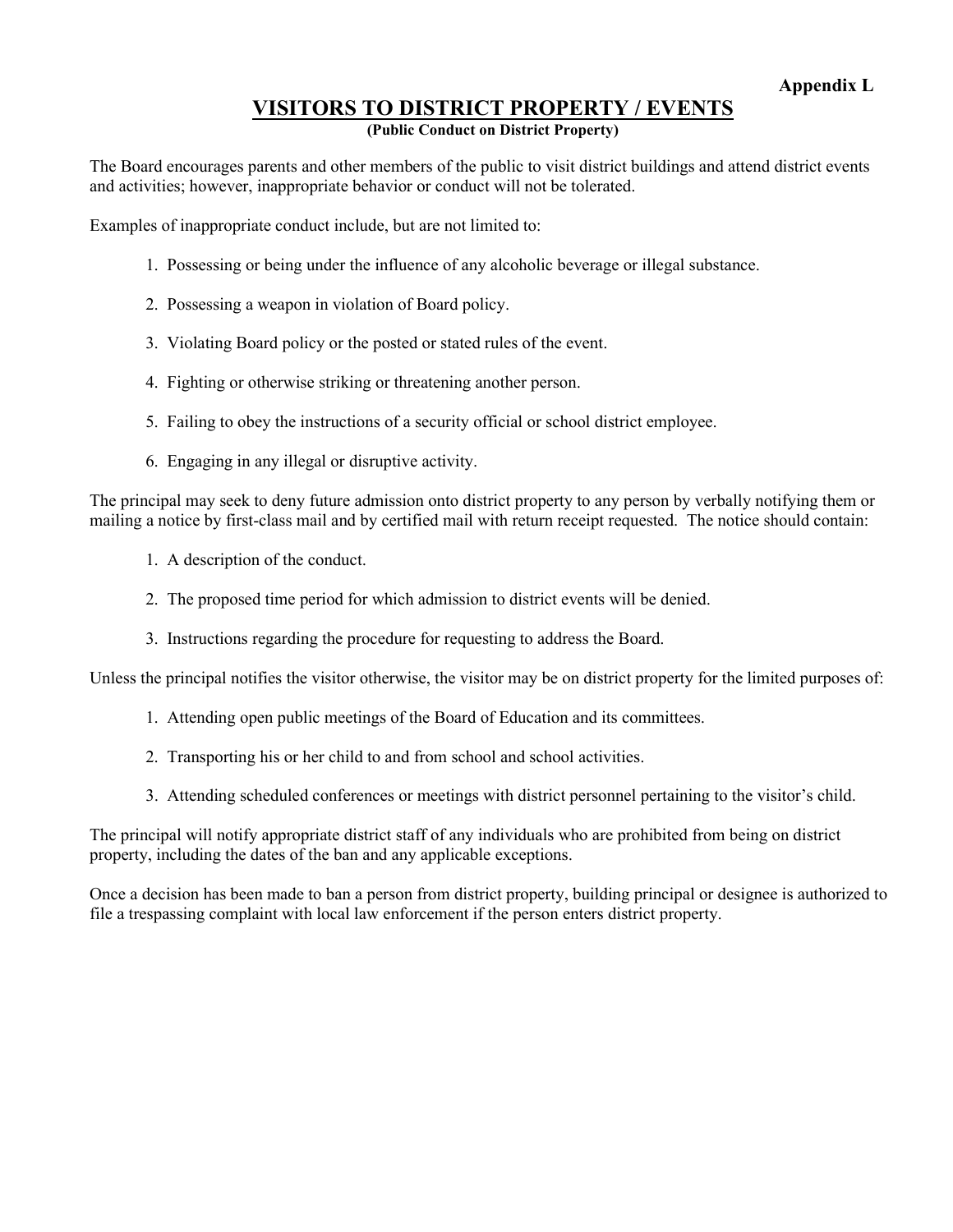## **EMERGENCY SAFETY INTERVENTIONS**

#### **Article 42. – EMERGENCY SAFETY INTERVENTIONS**

91-42-1. Definitions. As used in this regulation and in K.A.R. 91-42-2, each of the following terms shall have the meaning specified in this regulation:

- (a) "Chemical restraint" means the use of medication to control a student's violent physical behavior or restrict a student's freedom of movement.
- (b) "District" means a school district organized under the laws of this state that is maintaining a public school for a school term pursuant to K.S.A. 72-1106, and amendments thereto. This term shall include the governing body of any accredited nonpublic school.
- (c) "Emergency safety intervention" means the use of seclusion or physical restraint when a student presents an immediate danger to self or others. Violent action that is destructive of property may necessitate the use of an emergency safety intervention.
- (d) "Mechanical restraint" means any device or object used to limit a student's movement.
- (e) "Physical escort" means the temporary touching or holding the hand, wrist, arm, shoulder, or back of a student who is acting out for the purpose of inducing the student to walk to a safe location.
- (f) "Physical restraint" means bodily force used to substantially limit a student's movement.
- (g) "School" means any learning environment, including any nonprofit institutional day or residential school and any accredited nonpublic school, that receives public funding or over which the Kansas state department of education has regulatory authority.
- (h) "Seclusion", when used with a student, means that all the following conditions are met:
	- (1) The student is placed in an enclosed area by school personnel.
	- (2) The student is purposefully isolated from adults and peers.
	- (3) The student is prevented from leaving, or reasonably believes that the student will be prevented from leaving, the enclosed area.
	- (4) "Time-out" means a behavioral intervention in which a student is temporarily removed from a learning activity without being confined.
- (i) (Authorized by and implementing Article 6, Section 2(a) of the Kansas Constitution; effective P- 91-42-2. Policy, documentation, and reporting requirements. (a) Each district shall develop and implement written policies to govern the use of emergency safety interventions over all schools. At a minimum, written district policies shall conform to the definitions and requirements of these regulations, including that seclusion and physical restraint shall. be used only when student conduct meets the definition of necessitating an emergency safety intervention. Parents shall be annually provided with the written policies on the use of emergency safety interventions. The written policies shall include the following:

(1) Policies and procedures for the use of emergency safety interventions: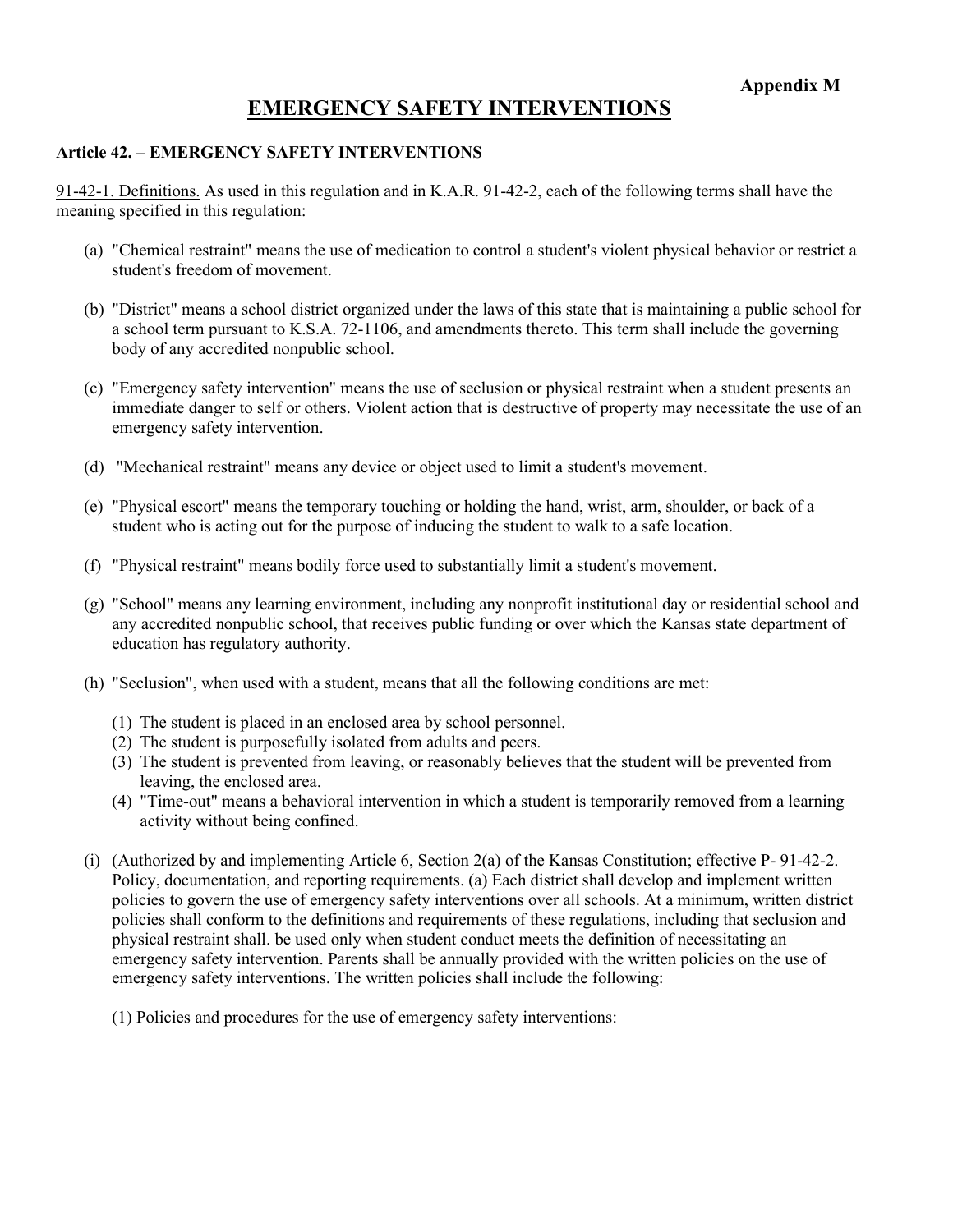#### **Article 42. – EMERGENCY SAFETY INTERVENTIONS (cont.)**

- (A) Policies and procedures shall prohibit the following:
- (i) The use of prone, or face-down, physical restraint; supine, or face-up, physical restraint; physical restraint that obstructs the airway of a student; or any physical restraint that impacts a student's primary mode of communication;
- (ii) the use of chemical restraint, except as prescribed treatments for a student's medical or psychiatric condition by a person appropriately licensed to issue these treatments; and
- (iii) the use of mechanical restraint, except those protective or stabilizing devices either ordered by a person appropriately licensed to issue the order for the device or required by law, any device used by a law enforcement officer in carrying out law enforcement duties, and seatbelts and any other safety equipment when used to secure students during transportation; and
- (B) written policies developed pursuant to this regulation shall be accessible on each school's web site and shall be included in each school's code of conduct, school safety plan, or student handbook, or any combination of these;
- (2) school personnel training consistent with nationally recognized training programs on the use of emergency safety interventions:
	- (A) Training shall address prevention techniques, de-escalation techniques, and positive behavioral intervention strategies;
	- (B) training shall be designed to meet the needs of personnel as appropriate to their duties and potential need for emergency safety interventions; and
	- (C) schools and programs shall maintain written or electronic documentation on training provided and lists of participants in each training;
- (3) written parental notification whenever an emergency safety intervention is used. This notification shall be provided within two school days;
- (4) documentation of any incident of emergency safety intervention, which shall include the date and time of the intervention, the type of intervention, the length of time the intervention was used, and the school personnel who participated in or supervised the intervention;
- (5) procedures for the collection, maintenance, and periodic review of the use of emergency safety intervention at each school, which shall include the documentation described in paragraph(a)(4);
- (6) local dispute resolution processes. Each district shall develop policies that, at a minimum, shall include the following:
	- (A) A complaint investigation procedure;
	- (B) a procedure for parents to present written complaints to the local board of education to initiate complaint investigation by the local board of education; and
	- (C) a procedure for parents, the school, and the Kansas state department of education to receive written findings of fact and, if necessary, corrective action from the local board of education within 30 days of filing of a complaint by a parent.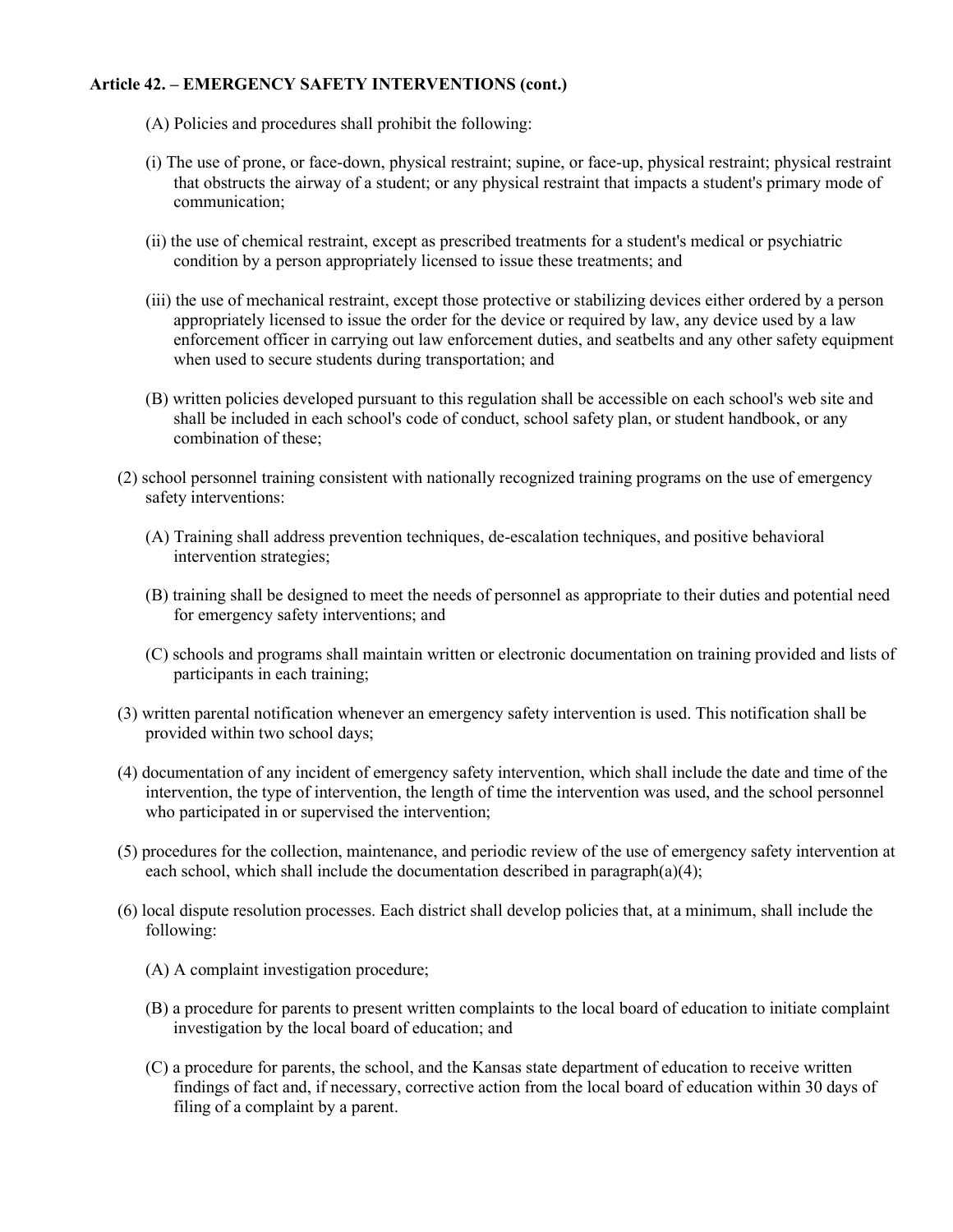#### **Article 42. – EMERGENCY SAFETY INTERVENTIONS (cont.)**

- (b) Each district shall develop a system to collect and maintain documentation for each use of an emergency safety intervention, which shall include the information described in paragraph (a)(4).
	- (1) Information maintained by the school shall be compiled and submitted, at least biannually, to the district superintendent or district designee.
	- (2) Documentation of any school's or district's use of emergency safety intervention shall be provided to the Kansas state department of education upon written request of the Kansas state department of education.
	- (3) Each district shall report all incidents of emergency safety intervention to the Kansas state department of education by the date and in the form specified by the Kansas state department of education. An annual report shall be provided by the Kansas state department of education to the Kansas state board of education.91-42-2

(Authorized by and implementing Article 6, Section 2(a) of the Kansas Constitution; effective P- .)